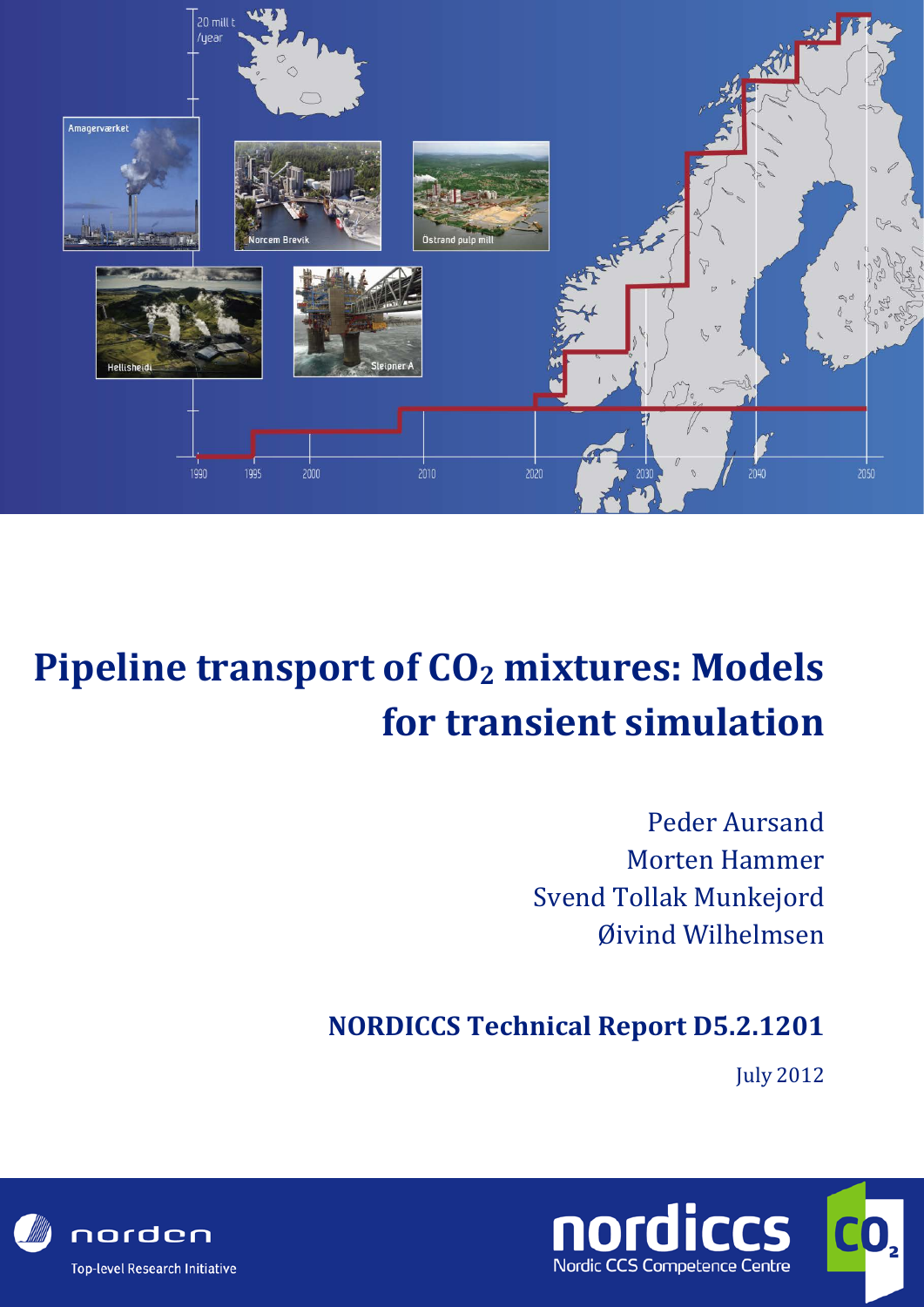#### **NORDICCS concept:**

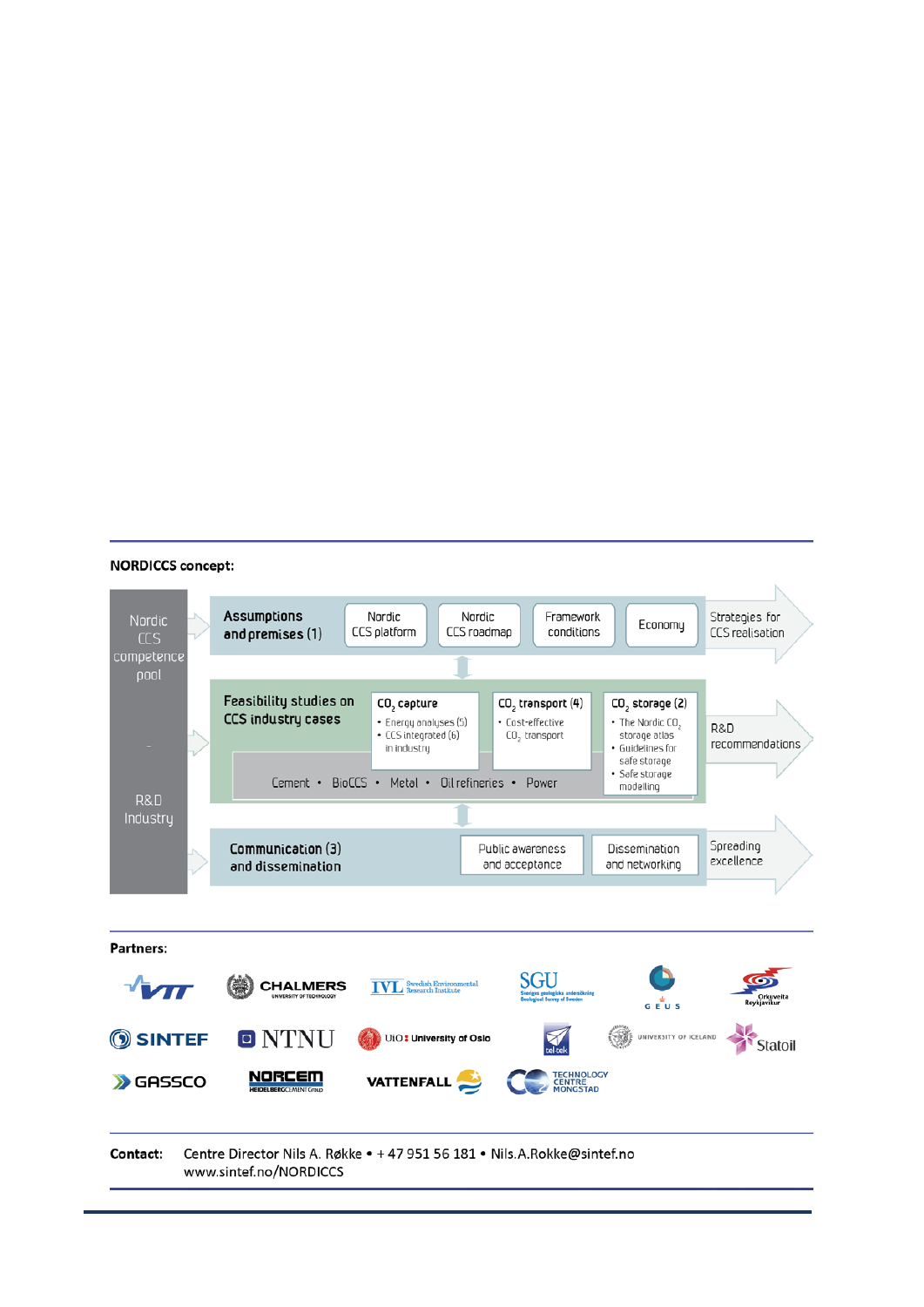## **Summary**

This paper reviews current research challenges related to the modelling of transient flow of multiphase CO2-rich mixtures in pipes. This is relevant not only for events like start-up, shutdown or planned or uncontrolled depressurization of pipelines, but also for normal operation, and therefore needs to be taken into account by simulation tools employed for design and operation of CO2 pipelines. During transportation, CO2 will often be in a dense liquid phase, whereas e.g. natural gas is in a dense gaseous phase. This requires special attention to depressurization and the possible propagation of cracks. In addition, we highlight and illustrate research challenges related to thermodynamics, and the modelling of the wave-propagation velocity (speed of sound) for twophase flows. Further, some relevant currently available simulation tools, and their applicability to CO2 transport, are briefly discussed.

The paper was published in International Journal of Greenhouse Gas Control, vol. 15, pp. 174– 185, 2013 (doi:10.1016/j.ijggc.2013.02.012).

**Keywords** CO2 transport, pipeline, transient simulation, CFD, fluid dynamics, thermodynamics, transport properties, non-equilibrium, depressurization, crack propagation.

**Authors** Peder Aursand, SINTEF Energy Research, Norway[, Peder.Aursand@sintef.no](mailto:Peder.Aursand@sintef.no) Morten Hammer, SINTEF Energy Research, Norway Svend Tollak Munkejord, SINTEF Energy Research, Norway Øivind Wilhelmsen, SINTEF Energy Research, Norway

**Date** July 2012



#### *About NORDICCS*

*Nordic CCS Competence Centre, NORDICCS, is a networking platform for increased CCS deployment in the Nordic countries. NORDICCS has 10 research partners and six industry partners, is led by SINTEF Energy Research, and is supported by Nordic Innovation through the Top-level Research Initiative.*

The views presented in this report solely represent those of the authors and do not necessarily reflect those of *other members in the NORDICCS consortia, NORDEN, The Top Level Research Initiative or Nordic Innovation. For more information regarding NORDICCS and available reports, please visi[t http://www.sintef.no/NORDICCS](http://www.sintef.no/NORDICCS)*.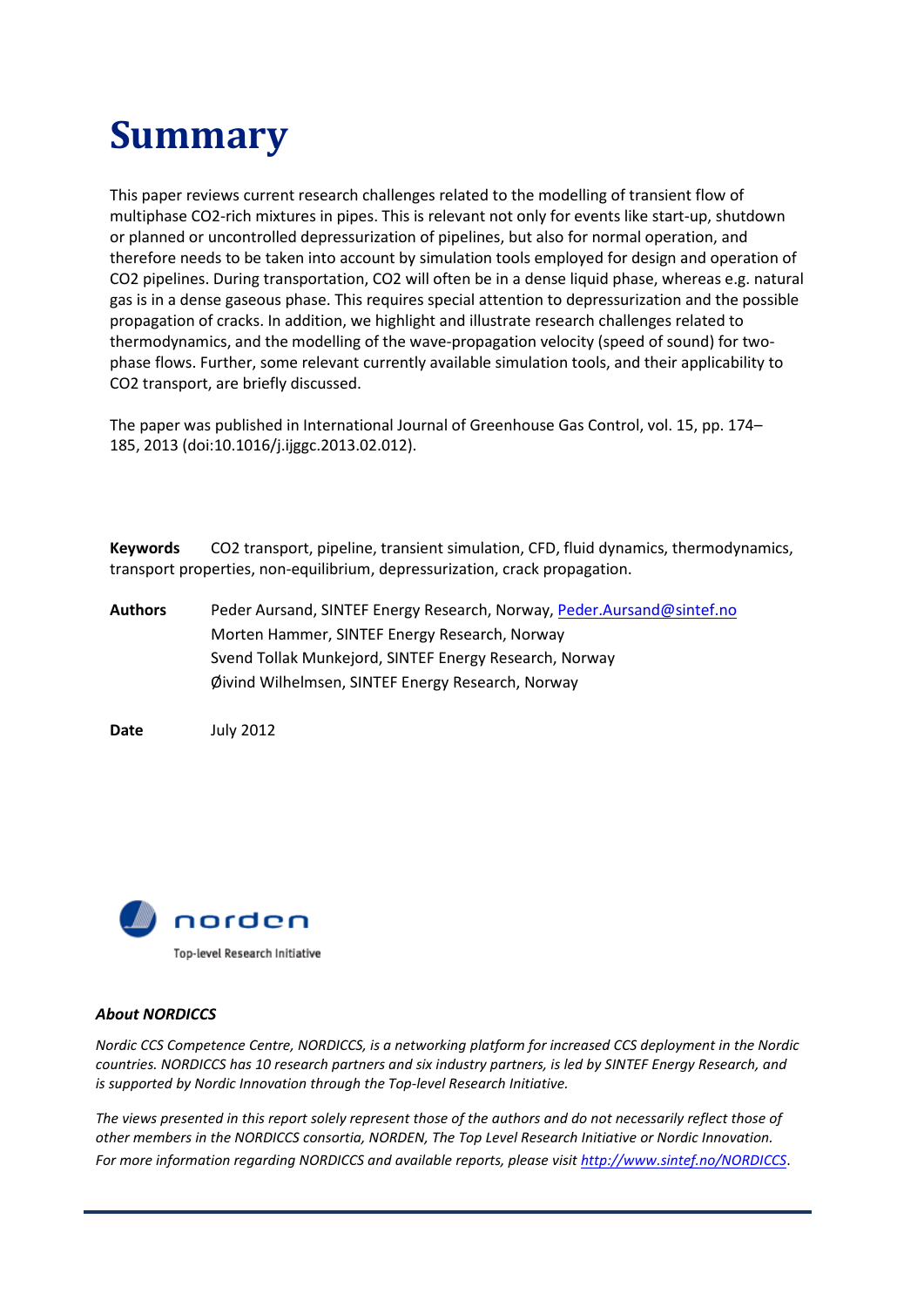### Pipeline transport of  $CO<sub>2</sub>$  mixtures: Models for transient simulation

P. Aursand, M. Hammer, S. T. Munkejord<sup>∗</sup> , Ø. Wilhelmsen *SINTEF Energy Research, P.O. Box 4761 Sluppen, NO-7465 Trondheim, Norway*

#### **Abstract**

This paper reviews current research challenges related to the modelling of transient flow of multiphase  $CO_2$ -rich mixtures in pipes. This is relevant not only for events like start-up, shutdown or planned or uncontrolled depressurization of pipelines, but also for normal operation, and therefore needs to be taken into account by simulation tools employed for design and operation of  $CO<sub>2</sub>$  pipelines. During transportation,  $CO<sub>2</sub>$ will often be in a dense liquid phase, whereas e.g. natural gas is in a dense gaseous phase. This requires special attention to depressurization and the possible propagation of cracks. In addition, we highlight and illustrate research challenges related to thermodynamics, and the modelling of the wave-propagation velocity (speed of sound) for two-phase flows. Further, some relevant currently available simulation tools, and their applicability to  $CO<sub>2</sub>$  transport, are briefly discussed.

*Keywords:* CO<sub>2</sub> transport, pipeline, transient simulation, CFD, fluid dynamics, thermodynamics, transport properties, non-equilibrium, depressurization, crack propagation

#### 1. Introduction

 $CO<sub>2</sub>$  capture and storage (CCS) is considered one of the most important technologies for reducing the world's emission of greenhouse gases. In the International Energy Agency's two-degree scenario (2DS), CCS will contribute to reducing the global CO<sup>2</sup> emissions by about seven gigatonnes per year in 2050 (IEA, 2012). This is a much larger amount than what is transported in pipelines today for enhanced oil and gas recovery purposes (about 50 megatonnes per year in the USA (US DOE, 2010)),

<sup>∗</sup>Corresponding author.

*Email address:* svend.t.munkejord [a] sintef.no (S. T. Munkejord)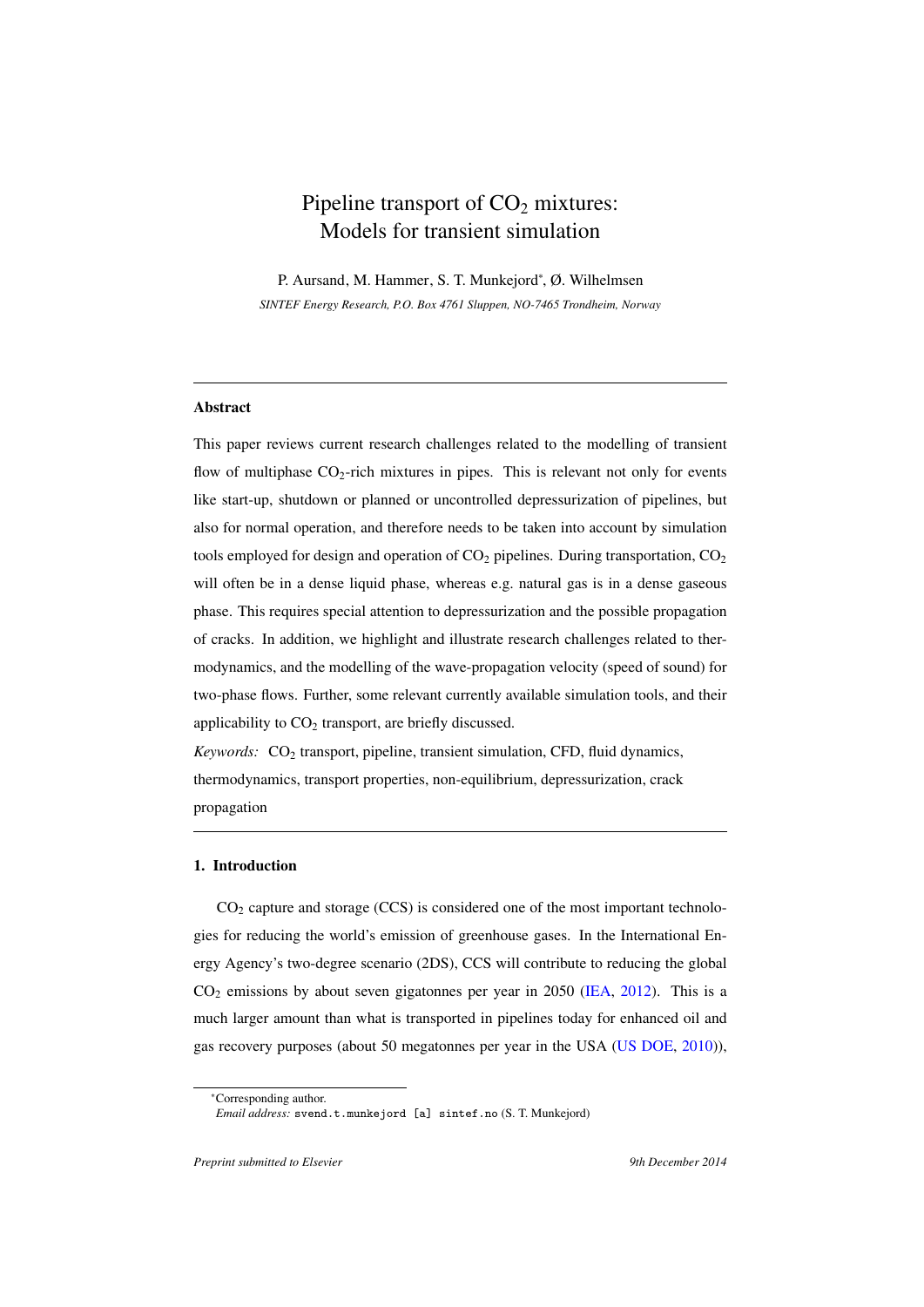and a major part will be transported in high-pressure pipelines. Therefore, existing knowledge on models and simulation tools for multiphase flow of  $CO<sub>2</sub>$  with relevant impurities should be further developed to help improve safety and cost-efficiency.

Multiphase flow modelling has been an active field of research for the last half century (Slattery, 1967; Ishii, 1975; Drew, 1983; Drew and Passman, 1999; Ellul et al., 2004; Ellul, 2010). This development has mainly been driven by the energy sector. In the nuclear industry, two-phase flow is important in reactor cooling systems. Herein, the RELAP model developed by the US Nuclear Regulatory Commission has become the standard tool for simulating transients and accidents in water-cooled reactors (Allison and Hohorst, 2010). In the petroleum industry, there has been a need for pipeline models enabling safe and cost-efficient transport of oil and gas. This research has led to models and tools for dynamic pipeline simulation of three-phase (oil-gas-water) mixtures (Bendiksen et al., 1991; Pauchon et al., 1994; Larsen et al., 1997; Danielson et al., 2011). An example of such a tool is the dynamic multiphase flow simulator OLGA (Bendiksen et al., 1991), which has become industry standard for such applications.

There are a number of specific challenges related to  $CO<sub>2</sub>$  transport that makes it, from a modelling point of view, different from the transport of oil and gas. First, the critical point (7.38 MPa at 31.1 ◦C) and triple point (about 518 kPa at −56.6 ◦C) are different. This is illustrated in Figure 1, which highlights that  $CO<sub>2</sub>$  will normally be transported in a dense liquid state, whereas natural gas is in a dense gaseous state. Second,  $CO<sub>2</sub>$  transported in a CCS chain will in general not be pure (de Visser et al., 2008). Depending on the fuel source and capture process,  $CO<sub>2</sub>$  might contain nitrogen, oxygen, water, sulphur oxides, methane and other impurities. This will introduce considerable modelling challenges since the presence of even minute quantities of impurities may significantly affect the thermodynamic and transport properties of the mixture (Li et al.,  $2011a$ ,b). The equation of state by Span and Wagner (1996) (SW EOS) is commonly considered to be the reference for pure  $CO<sub>2</sub>$ . There are, however, significant gaps in knowledge when it comes to  $CO<sub>2</sub>$  with impurities. Furthermore, in pipeline transport of  $CO<sub>2</sub>$ , it is of interest to predict the minimum water content where hydrates form at a specified pressure, temperature and composition, both for economical and safety reasons (Sloan and Koh, 2008). It is known that even small amounts of impurities can change the equilibrium water content at which hydrates are formed (Song and Kobayashi, 1987, 1990). In case of impurities like water and hydrogen sulphide it is also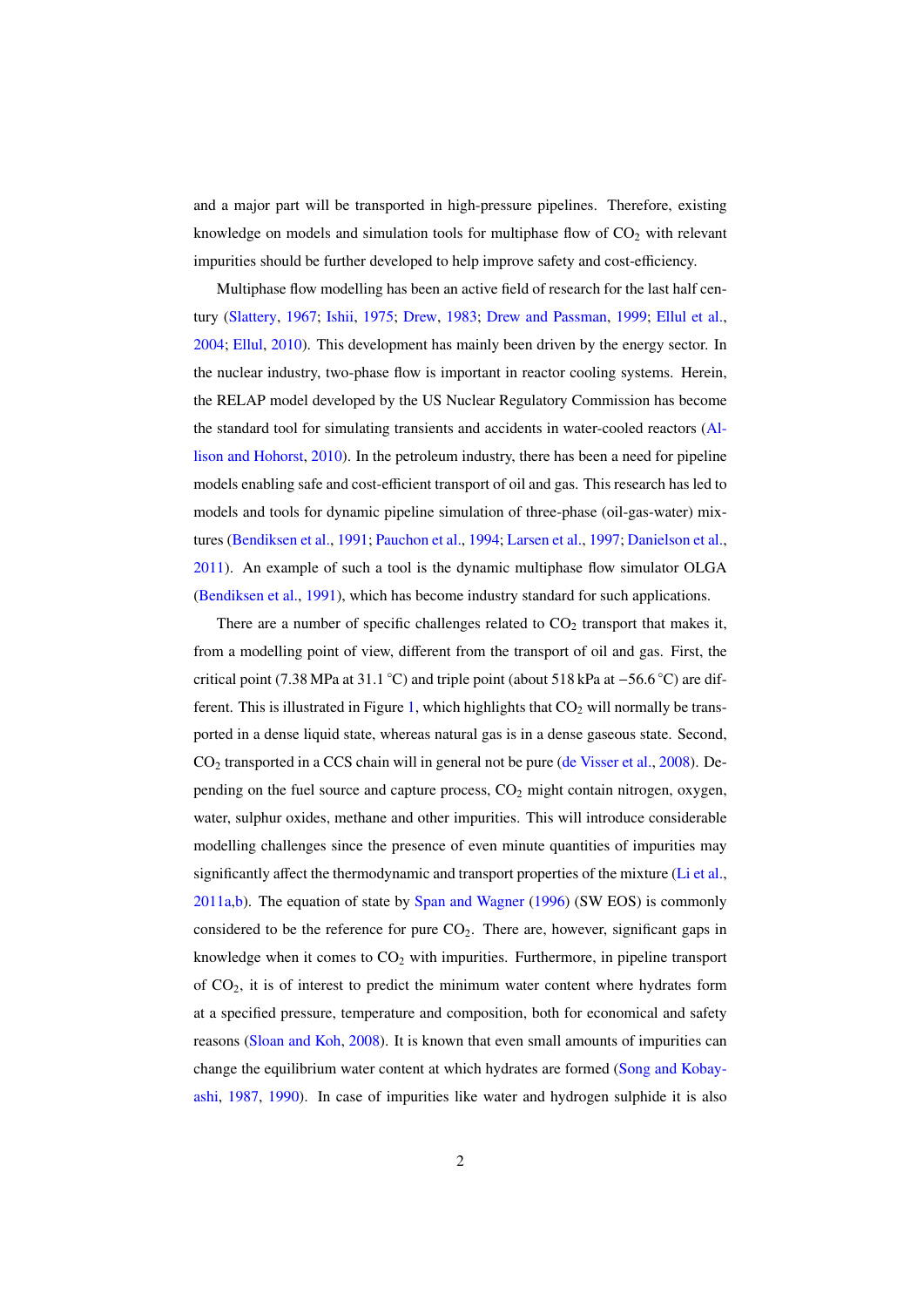

Figure 1: Isentropic depressurization from  $p = 12 \text{ MPa}$ ,  $T = 293 \text{ K}$ . CO<sub>2</sub> is in a dense liquid state until it reaches the saturation line and then the triple point, whereas the natural gas is in a dense gaseous state until it reaches the two-phase area. The Span–Wagner EOS has been used for  $CO<sub>2</sub>$  and the Peng–Robinson EOS for natural gas. The natural gas composition is given in Table 1.

Table 1: Natural gas composition (Aihara and Misawa, 2010).

| Component    | $(mod \% )$ |
|--------------|-------------|
| $CH_4$       | 88.9        |
| $C_2H_6$     | 6.2         |
| $C_3H_8$     | 2.5         |
| $iC_4H_{10}$ | 0.4         |
| $nC_4H_{10}$ | 0.6         |
| $iC_5H_{12}$ | 0.1         |
| $nC_5H_{12}$ | 0.1         |
| $nC_6H_{14}$ | 0.1         |
| N2           | 0.3         |
| $\rm{CO}_2$  | 1.0         |

possible to have multiple liquid phases. When considering tools for simulating multiphase pipe transport, one should distinguish between steady state and transient (time dependent) models. Under normal operation, one scenario for pipeline transport is  $CO<sub>2</sub>$ in a dense or liquid state, since this is the most energy-efficient condition (Zhang et al., 2006; Jung and Nicot, 2010). For this case, pressure-drop predictions for single-phase flow are believed to be satisfactory with the well known correlations for friction factors (see e.g. White, 1994). This is also the case for Nusselt number heat-transfer correlations like the Dittus–Boelter equation (see e.g. Bejan, 1993, Ch. 6). Under such conditions, steady-state analysis to calculate pressure drop, compression work and mass flow might be sufficient for flow assurance. It should be noted, however, that some sources of  $CO<sub>2</sub>$ , such as coal- or gas-fired powerplants, will be fluctuating, since they are operated in response to external demands. This will cause a transient flow of  $CO<sub>2</sub>$  in the pipeline, and moreover, due to the fluctuating mass flow, the pressure will change,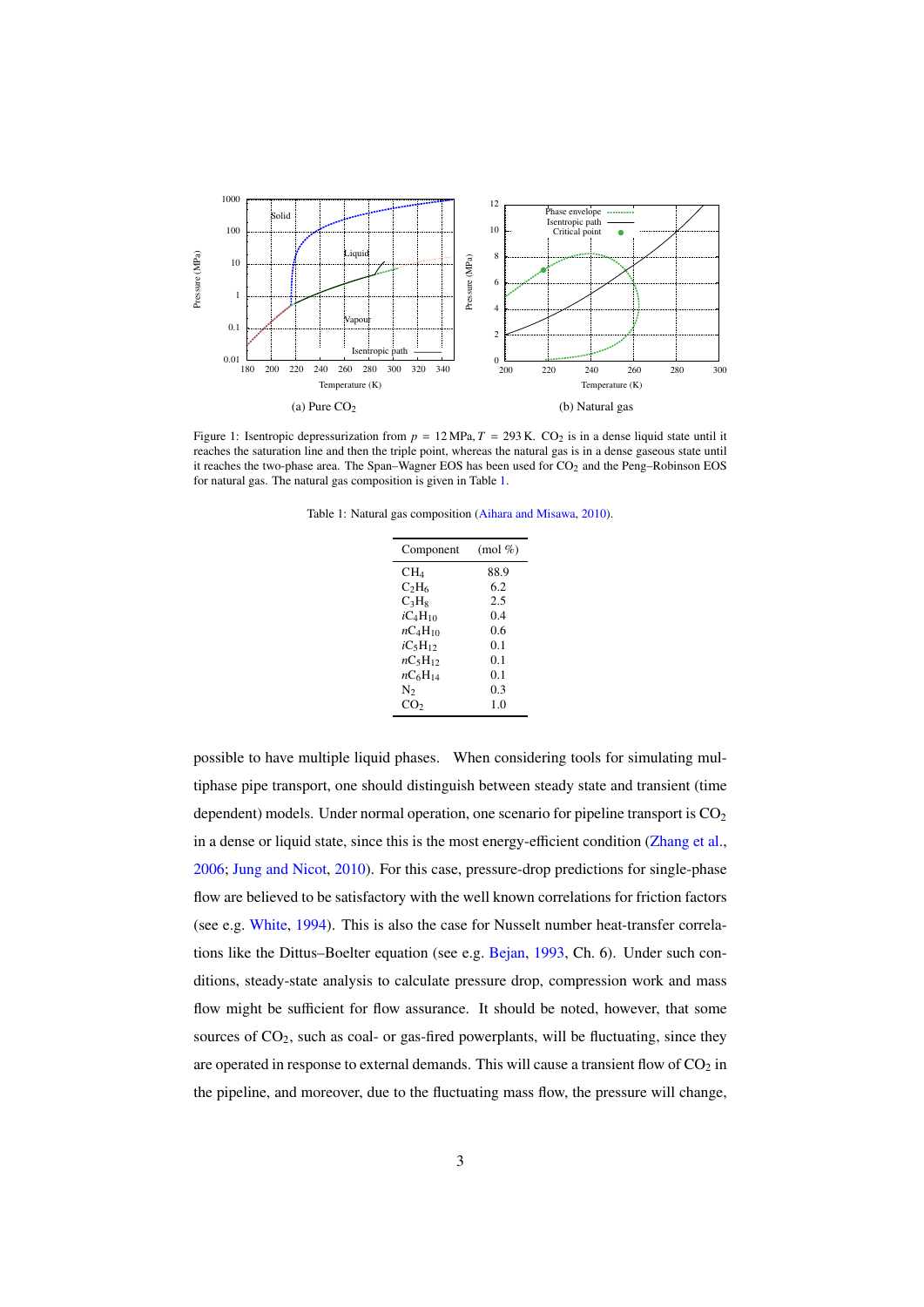and the state in the pipeline may change between single- and two-phase (Klinkby et al., 2011).

There are also other transient events, related to start-up, shutdown and accidents for which the steady-state methodology will be inadequate. One example is pipe depressurization, either accidental or as a part of planned maintenance. The decompression wave associated with such an event will cause the initially dense or liquid  $CO<sub>2</sub>$  to undergo phase change. The subsequent cooling might render the pipe material, and any coatings, brittle and vulnerable to cracks. Also,  $CO<sub>2</sub>$  has a relatively high triple-point pressure, which means that dry-ice might form during such a depressurization event (Jäger and Span, 2012; Trusler, 2011, 2012). Accurate predictions of the velocity and magnitude of the depressurization and cooling is therefore crucial for assuring safe and reliable operation of a CCS pipeline.

In a transport model, depressurization waves will propagate at the speed of sound of the mixture. In order to accurately resolve transient events, it is therefore essential to model the speed of sound in a physically reasonable way. The multiphase speed of sound is, however, very sensitive to various physical equilibrium assumptions (Flåtten and Lund, 2011). Also, the presence of impurities will affect the propagation velocities of the model (Munkejord et al., 2010). Even in a pure single-phase case,  $CO_2$  mixtures from different capture technologies will give different dynamic behaviour during pipeline transport. This includes compressor power and hence fuel consumption (Chaczykowski and Osiadacz, 2012).

Widespread implementation of CCS will in some cases require onshore  $CO<sub>2</sub>$  transport pipelines running through populated areas. This may require strict safety guidelines due to the pipeline pressure and since  $CO<sub>2</sub>$  is toxic at high concentrations. Developing such guidelines will require accurate models for predicting both the occurrence and evolution of pipeline cracks (Nordhagen et al., 2012). Pipelines can then be designed specifically to avoid the significant hazards and financial costs associated with the formation of a running ductile fracture – while reducing the need for safety factors. Existing models for predicting cracks in pipes are semi-empirically-based and were mainly developed for natural gas transport. Such models will need re-calibration when applied to  $CO<sub>2</sub>$  with impurities transported in pipes made of modern steel materials.

It should be emphasized that the accuracy of a simulation depends not only on the accuracy of the physical model, but also on the ability of the numerical scheme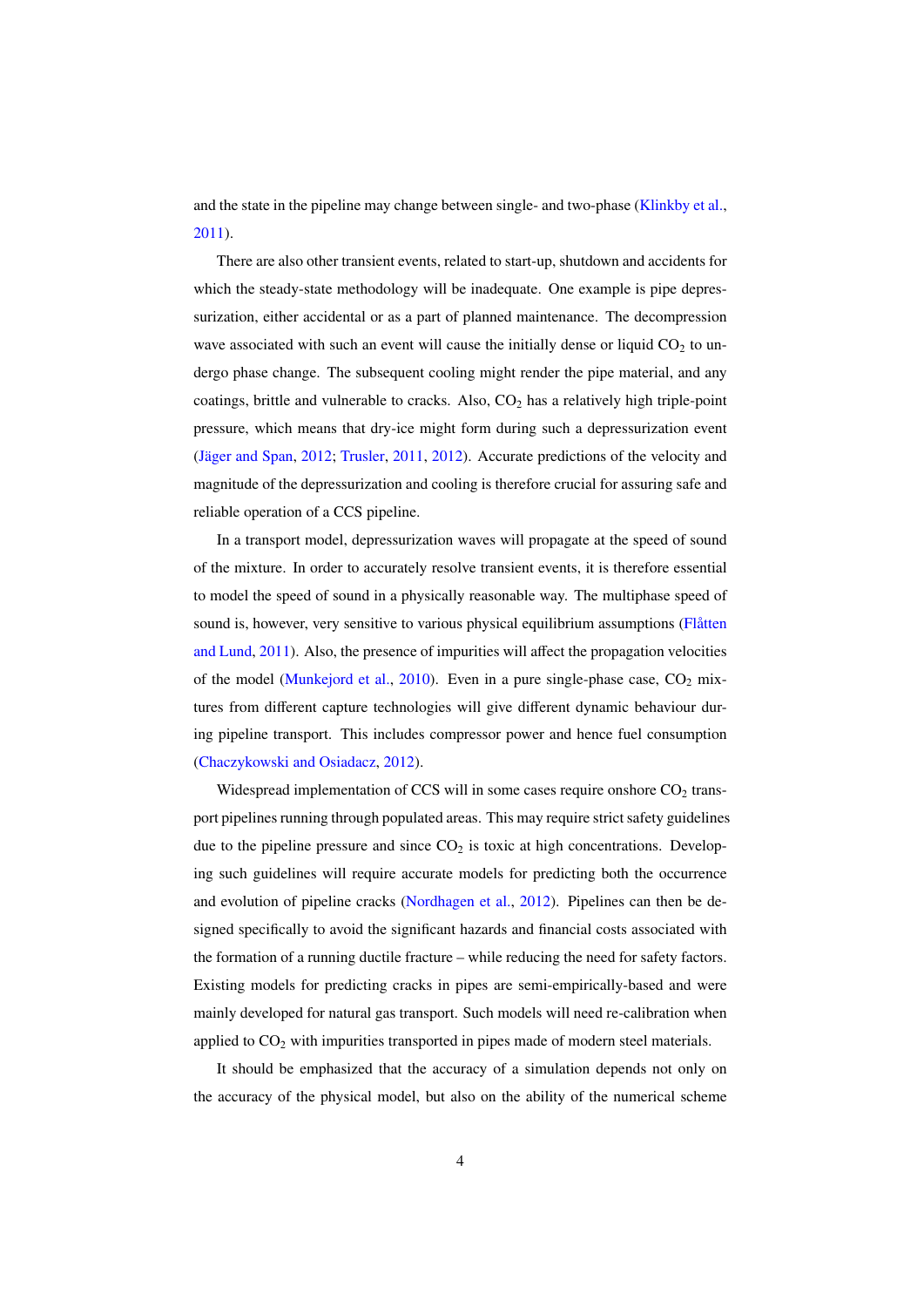to correctly resolve the underlying model. It has been shown that numerical diffusion associated with certain numerical methods can adversely affect the resolution of a depressurization wave in a pipeline (Clausen and Munkejord, 2012; Morin et al., 2009). This is, however, outside the scope of this paper.

Race et al. (2007) reviewed key technical challenges for anthropogenic  $CO<sub>2</sub>$  offshore pipeline transport. Fracture propagation and transient flow were mentioned among the subjects requiring further attention. The purpose of this paper is to review the challenges which should be addressed in the development of models and tools for transient simulation of pipeline flow of  $CO<sub>2</sub>$ . It should be noted that the subject of this article is composed of several research areas, each with their abundant literature. This is a reflection of the fact that the problem at hand is multifaceted. In particular, in this article, we will focus on leaks and crack propagation as highly relevant examples of transient events for which currently available models may not be sufficient for the application to  $CO<sub>2</sub>$  transport.

The outline of this paper is as follows: In Section 2 we discuss the most common approaches for modelling multiphase flow in pipelines. Section 3 is devoted to the modelling of closure relations, thermodynamics and transport properties of  $CO<sub>2</sub>$ mixtures, as well as issues associated with the formation of hydrates. In Section 4 we consider the modelling of leaks and crack propagation in pipelines. Different scenarios where such modelling is essential as well as specific challenges related to  $CO<sub>2</sub>$ are discussed. In Section 5 we review some common commercially available tools for simulating transient multiphase flow in pipelines, and discuss their applicability to  $CO<sub>2</sub>$ transport. Section 6 concludes the paper and highlights topics in which more research is needed.

#### 2. Averaged 1D models for pipeline flow

It is not uncommon to state that two-phase flow should be avoided in  $CO<sub>2</sub>$  pipelines (see e.g. Race et al., 2007). However, this requirement may not always be realistic. Klinkby et al. (2011) performed a modelling study of the  $CO<sub>2</sub>$  transport chain from a coal-fired power plant, including injection into a reservoir. Due to the transient operation of the power plant, the  $CO<sub>2</sub>$  supply will vary. As a result of this, Klinkby et al. found that the  $CO<sub>2</sub>$  will change phase from dense phase to two-phase gas and liquid in the upper part of the well and in the pipeline. It is also interesting to note that two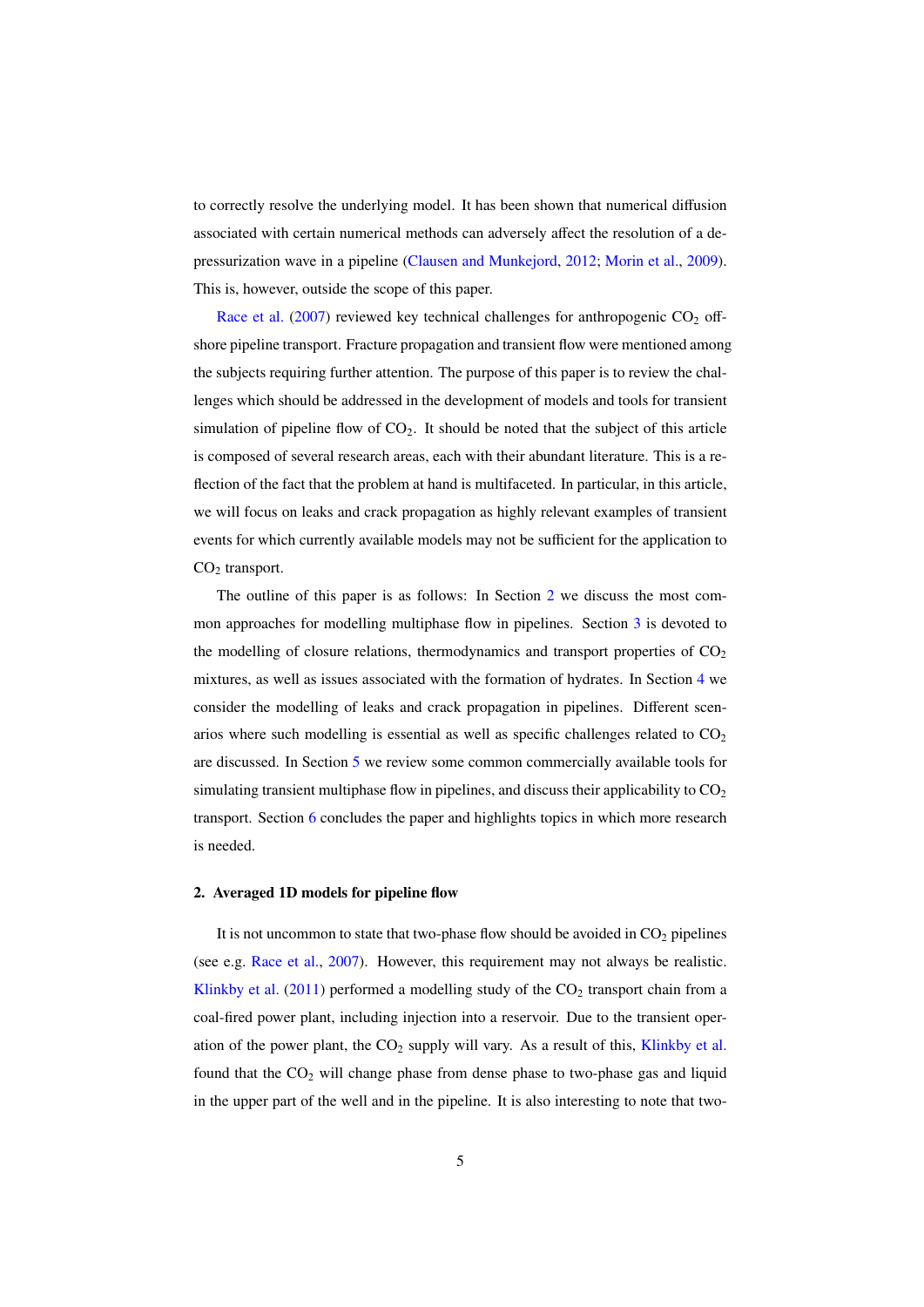phase conditions have been documented in a demonstration well at the Ketzin site in Germany (Henninges et al., 2011). There are also indications of two-phase flow at the wellhead at the Sleipner field in the North Sea (Munkejord et al., 2012). In addition to this, phase change will occur during situations like first fill and depressurization. This motivates the study of transient multi-phase flow of  $CO<sub>2</sub>$ -rich mixtures.

In this section we discuss some of the most common formulations of the governing dynamics of multi-phase pipeline flow. Note that most of these topics will be generic with regard to the transported medium and impurities. Issues specific to  $CO<sub>2</sub>$  transport will be most apparent when introducing equations of state and closure relations for the averaged model, which will be the topic of the subsequent sections.

#### *2.1. The two-fluid model*

For a real-scale pipeline, fully resolving the governing equations of the multiphase flow is computationally intractable. The usual way to get around this problem is to consider averaged models (see e.g. Drew and Passman, 1999). For a pipeline, a commonly used approach is to consider transport equations for mass, momentum and energy averaged across the cross section of the pipe. For two-phase flow, the resulting 1D model takes a form often referred to as the two-fluid model. A common formulation is given by

#### Conservation of mass:

$$
\frac{\partial}{\partial t}(\rho_{g}\alpha_{g}) + \frac{\partial}{\partial x}(\rho_{g}\alpha_{g}u_{g}) = \Gamma, \tag{1}
$$

$$
\frac{\partial}{\partial t}(\rho_{\ell}\alpha_{\ell}) + \frac{\partial}{\partial x}(\rho_{\ell}\alpha_{\ell}u_{\ell}) = -\Gamma.
$$
 (2)

Conservation of momentum:

$$
\frac{\partial}{\partial t}(\rho_{g}\alpha_{g}u_{g}) + \frac{\partial}{\partial x}(\rho_{g}\alpha_{g}u_{g}^{2} + \alpha_{g}p_{g}) - p^{i}\frac{\partial\alpha_{g}}{\partial x} \n= \rho_{g}\alpha_{g}f_{x} - M_{w,g} - M^{i} + u_{\Gamma}^{i}\Gamma, \quad (3)
$$

$$
\frac{\partial}{\partial t}(\rho_{\ell}\alpha_{\ell}u_{\ell}) + \frac{\partial}{\partial x}(\rho_{\ell}\alpha_{\ell}u_{\ell}^2 + \alpha_{\ell}p_{\ell}) - p^i \frac{\partial \alpha_{\ell}}{\partial x} \n= \rho_{\ell}\alpha_{\ell}f_x - M_{w,\ell} + M^i - u_{\Gamma}^i \Gamma. \tag{4}
$$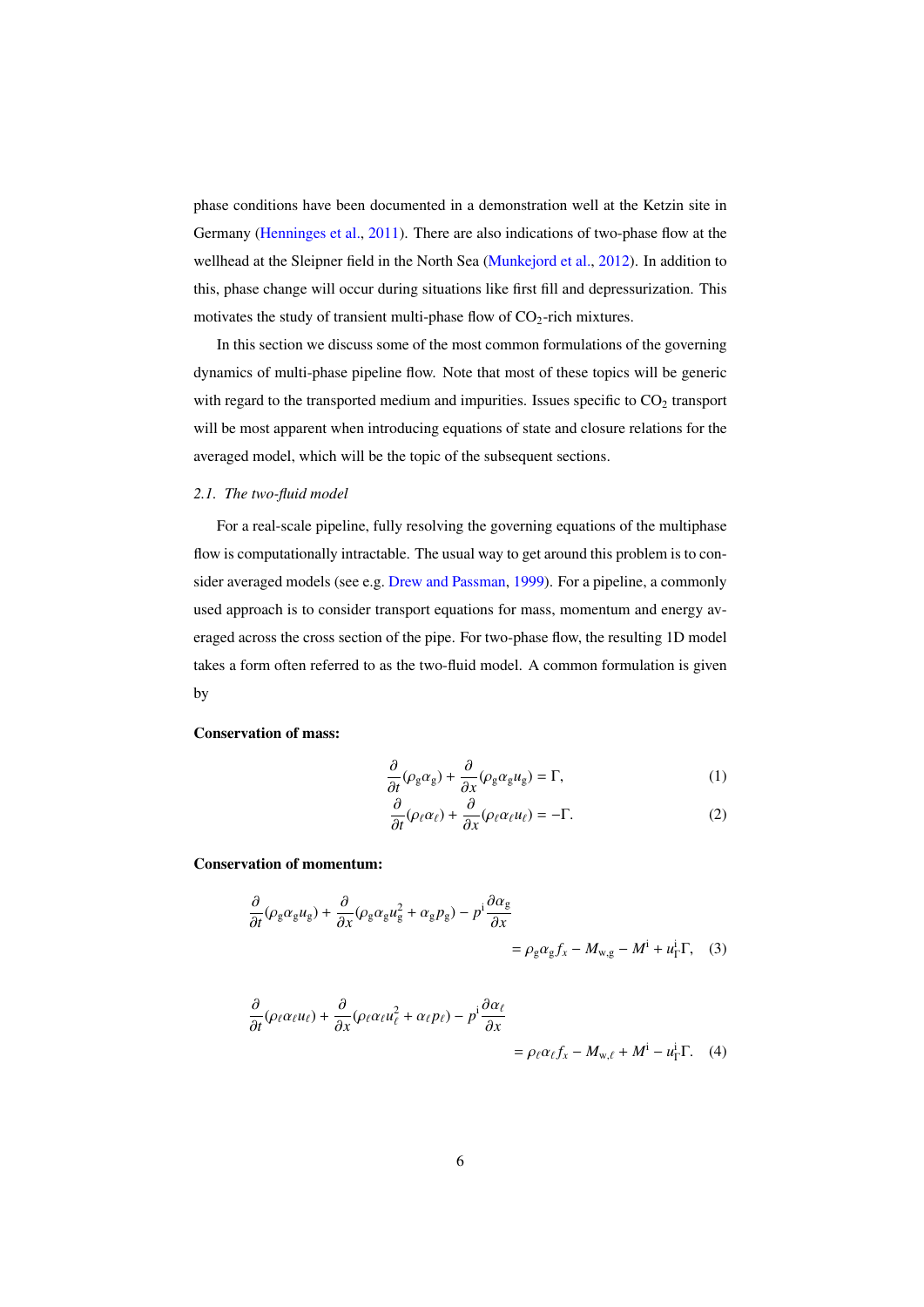Conservation of energy:

$$
\frac{\partial}{\partial t}(\rho_{g}\alpha_{g}E_{g}) + \frac{\partial}{\partial x}\left(\rho_{g}\alpha_{g}u_{g}\left(E_{g} + \frac{p_{g}}{\rho_{g}}\right)\right) + p^{i}u_{\tau}^{i}\frac{\partial\alpha_{g}}{\partial x} \n= \rho_{g}\alpha_{g}u_{g}f_{x} + Q_{w,g} - Q^{i} - u_{M}^{i}M^{i} + E^{i}\Gamma, \quad (5)
$$

$$
\frac{\partial}{\partial t}(\rho_{\ell}\alpha_{\ell}E_{\ell}) + \frac{\partial}{\partial x}\left(\rho_{\ell}\alpha_{\ell}u_{\ell}\left(E_{\ell} + \frac{p_{\ell}}{\rho_{\ell}}\right)\right) + p^{i}u_{\tau}^{i}\frac{\partial\alpha_{\ell}}{\partial x} \n= \rho_{\ell}\alpha_{\ell}u_{\ell}f_{x} + Q_{w,\ell} + Q^{i} + u_{M}^{i}M^{i} - E^{i}\Gamma, \quad (6)
$$

where the nomenclature is as follows:

- α*<sup>k</sup>* Volume fraction of phase *k*
- $\rho_k$  Mass density of phase *k*
- *u<sup>k</sup>* Velocity of phase *k*
- *p<sup>k</sup>* Pressure of phase *k*
- *E*<sub>*k*</sub> Energy density for fluid *k*,  $E_k = e_k + 1/2 u_k^2$
- $Q_k$  Heat source for phase  $k$
- $f_x$  *x*-component of body force

In the cross-section averaged description above, the model does not contain information about the internal moving interfaces between the phases. Also, any information on local gradients along the cross section of the pipe is lost in the averaging procedure. Closure relations are thus needed to model the source terms representing transfer of heat, *Q*, mass, Γ, and momentum, *M*, between the fields (denoted by the index i) and between the fields and the pipe wall (denoted by the subscript w). In general, these closure relations will depend on the detailed description of the flow, and they cannot be derived from first principles based on averaged quantities (Stewart and Wendroff, 1984). The modelling of such terms is further discussed in Section 3.

#### *2.2. The drift-flux model*

In multiphase pipe flow, there are flow regimes where the velocities of the individual phases are highly correlated. For two-phase flow, the relative velocity between the phases can be expressed as a slip relation

$$
u_1 - u_2 = \Phi(\alpha_1, p, T, u_1),
$$
\n(7)

see the work of e.g. Zuber and Findlay (1965), Ishii (1977) and Hibiki and Ishii (2002).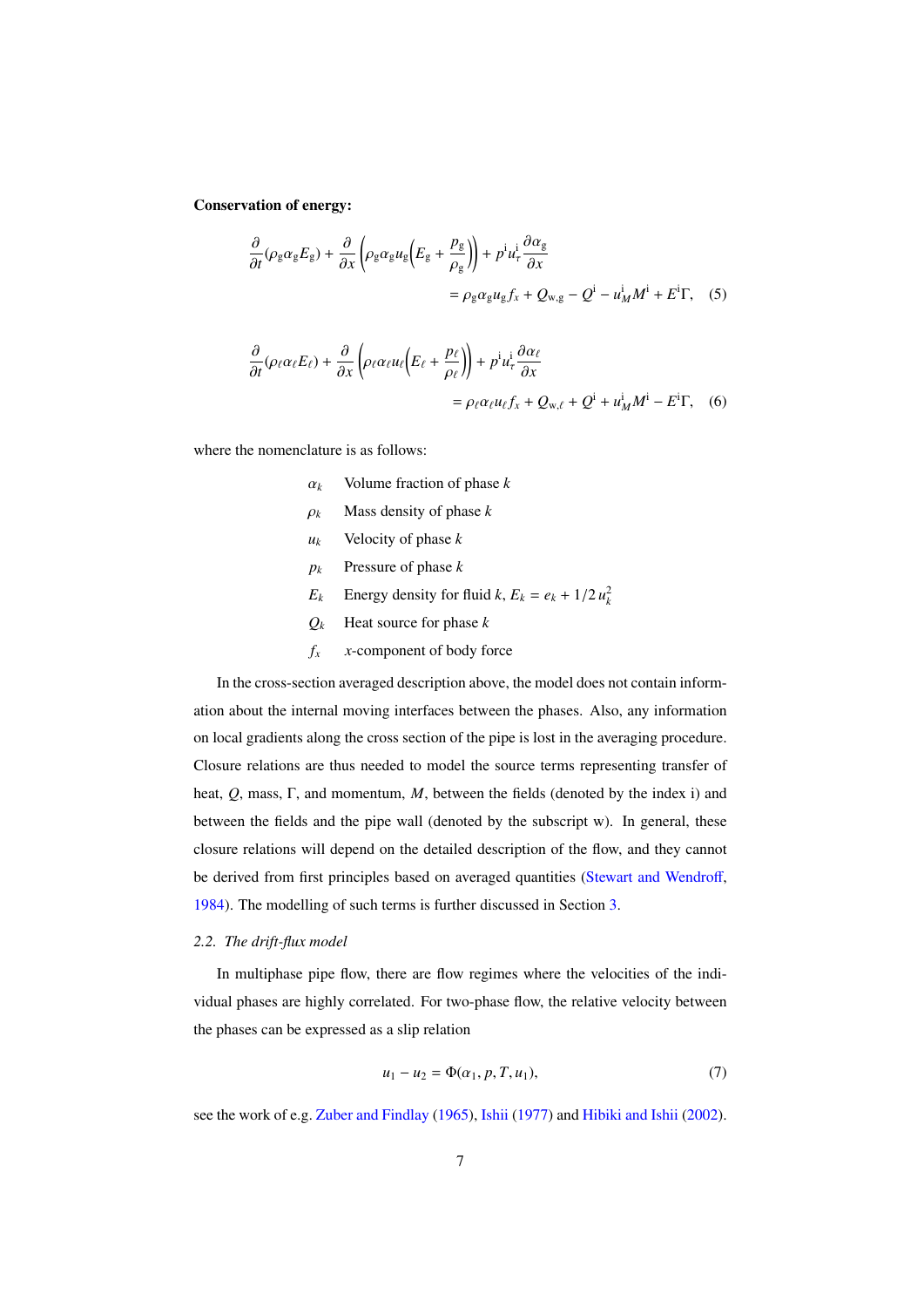A slip relation in the form (7) can be used to reduce the complexity of the two-fluid model  $(1)$ – $(6)$ . In particular, if the pressures in both phases are assumed to be equal,  $p_1 = p_2 = p$ , the momentum equations (3)–(4) can be combined into a single mixture momentum equation. Likewise, with the assumption of equal phasic temperatures,  $T_1 = T_2 = T$ , the energy equations (5)–(6) can also be combined. The resulting *driftflux* model is given by

#### Conservation of mass:

$$
\frac{\partial}{\partial t}(\rho_{g}\alpha_{g}) + \frac{\partial}{\partial x}(\rho_{g}\alpha_{g}u_{g}) = \Gamma, \tag{8}
$$

$$
\frac{\partial}{\partial t}(\rho_{\ell}\alpha_{\ell}) + \frac{\partial}{\partial x}(\rho_{\ell}\alpha_{\ell}u_{\ell}) = -\Gamma.
$$
 (9)

Conservation of momentum:

$$
\frac{\partial}{\partial t}((\rho_{g}\alpha_{g}u_{g} + \rho_{\ell}\alpha_{\ell}u_{\ell}) + \frac{\partial}{\partial x}(\rho_{g}\alpha_{g}u_{g}^{2} + \rho_{\ell}\alpha_{\ell}u_{\ell}^{2} + p) = (\rho_{g}\alpha_{g} + \rho_{\ell}\alpha_{\ell})f_{x} - M_{w}.
$$
 (10)

Conservation of energy:

∂

$$
\frac{\partial}{\partial t} \left( \rho_{g} \alpha_{g} E_{g} + \rho_{\ell} \alpha_{\ell} E_{\ell} \right)
$$
\n
$$
+ \frac{\partial}{\partial x} \left( \left( \rho_{g} \alpha_{g} u_{g} (E_{g} + p/\rho_{g}) \right) + \left( \rho_{\ell} \alpha_{\ell} u_{\ell} (E_{\ell} + p/\rho_{\ell}) \right) \right)
$$
\n
$$
= \left( \rho_{g} \alpha_{g} u_{g} + \rho_{\ell} \alpha_{\ell} u_{\ell} \right) f_{x} + Q_{w}. \quad (11)
$$

Besides being simpler and in conservation form, the drift-flux model also, as discussed by Munkejord (2005), has some advantages over the two-fluid model when it comes to stability and well-posedness. However, it may not be appropriate to model all relevant flow regimes with a slip relation of the form  $(7)$ . The drift-flux model  $(8)$ – $(11)$  with the additional assumptions of no slip ( $u<sub>g</sub> = u<sub>l</sub>$ ) and equal chemical potential in the two phases is often referred to as the *homogeneous equilibrium* model.

For two-phase mixtures, the composition of the gas and the liquid will in general differ. Hence, if there is slip between the phases, the flow model needs to include a mass-conservation equation for each component.

#### *2.3. Wave speeds in multifluid models*

When studying transient events in  $CO<sub>2</sub>$  pipelines, the speed with which disturbances propagate along the pipe is an important factor. In any fluid, pressure waves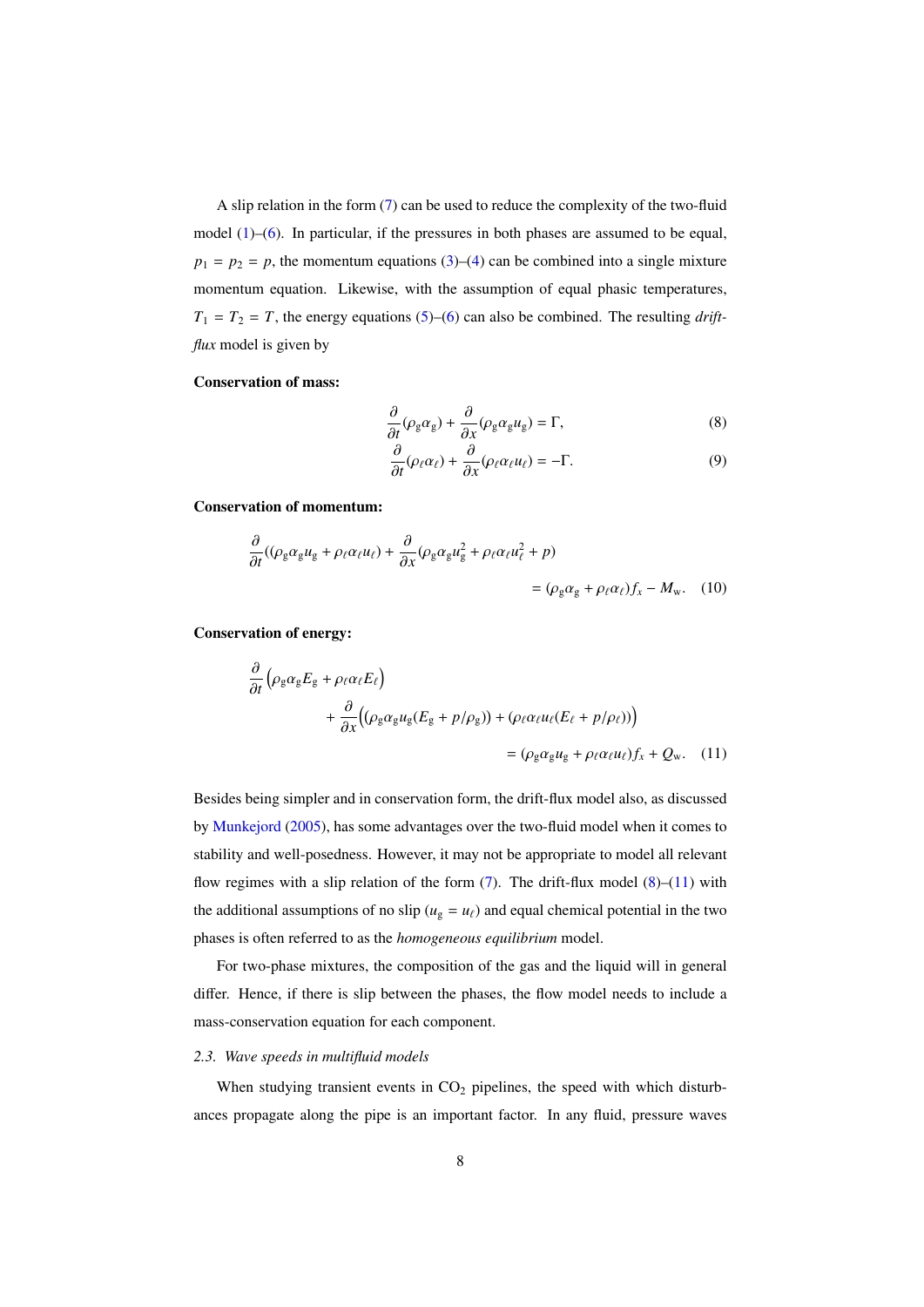travel at the speed of sound relative to the local velocity. It is therefore essential to include a realistic speed of sound to be able to correctly simulate many transient events in pipes.

For the basic two-fluid model  $(1)$ – $(6)$ , the eigenvalues of the flux Jacobian are not guaranteed to be real (Gidaspow, 1974). When this occurs, the equation system is no longer hyperbolic, which causes problems related to stability and well-posedness (Stuhmiller, 1977). To remedy this, regularization terms are often introduced, forcing the eigenvalues to be real. In the opposite case, robustness issues are typically encountered, unless the solver has a high-enough numerical smearing.

#### *2.3.1. Non-equilibrium fluid-dynamical models*

In general, the wave speeds of a set of conservation laws are also influenced by various source terms. Local source terms will not influence the characteristics of the system but will introduce dispersion, i.e. wave-number dependent sound velocities (Aursand and Flåtten, 2012).

Relaxation terms represent a class of local source terms that are of particular relevance to multiphase flow modelling (Baer and Nunziato, 1986; Saurel et al., 2008; Flåtten and Lund, 2011). Chemical, thermal and mechanical non-equilibrium are examples of processes that can be described with relaxation terms. A hyperbolic relaxation model can be written in the form

$$
\frac{\partial}{\partial t} \mathcal{Q} + \frac{\partial}{\partial x} F(\mathcal{Q}) = \frac{1}{\varepsilon} R(\mathcal{Q}),\tag{12}
$$

where  $R(Q)$  is a relaxation term representing the driving-force pulling the system towards local equilibrium, characterized by  $R(Q) = 0$ . The relaxation time  $\varepsilon$  can be seen as a characteristic time scale of the relaxation process.

For a given relaxation process there is a corresponding local equilibrium approximation. The characteristic velocities of the equilibrium model are in general different from those of the relaxation model. Flåtten and Lund (2011) analysed two-phase drift-flux models with and without thermal, mechanical and chemical equilibrium. They showed that imposing equilibrium will always reduce the speed of sound for such models, i.e., the characteristic velocities of the local equilibrium model are smaller than those of the non-equilibrium (relaxation) model. In general, this concept is known as the sub-characteristic condition and is closely related to the stability and well-posedness of the model (Chen et al., 1994).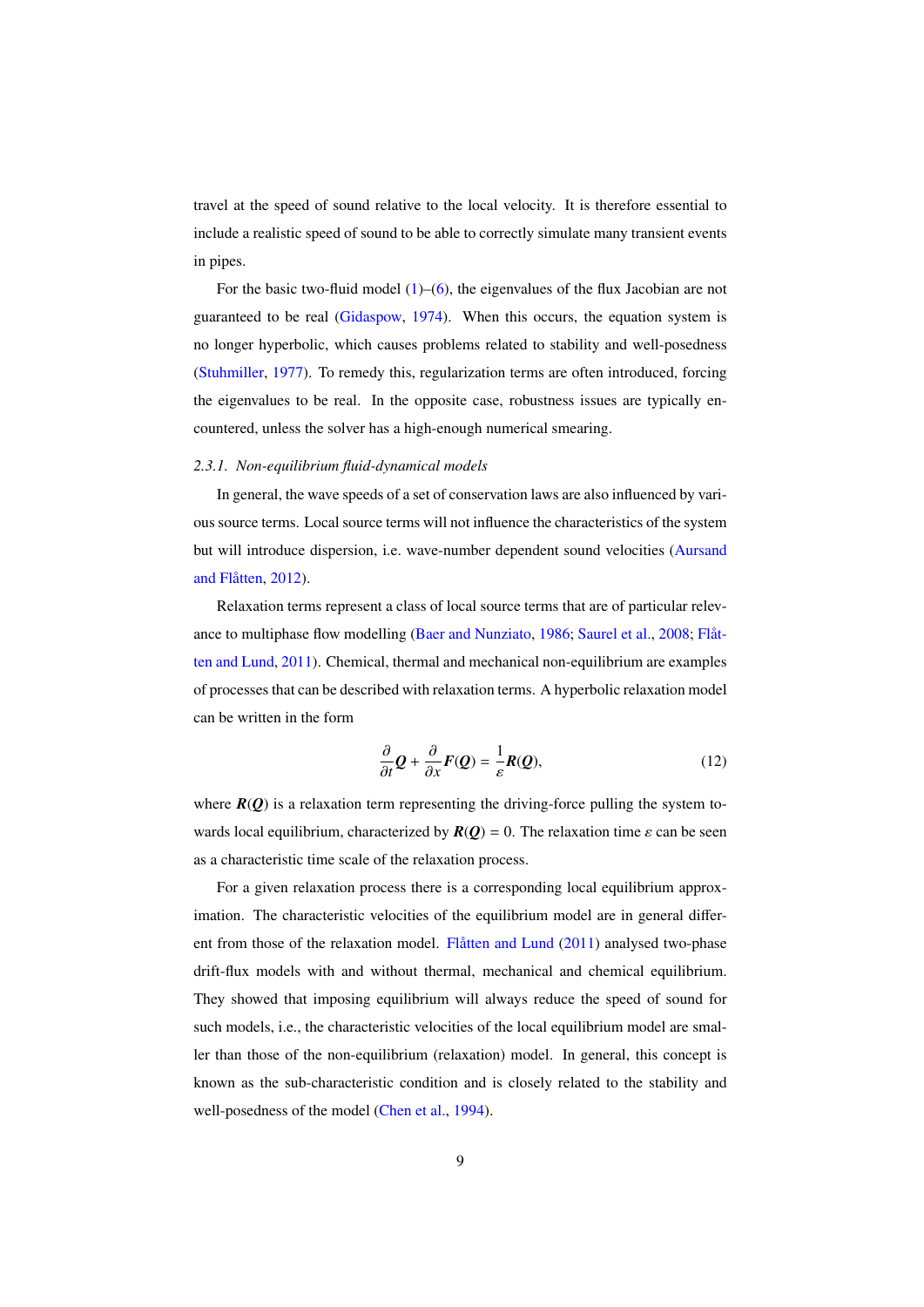

Figure 2: Speed of sound of pure  $CO<sub>2</sub>$  in the gas-liquid two-phase area as a function of gas volume fraction for various two-phase flow models.  $T = 250$  K, SW EOS. 'hem' denotes the homogeneous equilibrium model, 'tf' denotes the two-fluid model with no phase change and no slip, 'tf  $\mu_g = \mu_\ell$ ' is the two-fluid model with full chemical equilibrium and no slip, 'g' is gas and ' $\ell$ ' is liquid.

In the modelling of multiphase flow, the assumption of thermal, mechanical or chemical equilibrium is ubiquitous. While these assumptions often simplify the model in question, it is important to be aware that they will directly influence the wave dynamics of the model. For example, assuming chemical, thermal and mechanical equilibrium may lead to a significant underestimation of the rate of which disturbances will propagate in a pipeline, compared to a non-equilibrium model. This is illustrated in Figure 2, where the speed of sound of pure  $CO<sub>2</sub>$  is calculated for different twophase flow models as a function of gas volume fraction. The graphs are plotted for a temperature of  $T = 250$  K using the Span–Wagner equation of state (SW EOS). It can be seen that models with the assumption of full chemical equilibrium (instantaneous phase transfer) have the artifact of a discontinuous speed of sound in the limit of single-phase flow. This is not believed to be physical. Further, it can be seen from the figure that allowing phase transfer lowers the predicted speed of sound in almost the entire volume-fraction range. This highlights how tightly intertwined thermo and fluid dynamics are for two-phase flow.

In Figure 2, we have plotted analytical expressions for the speed of sound. The speed of sound in the homogeneous equilibrium model is also referred to as the 'Wood speed of sound', and it can e.g. be found in Martínez Ferrer et al. (2012, eq. (3.7)). The speed of sound in the two-fluid model with no phase change and no slip can be found in Martínez Ferrer et al. (2012, eq. (3.74)). Finally, the speed of sound in the two-fluid model with full chemical equilibrium and no slip can be found in Morin and Flåtten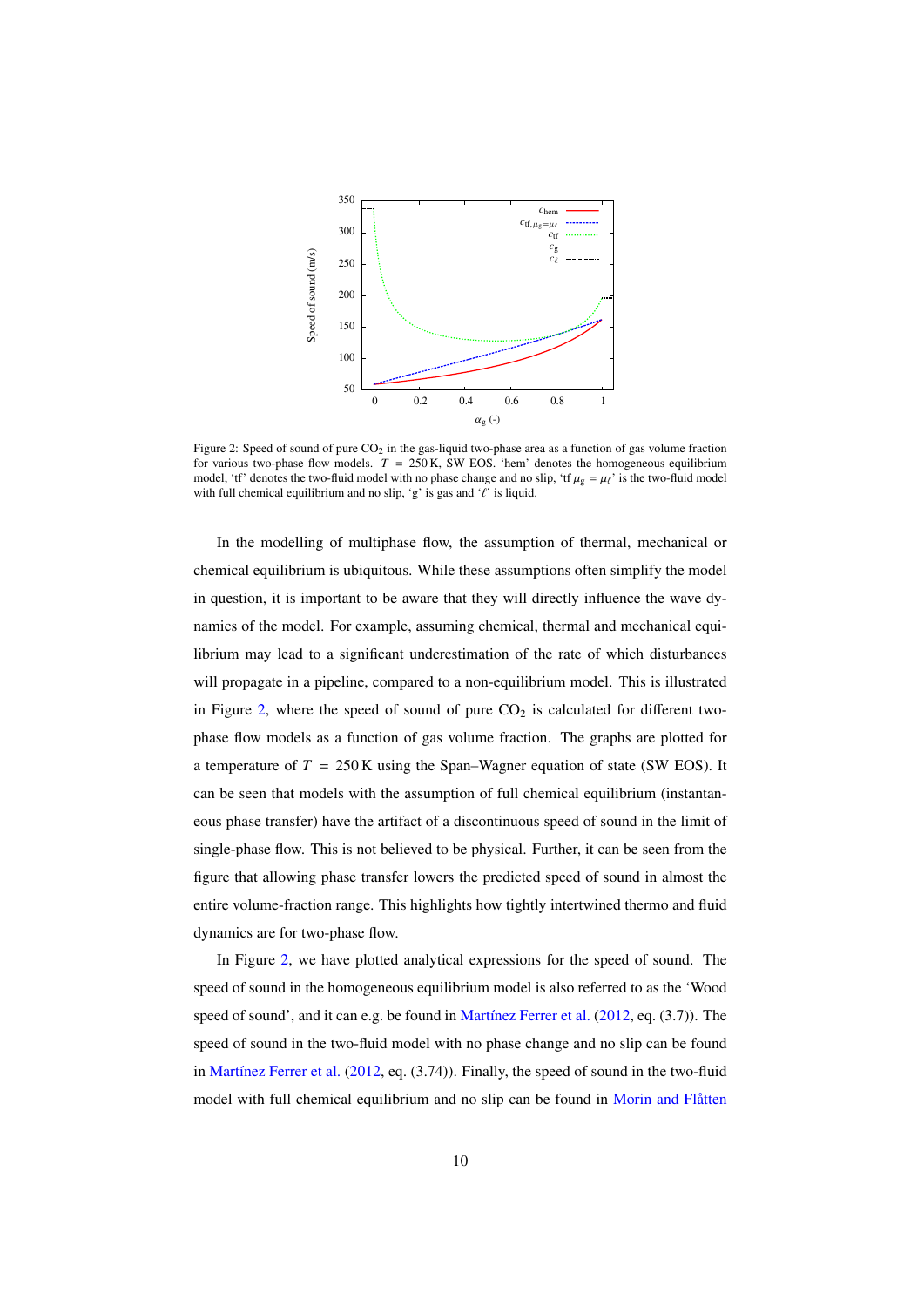(2012), see also Morin (2012).

Since decompressions of  $CO<sub>2</sub>$  will often pass through the triple point, it is interesting to note that at the triple point, for full equilibrium, the speed of sound is zero (Henderson, 2000, Sec. 2.8.1).

#### 3. Closure relations and thermophysical models

For an averaged multifluid model such as  $(1)$ – $(6)$ , closure relations are needed for terms depending on transversal gradients and the detailed phase configuration. Since these relations cannot be derived from the same first principles as the averaged flow model, they need to be modelled. Moreover, thermodynamic relations are needed for calculating the pressures, temperatures and compositions, as a function of the variables of the fluid-dynamic transport model.

#### *3.1. Closure relations for CO<sup>2</sup>*

While the field of multiphase flow modelling is mature, there exists no general way of modelling closures valid for all fluids. Flow maps and correlations must be validated, adjusted or developed for each new working fluid or composition of fluids. This presents one of the main challenges in the modelling of  $CO<sub>2</sub>$  flow in pipelines. Existing correlations and models used by research and industry for oil-gas-water mixtures cannot necessarily be assumed to be valid for  $CO<sub>2</sub>$  with impurities. These models need to be adapted to these new applications, a process needing experimental input for validation.

For  $CO<sub>2</sub>$ , there exist flow maps and pressure-drop measurements for tubes and channels with a hydraulic diameter in the millimetre range. Most of them are developed for heat exchanger applications, see e.g. (Bredesen et al., 1997; Pettersen, 2002; Yun and Kim, 2003; Cheng et al., 2008).

Aakenes(2012) compared experimental data for frictional pressure-drop for steadystate two-phase flow of pure  $CO<sub>2</sub>$  (see also de Koeijer et al., 2011) to data calculated using the model of Friedel (1979) and that of Cheng et al. (2008). Although the latter was developed specifically for  $CO<sub>2</sub>$ , the former fitted the data better, most likely to its broader experimental base.

Since the existing small-scale data may not be representative for real pipelines, there is a need for medium and large-scale data. Presently, there exist some initiatives towards this end, such as the OXYCFB300 Compostilla Project (CIUDEN, 2012)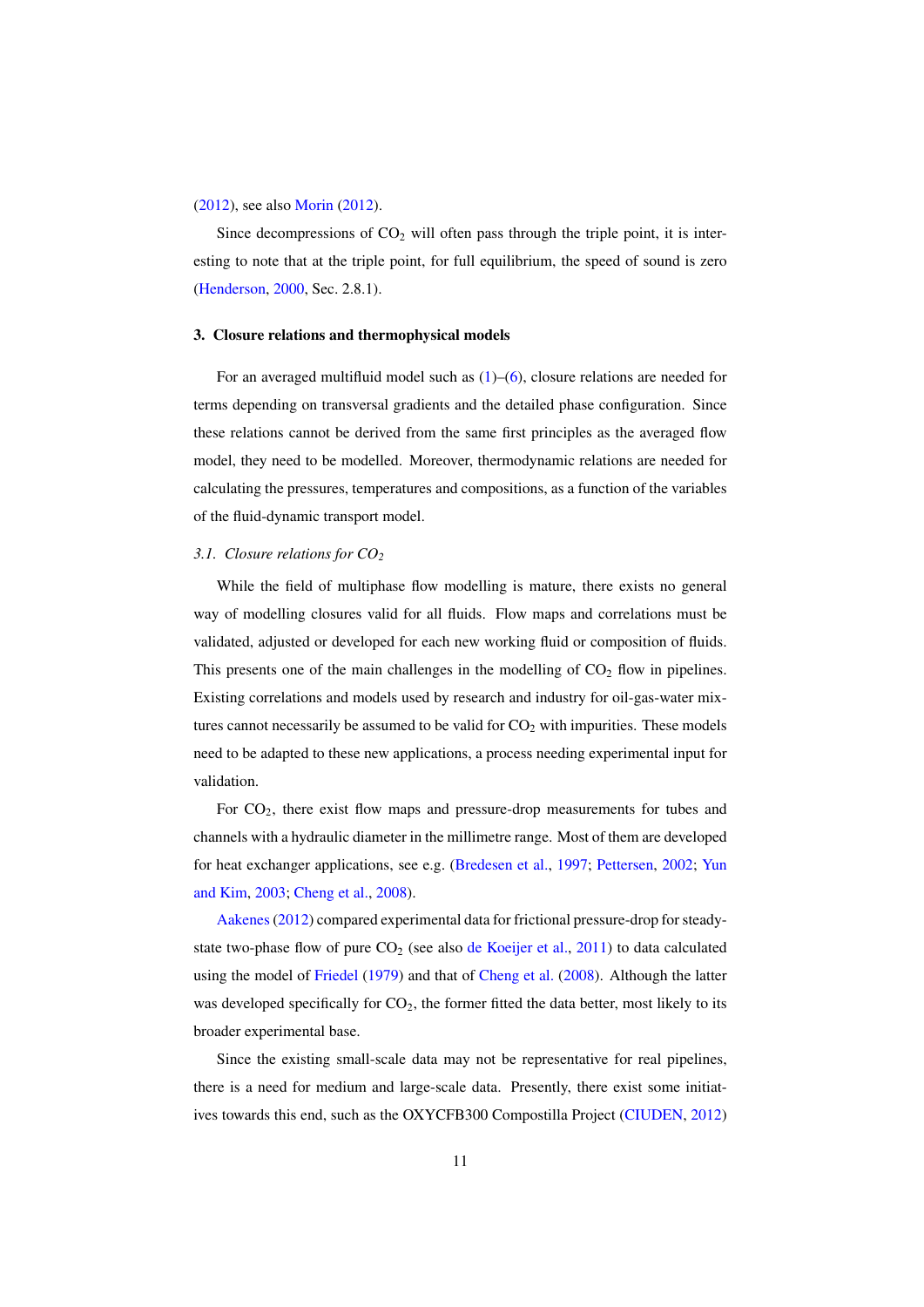and the multiphase  $CO<sub>2</sub>$  lab at the Institute for Energy Technology (IFE) (SPT Group, 2012).

#### *3.2. Thermophysical models for pure CO<sup>2</sup>*

For pure CO<sub>2</sub>, a large amount of experiments have been conducted for thermodynamic properties such as densities, heat capacities and liquid-vapour coexisting curves, as well as for transport properties. The accurate single-component equation of state (EOS) by Span and Wagner (1996) is considered the reference EOS for pure  $CO<sub>2</sub>$ . The EOS is valid for temperatures from 216 to 1100 K and pressures up to 800 MPa, which is more than sufficient for pipeline transport of  $CO<sub>2</sub>$ . Accurate models for the viscosity and the thermal conductivity were developed by Vesovic et al. (1990). Fenghour and Wakeman (1998) presented an improved viscosity model. The resulting overall viscosity model for pure  $CO_2$  covers the temperature range of  $200 K - 1500 K$  and pressures up to 300 MPa.

#### *3.3. Thermophysical models for CO<sup>2</sup> mixtures*

For  $CO<sub>2</sub>$  mixtures relevant for CCS, the amount of available data is more scarce than for single-component  $CO<sub>2</sub>$ . This is true both for the thermodynamic properties (Li et al., 2011a; Hu et al., 2007) and for the transport properties (Li et al., 2011b). Consequently the development of comprehensive reference models has not yet been possible.

Li et al. (2011a) argue in their review that there is no equation of state which shows any clear advantages in CCS applications. The cubic equations of state have a simple structure and are capable of giving reasonable results for the thermodynamic properties, but are inaccurate in the dense phase and around the critical point (Wilhelmsen et al., 2012). More complex equations of state such as Lee-Kesler (Lee and Kesler, 1975), SAFT (Wertheim, 1984a,b, 1986a,b) and GERG (Kunz et al., 2007) typically give better results for the density, but not necessarily for the vapour-liquid equilibrium. See also Dauber and Span (2012). Wilhelmsen et al. (2012) have recently shown evaluations with the SPUNG EOS (Jørstad, 1993). They found that the SPUNG equation represents a good compromise between accuracy, versatility and computational timeuse for calculations with  $CO<sub>2</sub>$  mixtures.

It is well known that the EOS must be equipped with suitable interaction parameters to give reliable phase-equilibrium predictions (Wilhelmsen et al., 2012). These are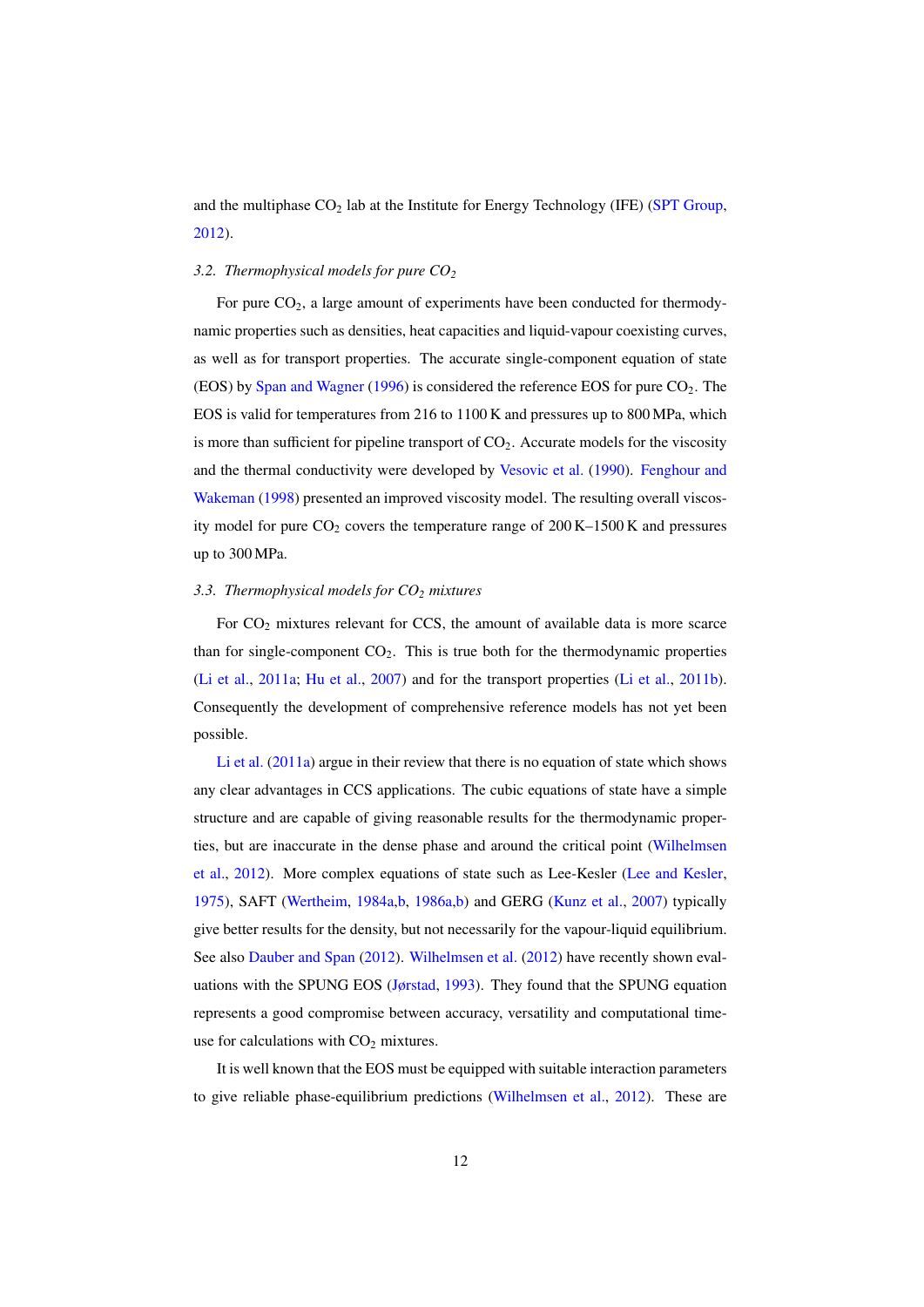available for cubic EOS'es and several  $CO<sub>2</sub>$  mixtures (Li and Yan, 2009), but for other EOS'es, regression of new interaction parameters is needed (Wilhelmsen et al., 2012).

For the viscosities and thermal conductivities of  $CO<sub>2</sub>$  mixtures, the gas phase is well investigated for many impurities. Accurate models are available in the literature, for instance through Chapman-Enskog theory or corresponding-state relations (Reid et al., 1987). For the liquid phase, however, no experimental data are available except for mixtures of  $CO<sub>2</sub>/H<sub>2</sub>O/NaCl$ , which makes development and validation of models difficult (Li et al., 2011b). One should therefore expect large uncertainties in empirical closure relations which rely heavily on the prediction of viscosities or thermal conductivities in liquid phase  $CO<sub>2</sub>$  mixtures.

Currently, some experimental work is being carried out towards obtaining properties for CO<sub>2</sub> mixtures (Sanchez-Vicente et al., 2013; Stang et al., 2012). It should also be noted that pseudo-experimental data of vapour-liquid equilibrium and transport properties for CO<sub>2</sub> mixtures can be calculated using molecular simulations based on Monte Carlo and Molecular Dynamics.  $CO_2 + N_2O$  and  $CO_2 + NO$  are investigated by Lachet et al. (2012).

Water is a common impurity in the  $CO<sub>2</sub>$  stream, which is the key component in several undesired phenomena, such as hydrate formation, ice formation and corrosion. The  $CO<sub>2</sub>$  will have a significant solubility in the water phase, which changes its properties. In addition, water and  $CO<sub>2</sub>$  can form mixtures with more than two phases, which necessitates more than two phases in the fluid-dynamical model formulation. Extensive reviews have been presented in the literature on the mutual solubility of water,  $CO<sub>2</sub>$ and other impurities (Chapoy et al., 2004; Austegard et al., 2006; Hu et al., 2007).

#### *3.4. Implementation in fluid-dynamic pipeline models*

Equations of state are usually not written in a form suitable for fluid-dynamic simulations. For example, a pressure-temperature state function cannot be directly employed in model formulations of the form presented in Section 2. Rather, a densityenergy function is more appropriate. This necessitates the development of fast and robust numerical algorithms for solution phase-equilibrium equations with specification of energy and density (Michelsen and Mollerup, 2007). Giljarhus et al. (2012) studied such a method for the Span–Wagner EOS for pure  $CO<sub>2</sub>$ . With  $CO<sub>2</sub>$  containing impurities, robust and time efficient solution of the phase equilibrium is a considerable challenge (Wilhelmsen et al., 2013).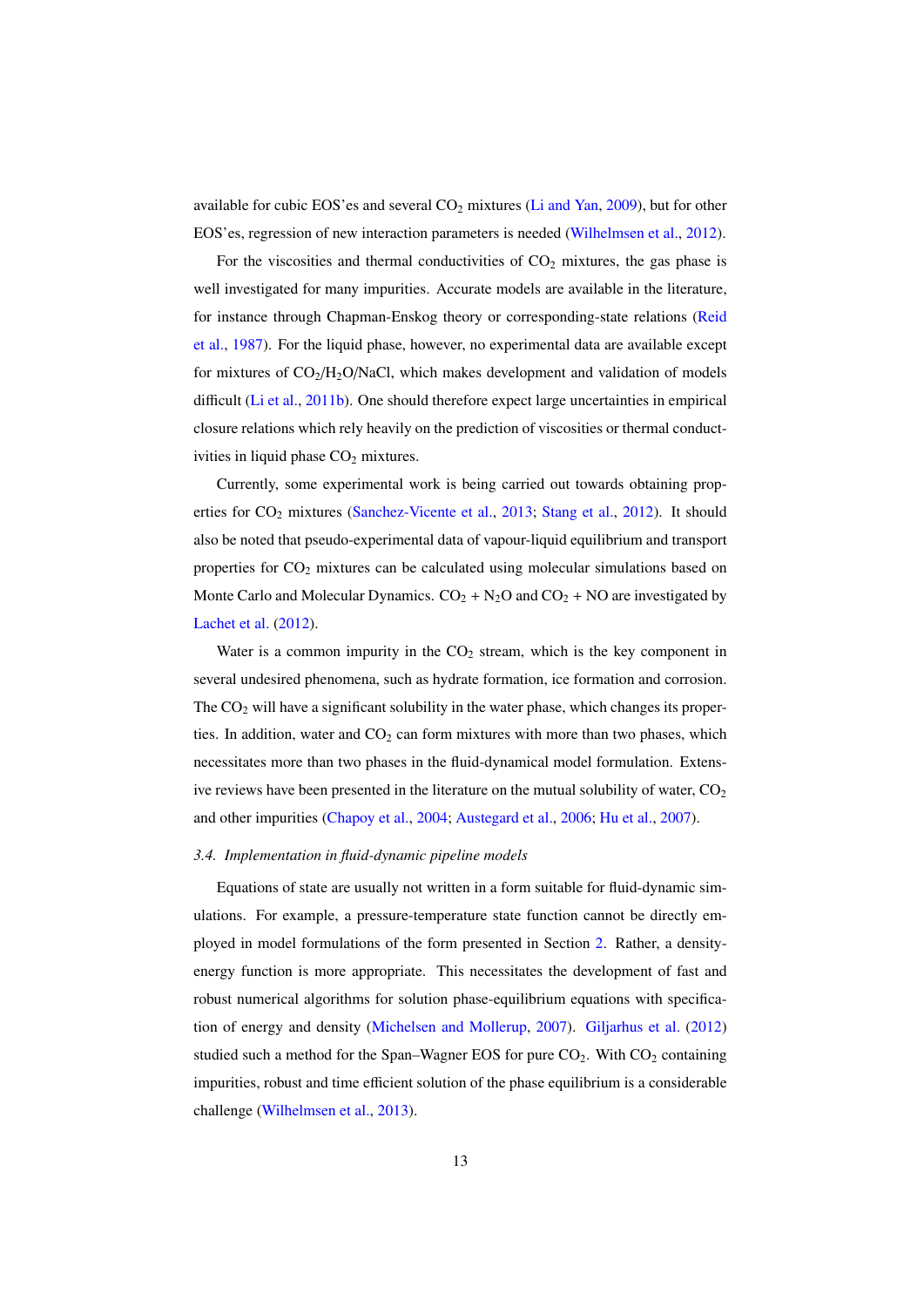#### *3.5. Hydrate formation, solid CO<sup>2</sup> and non-equilibrium e*ff*ects*

For economic and safety reasons, it is of interest to predict the minimum water content where hydrates form at a specified pressure, temperature and composition (Sloan and Koh, 2008). The equilibrium of hydrate formation is a well investigated issue for natural gas mixtures, but few data are available for pure  $CO<sub>2</sub>$  (Tohidi et al., 2010), and even fewer for CO<sub>2</sub> mixtures. Song and Kobayashi (1987, 1990) show that even small amounts of impurities can change the equilibrium water content at which hydrates are formed. Reliable prediction of the hydrate equilibrium depends on equations of state which are able to provide accurate estimates of the chemical potential in  $CO<sub>2</sub>$  mixtures with small water concentrations. This is not trivial, and often requires tailored EOS'es and interaction parameters, such as the CPA equation, or SRK with Huron–Vidal mixing rules (Austegard et al., 2006). See also Chapoy et al. (2004). Jäger et al. (2013) employed accurate equations of state to predict hydrate formation in pure  $CO<sub>2</sub>$  with water.

Several commercial codes predict hydrate equilibrium properties also for  $CO<sub>2</sub>$  with impurities. However, without an EOS tailormade to provide an accurate estimate of the chemical potentials of water in  $CO<sub>2</sub>$  mixtures, the results may not be reliable. During depressurization events or formation of cracks in pipelines, there is a risk of formation of solid  $CO<sub>2</sub>$ . Zhang (2012) shows models which are capable of providing accurate predictions of the  $CO_2$  freeze-out temperature of several  $CO_2$ -CH<sub>4</sub> mixtures, and experimental data are also available for systems with  $N_2$  (Argwal and Laverman, 1974). A comprehensive evaluation solid-phase equilibria for  $CO<sub>2</sub>$  mixtures with impurities is currently not available. Uncertainties in the models should be expected for  $CO_2$ -rich mixtures with other impurities than  $CH_4$  and  $N_2$  (Zhang, 2012).

In fluid-dynamical simulations, it is common to assume mechanical, thermal and chemical equilibrium between the coexisting phases. Flåtten and Lund (2011) argue that this is insufficient in many applications. In dynamic simulations of depressurization of pipelines for instance, the transients in the systems will be so fast that the coexisting phases are not in equilibrium. The metastable sections of an equations of state where subcooling or overheating occurs, are well defined mathematically and may be used to a certain extent to account for situations away from equilibrium. However, the rate at which transfer of heat, mass and momentum between the phases occurs is not easily described by thermodynamics alone, since it is about how the transport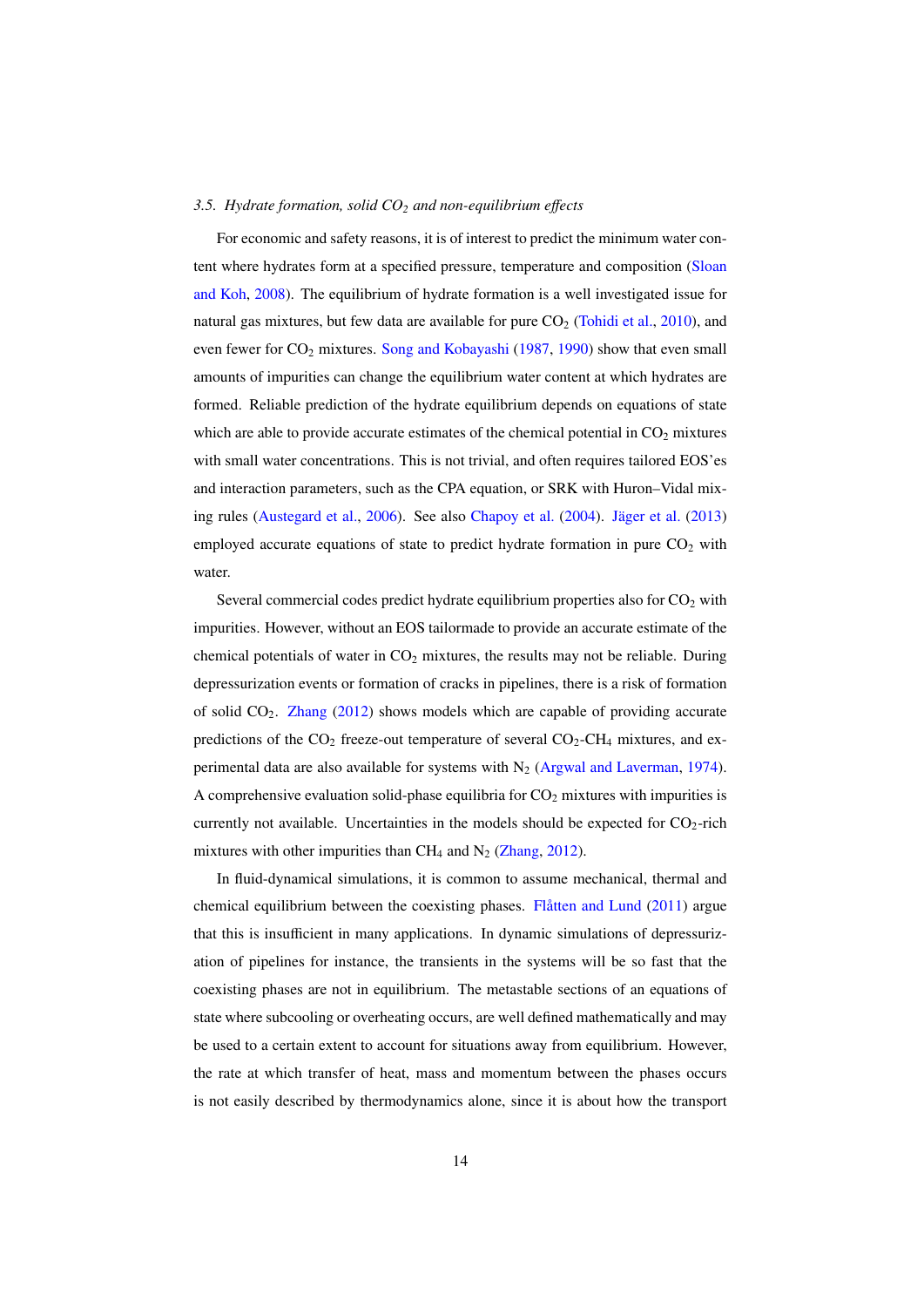across the interface separating the gas and liquid evolves over time. Theories for this are currently being developed (Kjelstrup and Bedeaux, 2008), but these theories have yet to be used in existing fluid-dynamical simulations of  $CO<sub>2</sub>$  transport.

The presence of free water is the principal influence on corrosion rate in pipes (see e.g. Cole et al., 2011). However, since the present subject is transient effects, this will not be further discussed here.

#### 4. Flow through valves and cracks

Simulating transient events related to depressurization or crack formation in  $CO<sub>2</sub>$ pipelines requires modelling of multiphase critical flow through an orifice. For homogeneous flows, critical flow occurs at the sonic point. By assuming isentropic flow, we can integrate the differential relations

$$
d(\rho u A) = 0 \tag{13}
$$

$$
d\left(h + \frac{1}{2}u^2\right) = 0\tag{14}
$$

$$
ds = 0,\t(15)
$$

along a streamline going through the valve or crack. In the above, *A* is the cross-section area, *h* is the specific enthalpy and *s* is the specific entropy.

For multiphase flow, phase transfer needs to be taken into account when integrating (13)–(15). Herein, there are two different assumption in common use, each representing an extreme case:

- Homogeneous equilibrium model The choke flow is assumed to remain in equilibrium. Equations (13)–(15) are integrated along a path of chemical equilibrium.
- Frozen model The phase composition is assumed to remain constant through the choke. Equations  $(13)$ – $(15)$  are integrated along a path where the mass fractions are constant and where the chemical potentials of the phases are not equal.

In addition to the two extreme cases described above, there exists a number of empirical correlations in common use (Auria and Vigni, 1980). One of the most cited is the Henry–Fauske model (Henry and Fauske, 1971), which can be seen as a correction to the frozen approximation.

In general, different assumptions of phase equilibrium will lead to different choke pressures, and consequently different mass-flow rates. A typical situation is illustrated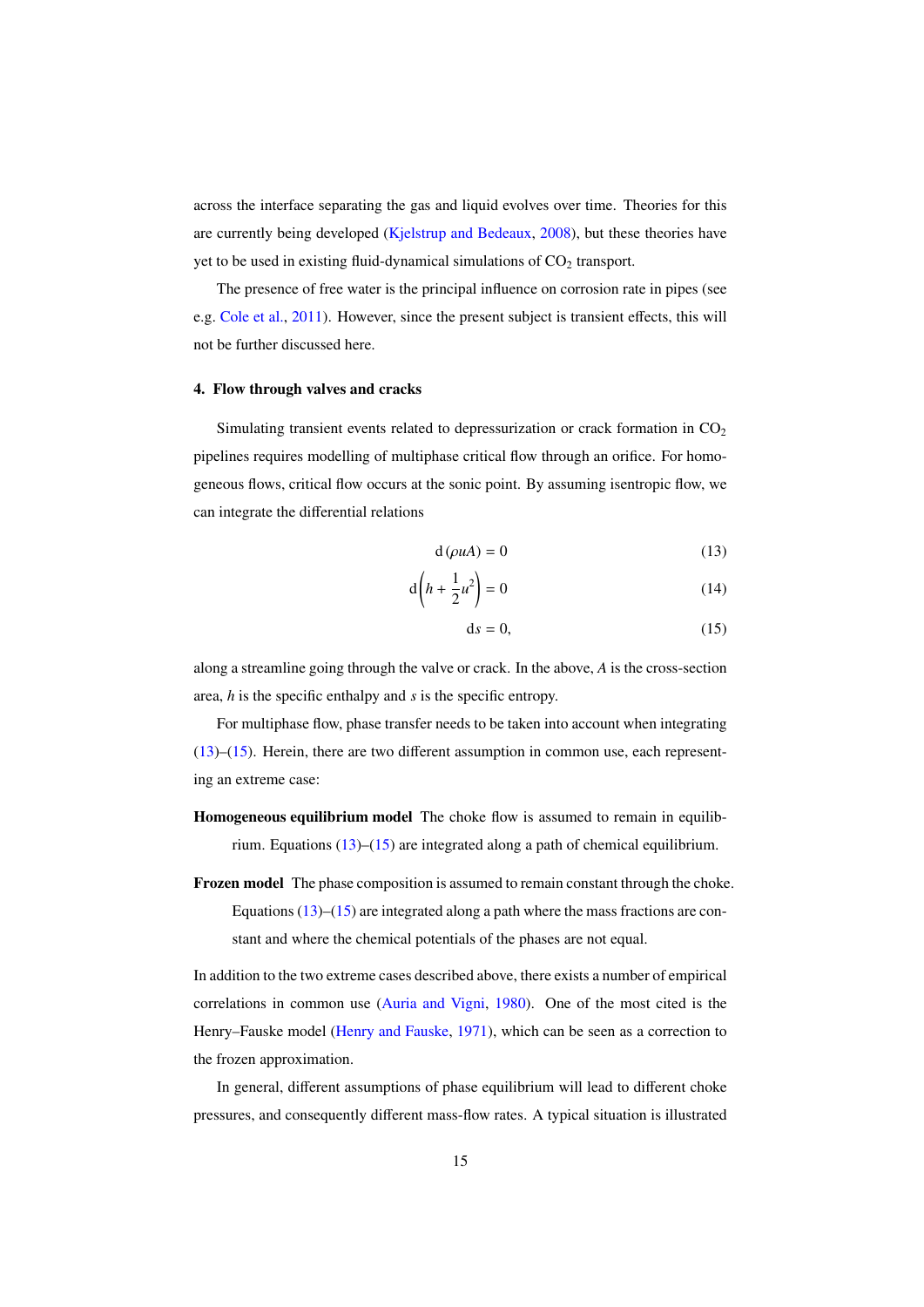

Figure 3: Illustration of the two-phase mass-flow rate *M* through an orifice as a function of the pressure difference ∆*p*, for different equilibrium assumptions.

in Figure 3. A homogeneous equilibrium model will give choked flow at a lower pressure difference than a non-equilibrium model. For many cases the resulting difference in predicted mass flow will be significant. The assumption of phase equilibrium in valves and cracks can therefore strongly influence transient multiphase pipeline simulations.

For multiphase flow, the assumption of homogeneous flow though a valve or crack might not be valid. Depending on the flow regime, the acceleration of the denser phases might be significantly lower than that of the less dense phases.

#### *4.1. Running ductile fractures in CO<sup>2</sup> pipelines*

For CO<sub>2</sub> transport, pipeline crack modelling represents a particularly relevant example of an application of critical flow.  $CO<sub>2</sub>$  is toxic at high concentrations; predicting the occurrence and evolution of cracks is therefore essential for designing and operating a safe CCS pipeline. For high-pressure pipelines, including  $CO<sub>2</sub>$  lines (Maxey, 1986), a concern is also the formation of running ductile fractures. In order to prevent hazardous situations and potentially significant costs, high-pressure pipelines must be designed both to avoid the formation of cracks and to ensure the quick arrest of any cracks that might still form.

Running ductile fracture is commonly assessed using semi-empirical methods like the Battelle method (Maxey, 1974). Herein, the fluid decompression and the fracture propagation in the pipeline are assumed to be uncoupled processes. The fracture velocity is correlated to the fracture energy (e.g. Charpy energy). As long as the fracture velocity is smaller than the decompression wave velocity, crack arrest is assured. In the HLP approach (Sugie et al., 1982), the final crack length is also predicted. There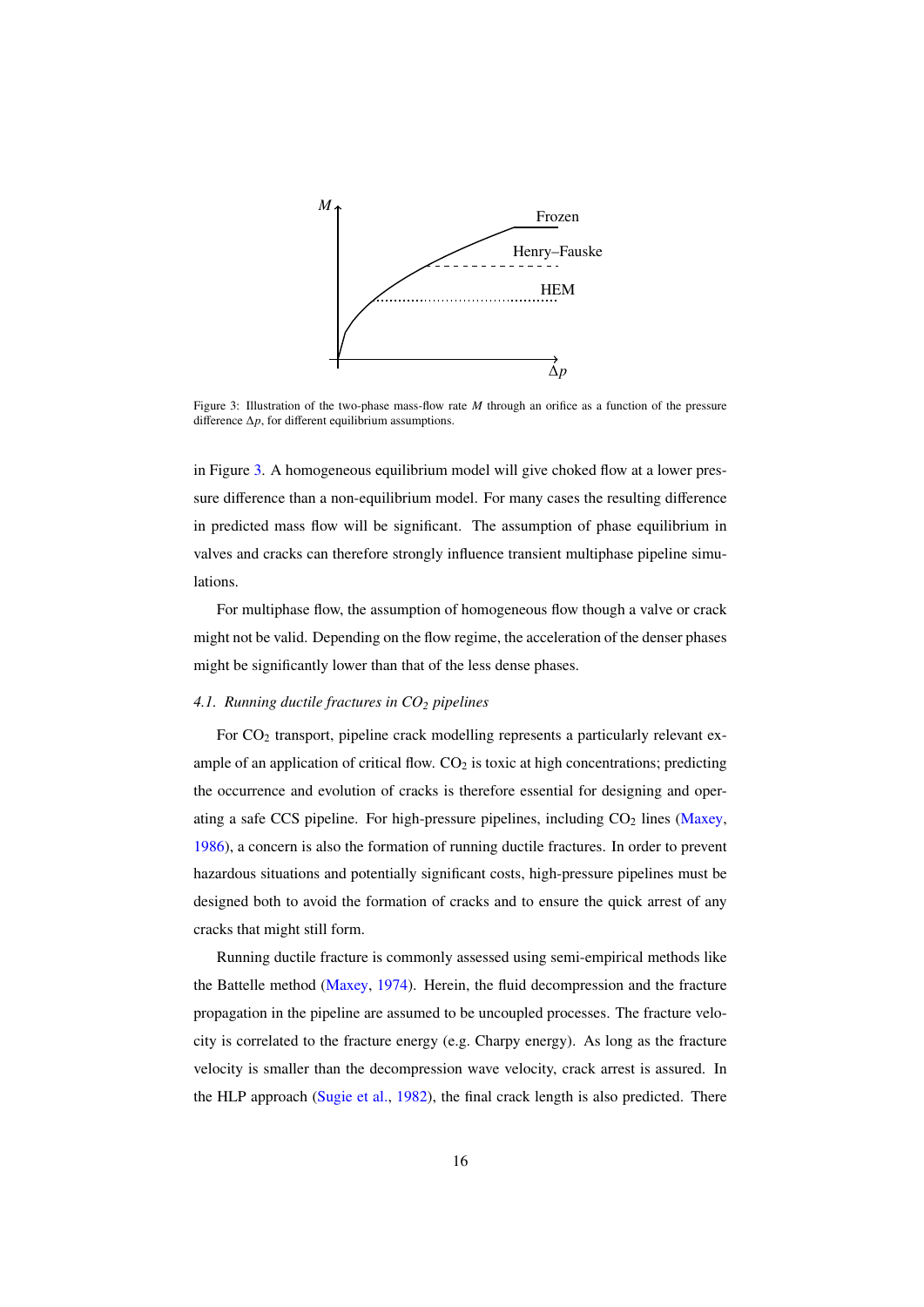exists a large body of work in the field, see e.g. Ives et al. (1974); Parks and Freund (1978); Picard and Bishnoi (1988); Leis and Eiber (1998); Makino et al. (2001); Hashemi (2009). Recalibration is needed for new fluids and new material qualities. In particular, for modern steel types with high toughness, the relationship between fracture velocity and Charpy energy is less certain (Leis et al., 2005). Thus it is challenging to predict the pressure at which a running fracture will arrest.

Although the saturation pressure and arrest pressure are key parameters (Cosham and Eiber, 2008), the evolution of a pipeline crack is a coupled material-fluid problem (Mahgerefteh and Atti, 2006). The fracture speed depends on the forces caused by the pressure difference through the crack, while the pressure in the pipe depends on the rate of escaping mass flow which again depends on the crack size. The arrest or continued propagation of a crack will depend on the difference between the speed of the depressurization wave in the fluid and the speed of the crack tip. If the depressurization propagates faster than the crack, the driving forces maintaining the crack propagation will vanish and the crack will arrest; if not, the crack might form a running fracture. The crack arrest length will therefore also depend on the fluid inside the pipe (Aihara and Misawa, 2010; Mahgerefteh et al., 2012a). This is important because the existing semi-empirical models for evaluating running fractures in pipes were mainly developed for natural gas transport. Such models will need costly recalibration before they can be applied to  $CO<sub>2</sub>$  transported in pipes made of modern steel materials (Nordhagen et al., 2012).

Running ductile fracture in gas-transport pipelines consists of three main phenomena, namely, the large-scale elasto-plastic deformation of pipe walls, the threedimensional nonsteady fluid dynamics and the inelastic dynamic crack-extension process (O'Donoghue et al., 1991). Due to the complexity of these factors, and their interaction, there exist relatively few fully coupled models for the prediction running ductile fracture.

O'Donoghue et al. (1991, 1997) developed a fluid-structure interaction model in which a three-dimensional finite-difference fluid-dynamics code was linked with a shell finite-element code. O'Donoghue et al. (1997) considered crack arrestors, which are steel rings employed to prevent long running axial cracks. The effect of dissipation of plastic work for high-toughness steels was studied by You et al. (2003). Greenshields et al. (2000) investigated fast brittle fracture in plastic pipes, employing a finite-volume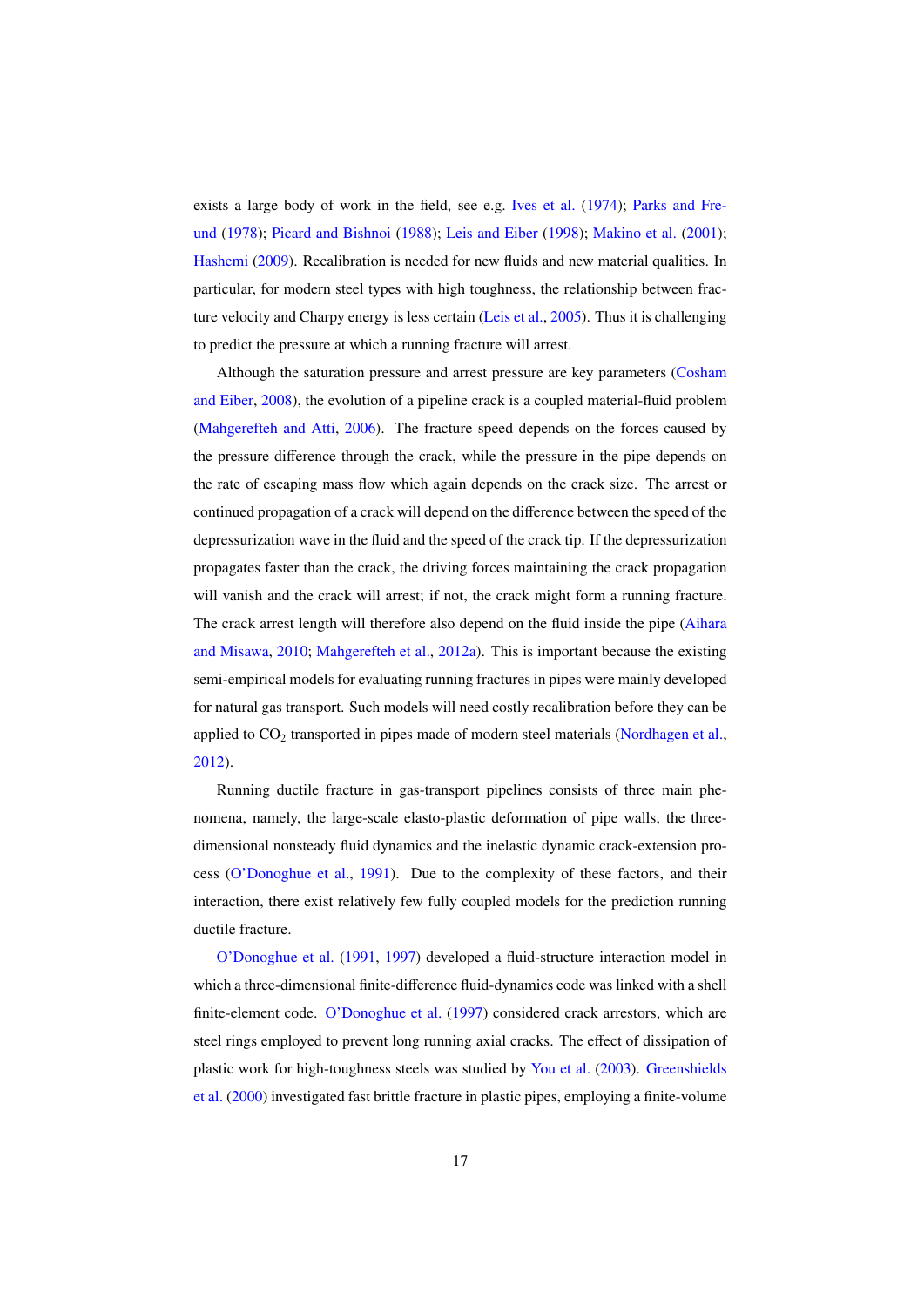discretization both for the pipe and the fluid. Herein, the pipe material was represented in 3D, while the fluid flow was calculated in 1D.

Several authors have considered the behaviour of a gas escaping through a crack or nozzle, but few have coupled the structural failure with the fluid behaviour. In the work by Rabczuk et al. (2010), a meshfree method for treating fluid-structure interaction of fracturing structures under impulsive loads was described. Terenzi (2005) emphasized that it is necessary to take care of real fluid behaviour when analyzing the decompression properties of dense natural gas mixtures. It was found that friction hinders crack propagation, while condensation promotes it. Mahgerefteh et al. (2006) simulated outflow after rupture in pipeline networks. It was found that bends, branches and couplings could have significant effects on the fluid flow. Cumber (2007) described a methodology for predicting outflow from a rupture in a pipeline transporting supercritical ethylene. The flow was modelled without solving a full two-phase flow model, but phase change was accounted for.

Berstad et al. (2011); Nordhagen et al. (2012) used a coupled material-fluid methodology in order to predict crack arrest for natural gas and hydrogen. Good agreement with full-scale tests (Aihara et al., 2008) was obtained. A similar modelling approach was used by Misawa et al. (2010). In an experimental and computational study, Yang et al. (2008) found that as the amount of heavier hydrocarbons increased in the natural gas, steels of higher toughness were required. Mahgerefteh et al. (2012a) evaluated the effect of some stream impurities on ductile fractures in  $CO<sub>2</sub>$  pipelines, while Aursand et al.  $(2012)$  took into account dry-ice formation in pure  $CO<sub>2</sub>$ . Both of the two latter studies found that  $CO<sub>2</sub>$  pipelines might be more susceptible to running ductile fracture than natural gas pipelines. Regarding the validation of these predictions, to our knowledge, no experimental data for running fractures in  $CO<sub>2</sub>$  pipelines have been published, but work is under way, see e.g. Lucci et al. (2011). It can therefore be said that the development of coupled fluid-structure models for crack behaviour in  $CO<sub>2</sub>$  pipelines is at an early stage.

To illustrate the effect of fluid flow modelling and fluid properties, we have plotted pressure versus decompression velocity in Figure 4. The decompression velocity is the speed of sound minus the flow velocity  $(c - u)$  as the decompression wave travels through a 'long' pipe. In the figure, we have plotted the decompression velocity using the homogeneous equilibrium model for pure  $CO<sub>2</sub>$  (using the SW EOS), for  $CO<sub>2</sub>$  with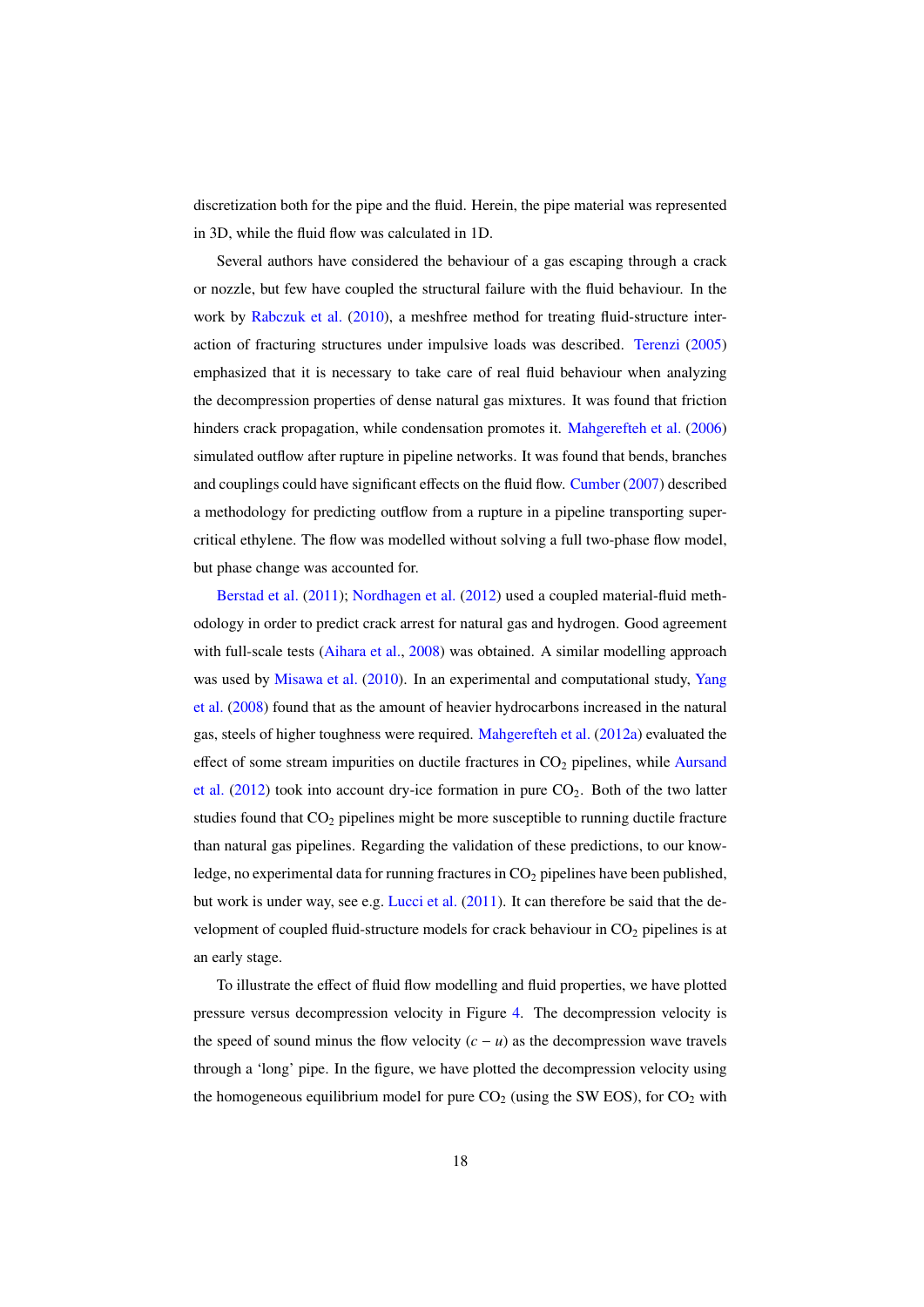

Figure 4: Fluid pressure versus decompression velocity for the homogeneous equilibrium model (HEM) and the two-fluid model with full chemical equilibrium. NG denotes the natural gas from Table 1.

 $4\%$  N<sub>2</sub> (using the EOS by Peng and Robinson (1976) (PR)) and for a natural gas (using the PR EOS with the composition given in Table 1). The plots have been made for an initial state of  $p = 12$  MPa and  $T = 293$  K. In e.g. the Battelle method, similar plots are generated, and a curve for the arrest pressure of the pipe is added. In the left region, the  $CO<sub>2</sub>$  curves lie above the one for the natural gas. This indicates that  $CO<sub>2</sub>$  gives a lower decompression speed in this region, which means that the pipe filled with  $CO<sub>2</sub>$  may be more vulnerable to running ductile fracture, see e.g. Cosham and Eiber (2008); Aihara and Misawa (2010). It is clear from the figure that the addition of  $N_2$  to the  $CO_2$  stream aggravates the situation.

Figure 4 also shows a curve calculated using the two-fluid model with full chemical equilibrium. In contrast to the case in Figure 2, here, there is slip between the phases. Hence the decompression speed has been calculated numerically. For cases like the emptying of a pipe, it is quite clear that the assumption of slip or no slip has a large influence. On the other hand, the present plot indicates that for the fast process of crack propagation, the slip modelling may be of less importance. However, it is interesting to note that in this case, the homogeneous equilibrium model would prescribe a more conservative design than would the two-fluid model.

#### *4.2. Depressurization through valves*

For planned maintenance, or in case of emergency shutdown, a  $CO<sub>2</sub>$  pipeline might need to be quickly depressurized through one or more valves. If this depressurization is performed too fast, the pipeline might be cooled to the point where the material becomes brittle and cracks might occur. Moreover, if the  $CO<sub>2</sub>$  reaches it triple point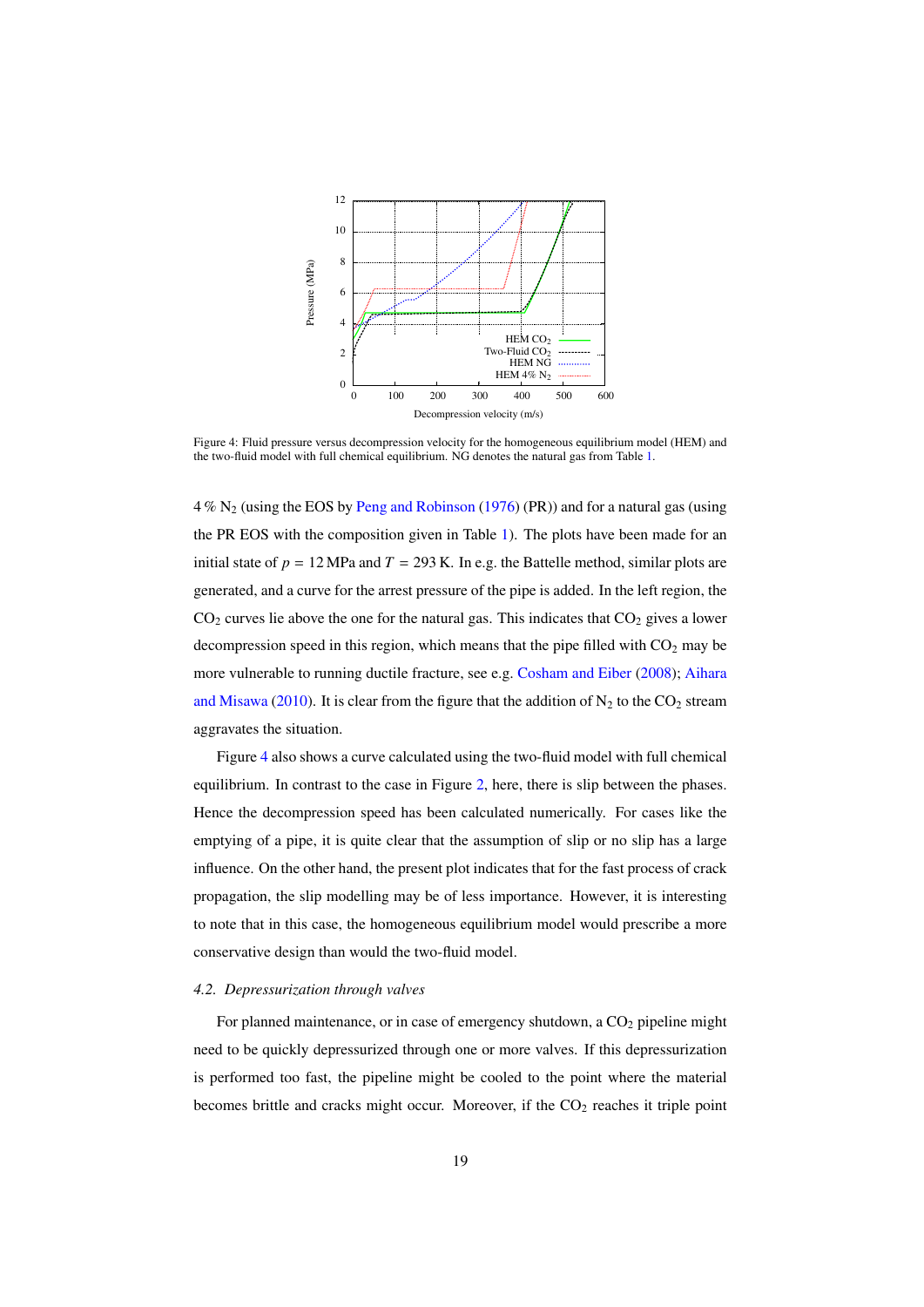(518 kPa and −56.6 ◦C) dry ice will be formed, potentially causing blockages.

The development of reliable simulation tools requires validation of models using experimental data. There is, however, a limited amount of publicly available experimental data for the depressurization of  $CO<sub>2</sub>$  pipelines. As a consequence, there is also a limited amount of work along the lines of validating standard models for such applications. Clausen et al. (2012) considered the depressurization of a 50 km onshore  $CO<sub>2</sub>$ pipeline and compared it to a simulation performed using  $OLGA^@$ . The results showed reasonable agreement for the pressure, while there were significant discrepancies in the predicted cooling of the pipe. A similar conclusion was reached by de Koeijer et al. (2011).

Mahgerefteh et al. (2012b) simulated depressurizations of a pipe employing the homogeneous equilibrium model and comparing with experimental data. It was found that for depressurizations from the gaseous phase, the addition of impurities lowered the phase transition pressure plateau, as opposed to depressurizations from the dense phase, where the effect was the opposite.

#### 5. Available simulation tools

The industrial relevance of oil and gas transport has lead to the development of commercial tools for the simulation of pipeline transport. From the point of view of CCS, it is of interest to establish if some of these tools might be applicable and sufficiently accurate for simulating the transport of  $CO<sub>2</sub>$  with impurities.

Detailed information on commercial simulation tools is usually not public information. However, the underlying transport model if often published and can be put in context with the technical topics of this paper. In the following, we consider some of the most common commercial tools and briefly discuss their potential for simulating pipeline transport of  $CO<sub>2</sub>$ .

#### *5.1. OLGA*

The development of the dynamic two-fluid model  $OLGA^@$  was started in the early 80s by Statoil in order to meet the two-phase modelling challenges specific to pipelines (Bendiksen et al., 1991). The tool has since then been under continuous development supported by the oil industry, and is today considered an industry standard for such applications.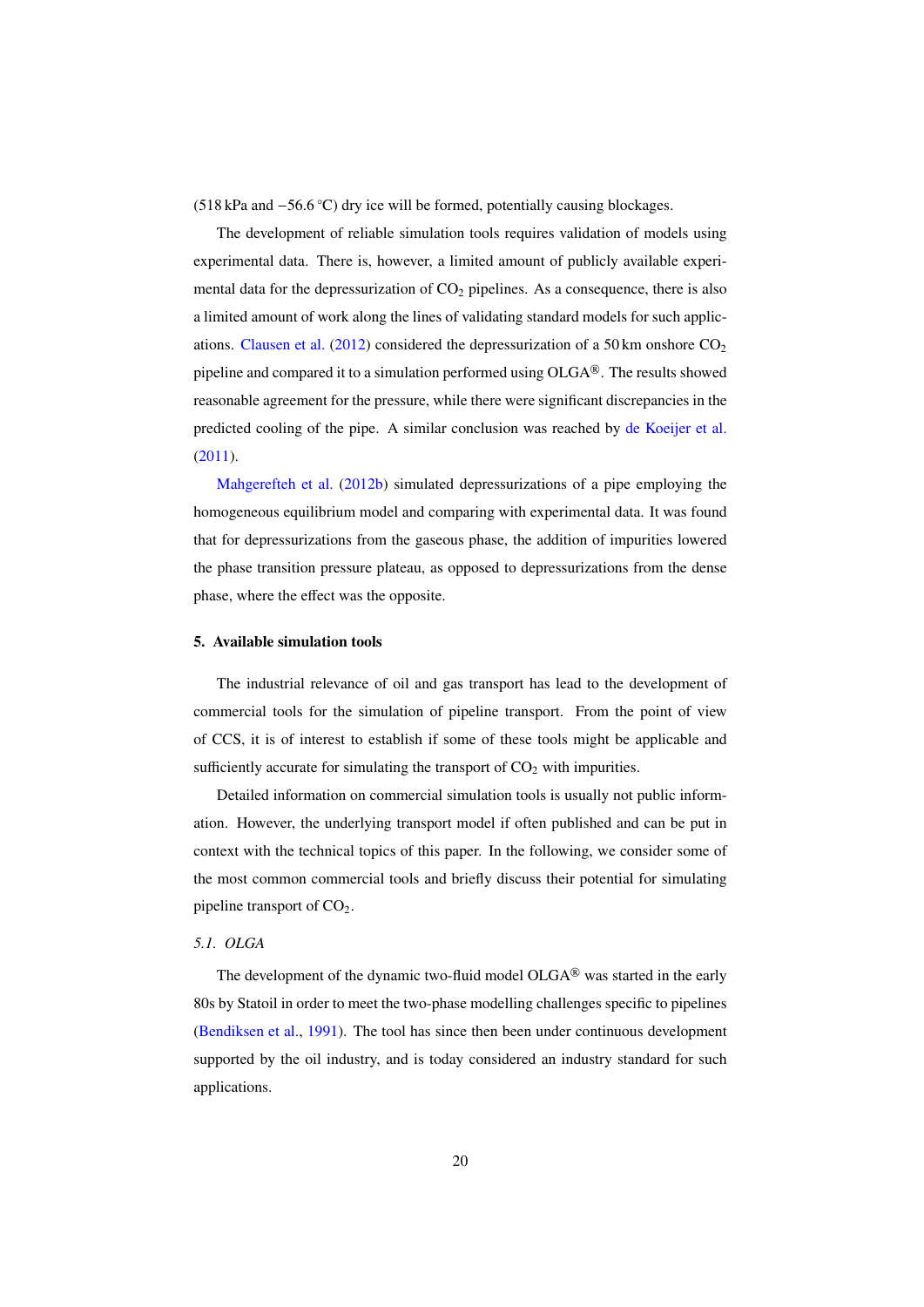Today, the standard OLGA tool solves for a three-phase mixture of gas, oil and water  $(H\ddot{a}$ velsrud, 2012b). The model contains nine conservation equations: Five equations describe conservation of mass in the bulk of the phases as well as oil droplets immersed in gas and gas bubbles immersed in oil. There are three momentum equations and one mixture energy equation. Standard OLGA can handle impurities through externally supplied thermodynamic data tables. In this case, the phase envelope must be sufficiently wide.

A recent addition to OLGA which makes it more suitable for  $CO<sub>2</sub>$  transport is the single-component two-phase module (Håvelsrud, 2012a). This model contains six conservation equations: Three equations describe conservation of mass. There are two momentum equations and one mixture energy equation. For pure  $CO<sub>2</sub>$ , the Span– Wagner equation of state is used. At present, single-component OLGA cannot take the presence of impurities in  $CO<sub>2</sub>$  into account. Future versions might, however, have this capability. The formation of dry-ice is also not supported.

#### *5.2. LedaFlow*

LedaFlow<sup>®</sup> is a transient multiphase flow simulation tool developed in the early 2000s by Total, ConocoPhilips and SINTEF. Today, it is being further developed for the commercial market by Kongsberg Oil & Gas Technologies.

The LedaFlow model is mainly developed for three-phase oil-gas-water mixtures, and the basic model solves 15 transport equations for nine fluids (Danielson et al., 2011; Johansen, 2012): Nine mass equations govern the conservation of the mass in the bulk phases as well as immersed droplets and bubbles in each. Also, three momentum and energy equations are used. For thermodynamics, the model uses the SRK and Peng– Robinson equations of state.

While the standard LedaFlow described above applies to oil-gas-water mixtures, the framework and formulation is generally applicable for multiphase flow, and can in principle be applied to  $CO<sub>2</sub>$  transport. This, however, requires the implementation of closure relations relevant to  $CO<sub>2</sub>$  and the relevant impurities.

#### *5.3. TACITE*/*PIPEPHASE*

TACITE is a transient multicomponent, multiphase flow simulation tool developed by Elf Aquitaine/Total in the early 1990s. The tool has been developed mainly for simulating natural gas transport. TACITE is currently licensed as an add-on module to PIPEPHASE (Cos, 2012).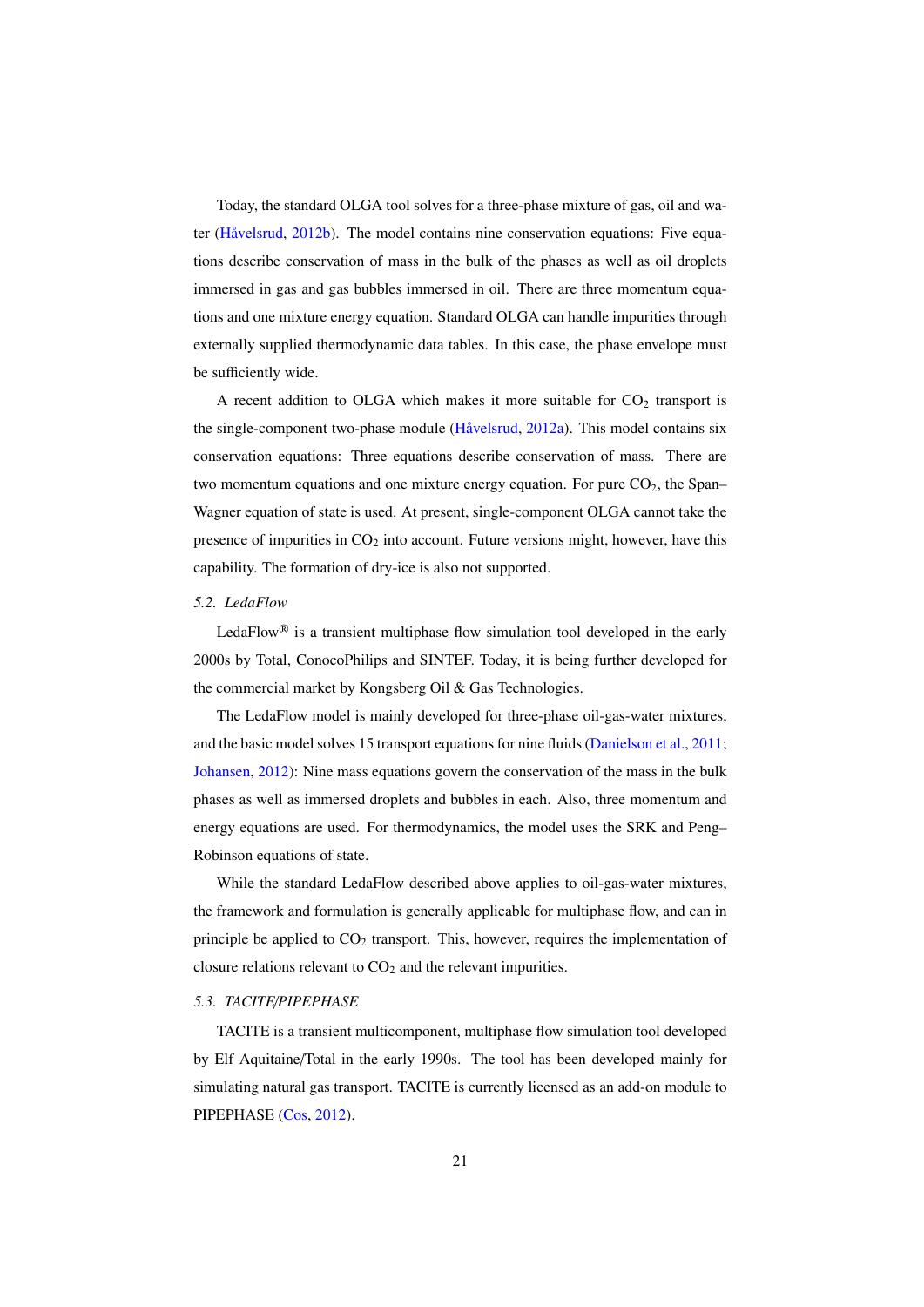The underlying multifluid model of TACITE is described by Pauchon et al. (1994). It is a drift-flux model with one mass-conservation equation for each phase, one mixture momentum conservation equation and one mixture energy conservation equation. In addition, the model contains a flow-regime dependent closure law governing the momentum exchange between phases. For thermodynamics, TACITE uses tabulated values for the fluid properties as a function of pressure and temperature.

While the basic formulation of the model in TACITE is quite general, it uses closure relations and thermodynamics based of flow regimes and tabulated properties. TACITE considers eight types of flow regimes: Single-phase liquid, dispersed, slug, annular dispersed, stratified smooth, stratified wavy, annular and single-phase gas. The characterization of – and transition between – these flow regimes is highly dependent on the fluid. The models of TACITE have been developed and validated for natural gas transport, and their validity to  $CO<sub>2</sub>$  is not clear.

#### *5.4. PipeTech*

PipeTech is a transient multicomponent simulation tool developed and maintained by professor Haroun Mahgerefteh at Interglobe ltd. The main focus of PipeTech is the simulation of transient behaviour related to accidental depressurization and catastrophic failure of pipelines. The tool is used by the petroleum industry for safety assessment.

The PipeTech model employs the homogeneous equilibrium formulation of the transport equations (Mahgerefteh and Atti, 2006; Mahgerefteh et al., 2011). It solves one mass equation, one momentum equation and one energy equation for the homogeneous mixture. A feature of this tool is the ability to model the evolution of pipeline cracks via a coupled fluid-fracture model. This enables the study of running ductile fractures.

PipeTech has a thermodynamics module taking account of  $CO<sub>2</sub>$  with impurities (Mahgerefteh et al., 2012a).

#### 6. Conclusion

In this paper, we have reviewed the state of the art for the modelling of transient flow of  $CO<sub>2</sub>$  mixtures in pipes. A main point of interest has been the modelling of the depressurization related to running ductile fracture, since this forms an important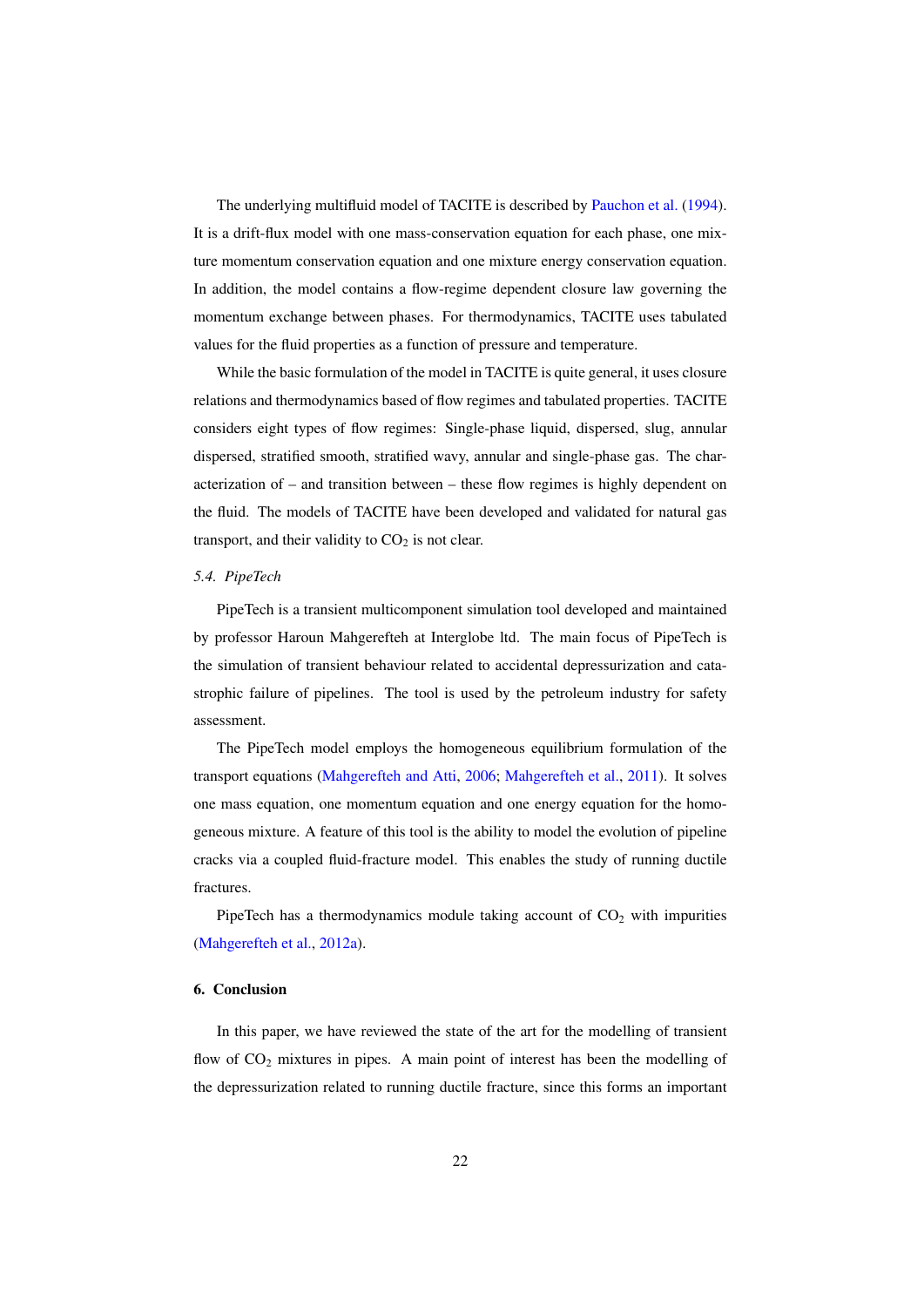part of safety and design analyses. Running ductile fracture is a coupled fluid-structure problem, since the pipe influences the fluid flow, and vice versa.

The transport of  $CO<sub>2</sub>$  will often take place at a supercritical pressure. Therefore, in most cases, phase transfer will occur during a depressurization. In coupled fluidstructure simulations of running ductile fractures, it is important to correctly capture the wave-propagation speed in the fluid, as well as the crack-propagation speed in the pipe material. In two- or multiphase flow, the wave-propagation speed (speed of sound) is not a purely thermodynamic function, but it is also a function of the flow topology. In particular, the predicted two-phase speed of sound is a function of the assumptions regarding equilibrium in velocity, pressure, temperature and chemical potential. It should be noted that the common assumption of full equilibrium gives a discontinuous speed of sound in the limit of single-phase flow. Experimental data for the two-phase wave-propagation speed of relevant  $CO<sub>2</sub>$  mixtures would be useful not only for model validation, but also to gain insight into the applicability of different mathematical formulations of two-phase flow models, such as the homogeneous equilibrium model versus the two-fluid model, etc.

The thermodynamic properties of pure  $CO<sub>2</sub>$  at equilibrium are well described e.g. using the Span–Wagner reference EOS. Similar reference EOS'es for CCS-relevant impurities are under development. Further insight into the proper modelling of departure from thermodynamic equilibrium is needed in order to avoid such non-physical model features as a discontinuous speed of sound at phase boundaries.

The gas and liquid in a  $CO<sub>2</sub>$  mixture will in general have different compositions. In addition, the gas and liquid are likely to have different velocities during a depressurization. Therefore, flow models intended to describe depressurization of  $CO<sub>2</sub>$  mixtures will need to include component tracking.

In some cases, the amount of impurities will be small. Therefore, the flow models should also be able to handle the situation when a phase envelope turns into a line for a vanishing fraction of impurities.

Due to the high triple-point pressure of  $CO<sub>2</sub>$  (518 kPa), models intended to accurately simulate depressurization down to atmospheric pressure will need to take into account the formation of dry ice.

Some commonly used commercial tools for simulating transient multiphase pipeline transport have been screened. The tools available today have been developed for nat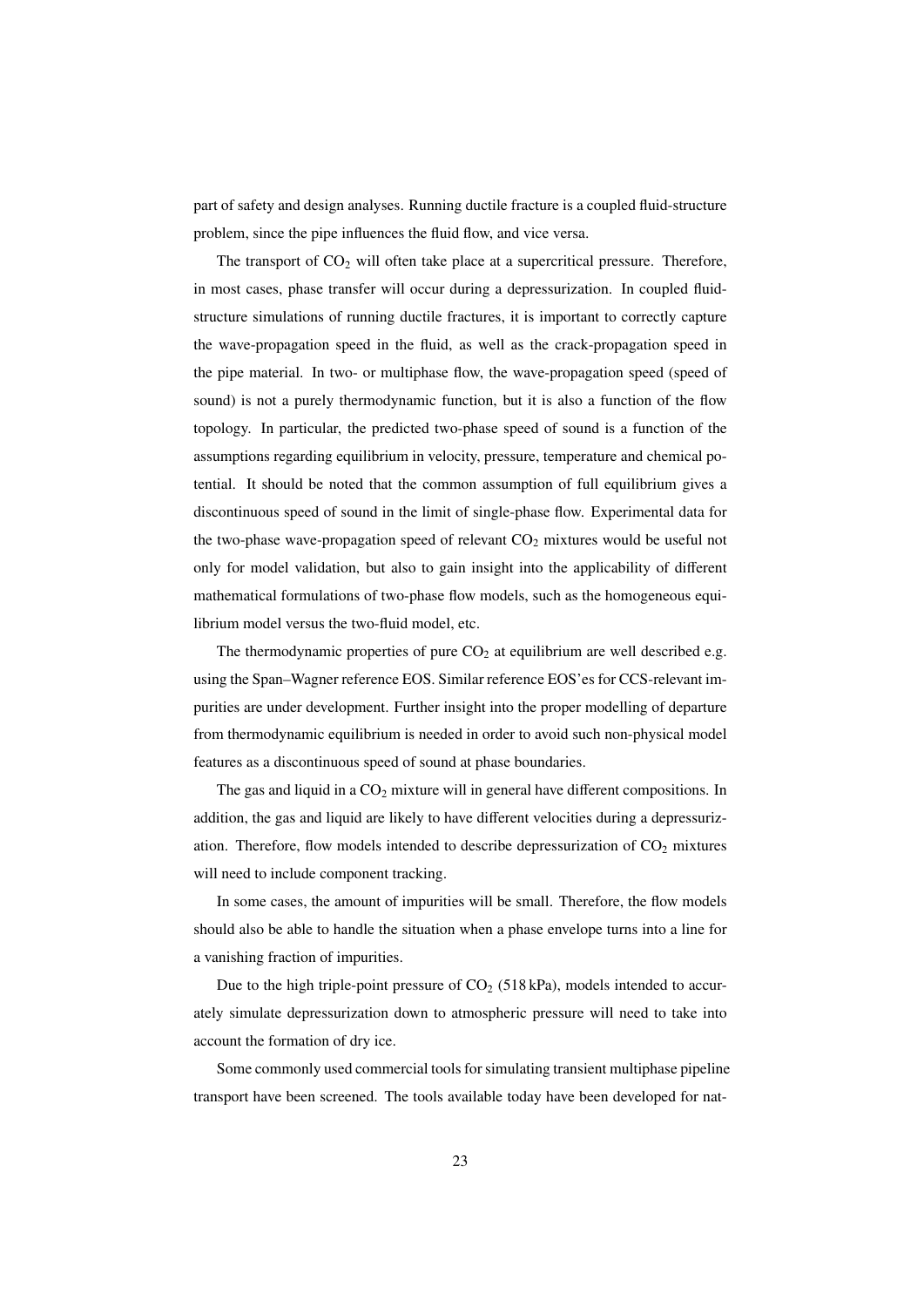ural gas transport. The multifluid transport models used in such tools can in principle be generalized to model any liquid with impurities. However, the closure terms that are employed are often based on empirical models highly adapted to the original oil-gaswater application.

#### Acknowledgements

This publication has been produced with support from the NORDICCS Centre, performed under the Top-level Research Initiative  $CO<sub>2</sub>$  Capture and Storage program, and Nordic Innovation. The authors acknowledge the following partners for their contributions: Statoil, Gassco, Norcem, Reykjavik Energy, and the Top-level Research Initiative (Project number 11029).

We thank Sigmund Clausen (Gassco), Gelein de Koeijer (Statoil) and our colleagues Michael Drescher, Tore Flåtten, Jana P. Jakobsen, Alexandre Morin, Geir Skaugen and Jacob Stang for fruitful discussions.

#### **References**

- Aakenes, F., Jun. 2012. Frictional pressure-drop models for steady-state and transient two-phase flow of carbon dioxide. Master's thesis, Department of Energy and Process Engineering, Norwegian University of Science and Technology (NTNU).
- Aihara, S., Misawa, K., Jul. 2010. Numerical simulation of unstable crack propagation and arrest in  $CO<sub>2</sub>$  pipelines. In: The First International Forum on the Transportation of CO<sup>2</sup> by Pipeline. Clarion Technical Conferences, Newcastle, UK.
- Aihara, S., Østby, E., Lange, H. I., Misawa, K., Imai, Y., Thaulow, C., 2008. Burst tests for high-pressure hydrogen gas line pipes. In: Proceedings of IPC2008, 7th International Pipeline Conference. ASME, Calgary, Alberta, Canada.
- Allison, C. M., Hohorst, J. K., 2010. Role of RELAP/SCDAPSIM in nuclear safety. Science and Technology of Nuclear Installations Article 425658.
- Argwal, G. M., Laverman, R. J., 1974. Phase behavior of the methane carbon dioxide system in the solid-vapor region. Adv. Cryog. Eng. 19, 317–338.
- Auria, F., Vigni, P., 1980. Two-phase critical flow models. Tech. Rep. 49, https: //www.oecd-nea.org/nsd/docs/1980/csni80-49.pdf.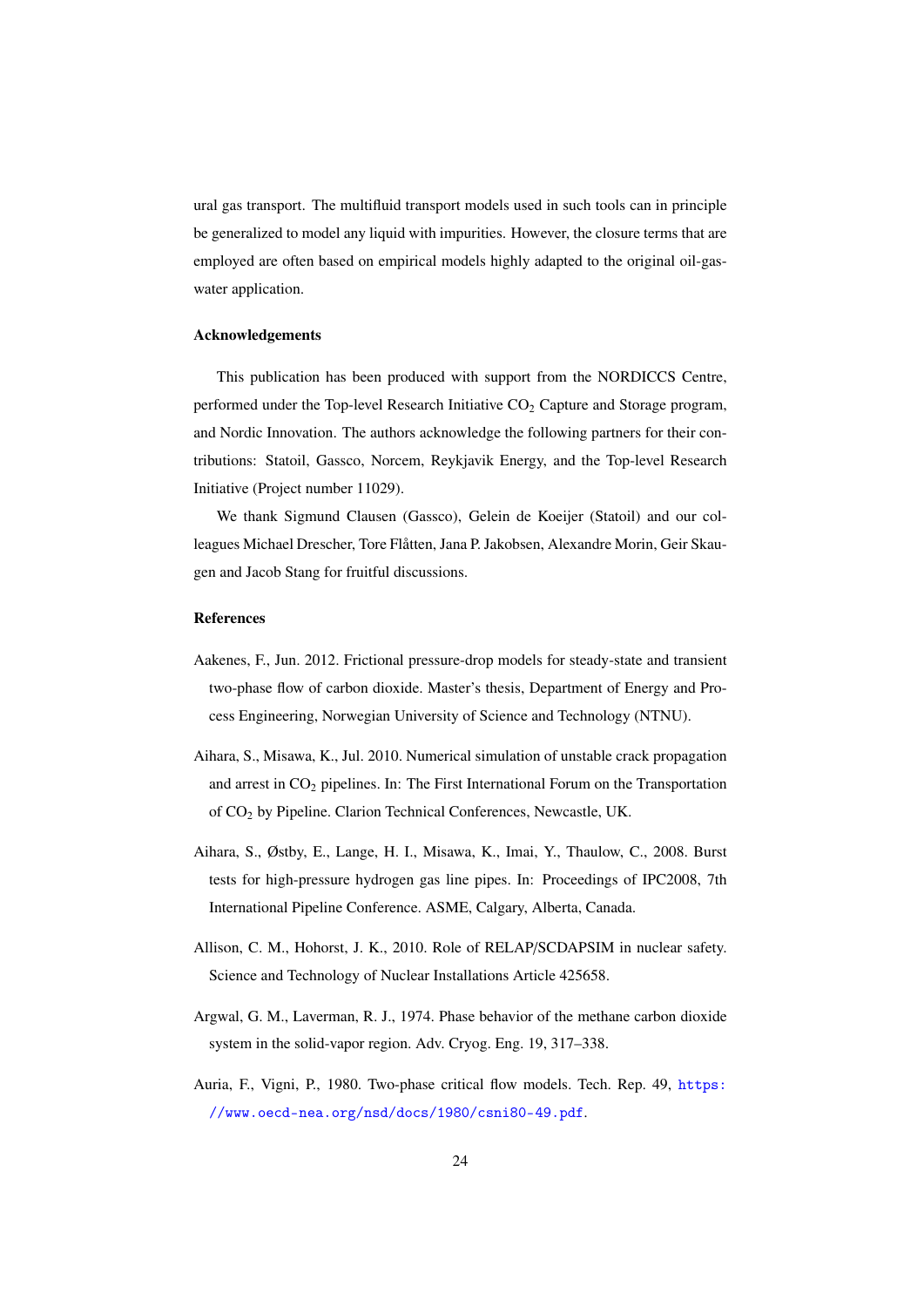- Aursand, E., Aursand, P., Berstad, T., Dørum, C., Hammer, M., Munkejord, S. T., Nordhagen, H. O., Nov. 2012.  $CO<sub>2</sub>$  pipeline integrity: A coupled fluid-structure model using a reference equation of state for  $CO_2$ . In: GHGT-11 – 11th International Conference on Greenhouse Gas Control Technologies. RITE / IEAGHGT, Kyoto, Japan.
- Aursand, P., Flåtten, T., Dec. 2012. On the dispersive wave-dynamics of  $2 \times 2$  relaxation systems. J. Hyperbolic Differ. Equ. 9 (4), 641–659.
- Austegard, A., Solbraa, E., De Koeijer, G., Mølnvik, M. J., Sep. 2006. Thermodynamic models for calculating mutual solubilities in  $H_2O$ -CO<sub>2</sub>-CH<sub>4</sub> mixtures. Chem. Eng. Res. Des. 84 (A9), 781–794.
- Baer, M. R., Nunziato, J. W., 1986. A two-phase mixture theory for the deflagration-todetonation transition (DDT) in reactive granular materials. Int. J. Multiphase Flow 12 (6), 861–889.
- Bejan, A., 1993. Heat Transfer. John Wiley & Sons, Inc., New York.
- Bendiksen, K. H., Malnes, D., Moe, R., Nuland, S., May 1991. The dynamic two-fluid model OLGA: Theory and application. SPE Production Engineering 6 (2), 171–180.
- Berstad, T., Dørum, C., Jakobsen, J. P., Kragset, S., Li, H., Lund, H., Morin, A., Munkejord, S. T., Mølnvik, M. J., Nordhagen, H. O., Østby, E., 2011. CO<sub>2</sub> pipeline integrity: A new evaluation methodology. In: Gale, J., Hendriks, C., Turkenberg, W. (Eds.), GHGT-10 – 10th International Conference on Greenhouse Gas Control Technologies. IEAGHGT, Energy Procedia vol. 4, Amsterdam, The Netherlands, pp. 3000–3007.
- Bredesen, A., Hafner, A., Pettersen, J., Nekså, P., Aflekt, K., 1997. Heat transfer and pressure drop for in-tube evaporation of  $CO<sub>2</sub>$ . In: Proceedings of the International Conference on Heat Transfer Issues in Natural Refrigerants. IIF-IIR, University of Maryland, USA, pp. 1–15.
- Chaczykowski, M., Osiadacz, A. J., Jul. 2012. Dynamic simulation of pipelines containing dense phase/supercritical  $CO<sub>2</sub>$ -rich mixtures for carbon capture and storage. Int. J. Greenh. Gas Con. 9, 446–456.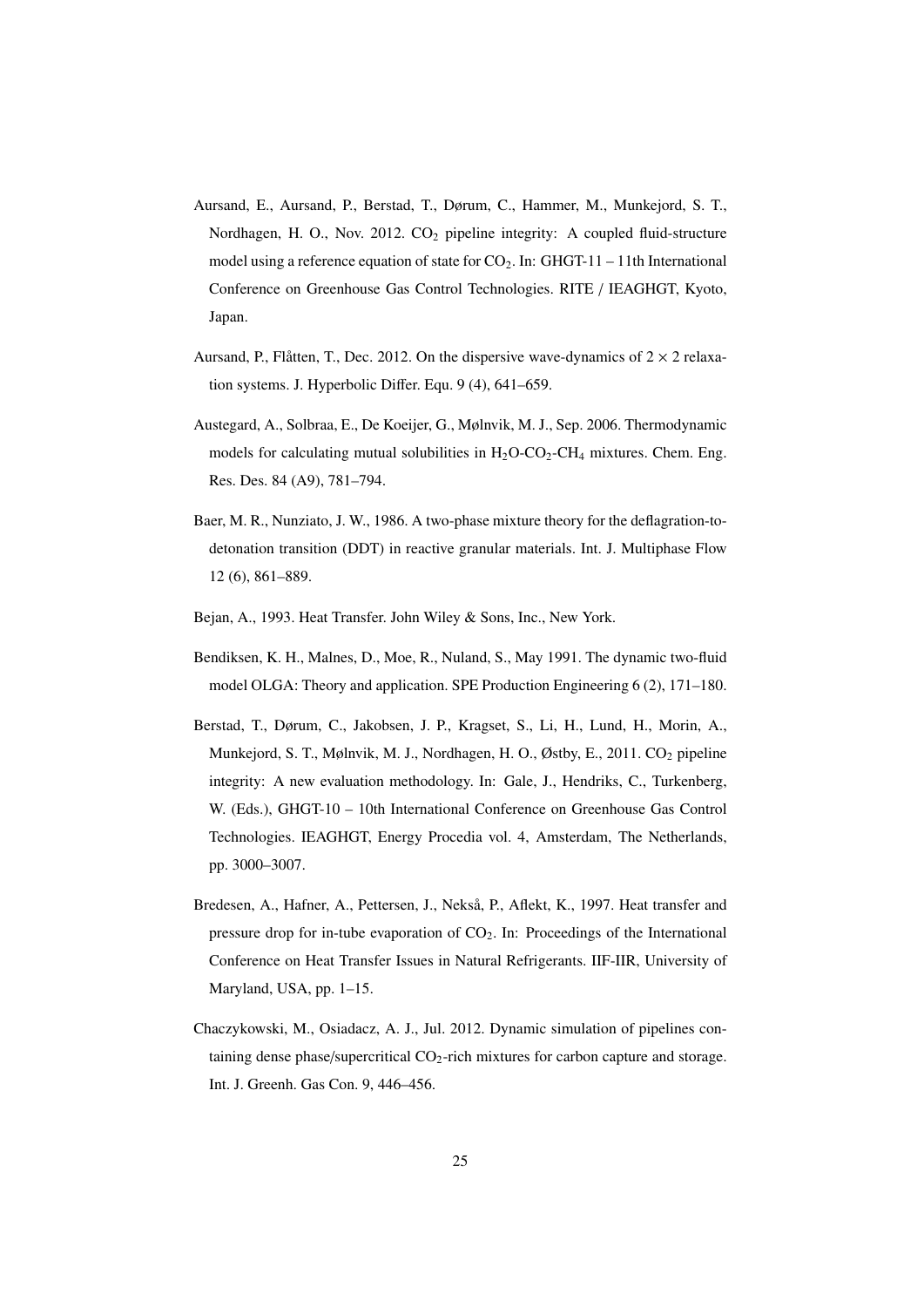- Chapoy, A., Mohammadi, A. H., Chareton, A., Tohidi, B., Richon, D., Mar. 2004. Measurement and modeling of gas solubility and literature review of the properties for the carbon dioxide-water system. Ind. Eng. Chem. Res. 43 (7), 1794–1802.
- Chen, G.-Q., Levermore, C. D., Liu, T.-P., Jun. 1994. Hyperbolic conservation laws with stiff relaxation terms and entropy. Commun. Pure Appl. Math. 47 (6), 787–830.
- Cheng, L., Ribatski, G., Quibén, J. M., Thome, J. R., 2008. New prediction methods for  $CO_2$  evaporation inside tubes: Part I – A two-phase flow pattern map and a flow pattern based phenomenological model for two-phase flow frictional pressure drops. Int. J. Heat Mass Tran. 51 (1–2), 111–124.
- CIUDEN, 2012. OXYCFB300 Compostilla Project. http://compostillaproject. eu/en/ccs-technology/transport, accessed 2012-08-23.
- Clausen, S., Munkejord, S. T., 2012. Depressurization of  $CO<sub>2</sub> a$  numerical benchmark study. In: Røkke, N. A., Hägg, M.-B., Mazzetti, M. J. (Eds.), 6th Trondheim Conference on  $CO_2$  Capture, Transport and Storage (TCCS-6). BIGCCS / SINTEF / NTNU, Energy Procedia vol. 23, Trondheim, Norway, pp. 266–273.
- Clausen, S., Oosterkamp, A., Strøm, K. L., 2012. Depressurization of a 50 km long 24 inches CO<sup>2</sup> pipeline. In: Røkke, N. A., Hägg, M.-B., Mazzetti, M. J. (Eds.), 6th Trondheim Conference on CO<sub>2</sub> Capture, Transport and Storage (TCCS-6). BIGCCS / SINTEF / NTNU, Energy Procedia vol. 23, Trondheim, Norway, pp. 256–265.
- Cole, I. S., Corrigan, P., Sim, S., Birbilis, N., 2011. Corrosion of pipelines used for CO<sup>2</sup> transport in CCS: Is it a real problem? Int. J. Greenh. Gas Con. 5 (4), 749–756.
- Cos, R., March 2012. Personal communication. Invensys.
- Cosham, A., Eiber, R. J., 29 Sep–03 Oct 2008. Fracture control in carbon dioxide pipelines – The effect of impurities. In: Proceedings of the 7th International Pipeline Conference, IPC2008. Vol. 3. ASME, IPTI, Calgary, Canada, pp. 229–240.
- Cumber, P. S., Jan. 2007. Outflow from fractured pipelines transporting supercritical ethylene. J. Loss Prevent. Proc. 20 (1), 26–37.
- Danielson, T., Bansal, K., Djoric, B., Duret, E., Johansen, S. T., Hellan, Ø., May 2011. Testing and qualification of a new multiphase flow simulator. In: Offshore Technology Conference. Houston, Texas, USA.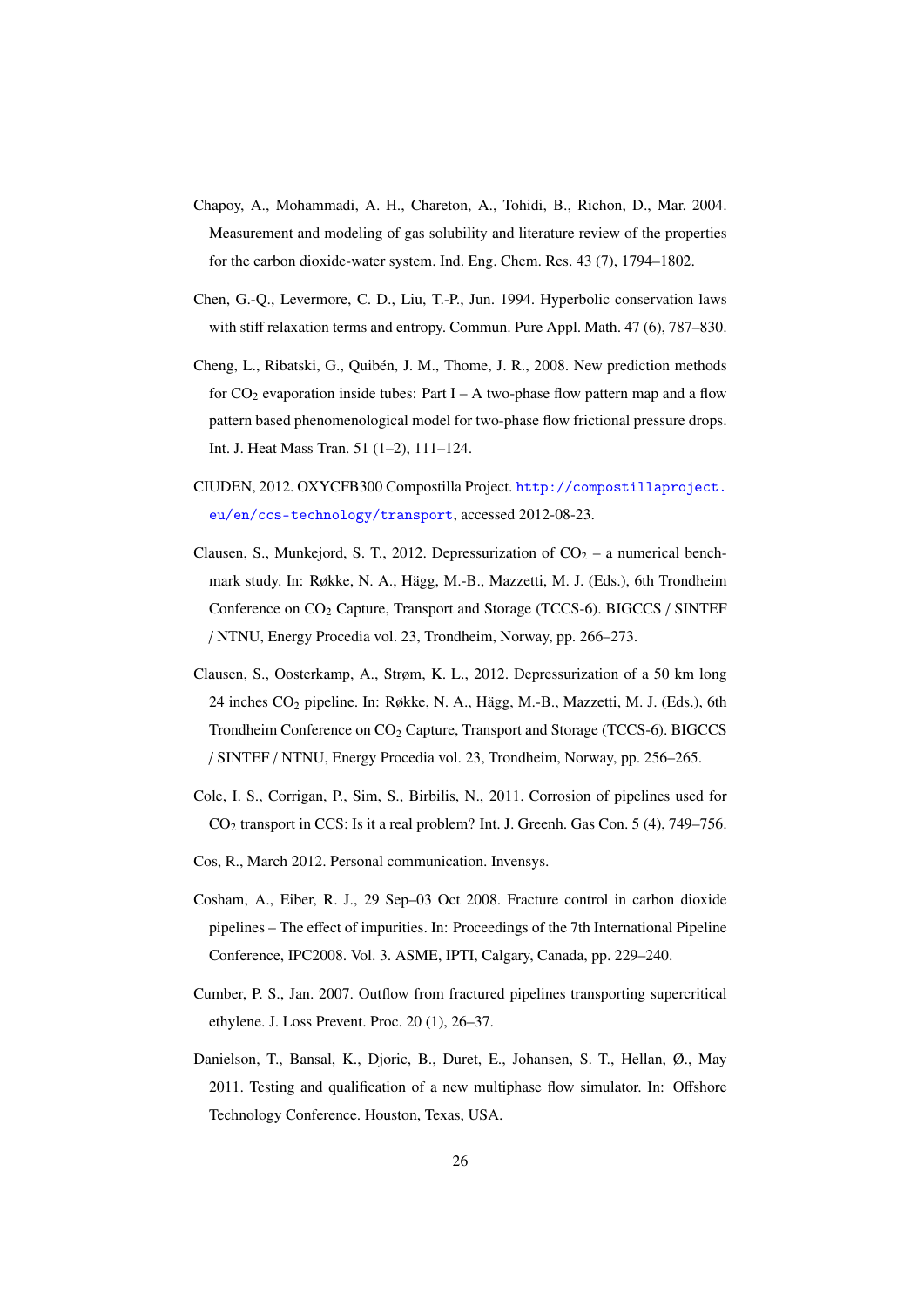- Dauber, F., Span, R., Feb. 2012. Achieving higher accuracies for process simulations by implementing the new reference equation for natural gases. Comput. Chem. Eng. 37, 15–21.
- de Koeijer, G., Borch, J. H., Drescher, M., Li, H., Wilhelmsen, Ø., Jakobsen, J., 2011. CO<sup>2</sup> transport - depressurization, heat transfer and impurities. In: Gale, J., Hendriks, C., Turkenberg, W. (Eds.), GHGT-10 – 10th International Conference on Greenhouse Gas Control Technologies. IEAGHGT, Energy Procedia vol. 4, Amsterdam, The Netherlands, pp. 3008–3015.
- de Visser, E., Hendriks, C., Barrio, M., Mølnvik, M. J., de Koeijer, G., Liljemark, S., Le Gallo, Y., Oct. 2008. Dynamis  $CO<sub>2</sub>$  quality recommendations. Int. J. Greenh. Gas Con. 2 (4), 478–484.
- Drew, D. A., 1983. Continuum modeling of two-phase flows. In: Theory of Dispersed Multiphase Flow. Proceedings of an Advanced Seminar. Academic Press, NY, USA, pp. 173–190.
- Drew, D. A., Passman, S. L., 1999. Theory of Multicomponent Fluids. Vol. 135 of Applied Mathematical Sciences. Springer-Verlag, New York.
- Ellul, I. R., 2010. Dynamic multiphase simulation the state of play. In: PSIG Annual Meeting.
- Ellul, I. R., Saether, G. R., Shippen, M. E., 2004. The modeling of multiphase systems under steady-state and transient conditions – a tutorial. In: PSIG Annual Meeting.
- Fenghour, A., Wakeman, W., 1998. The viscosity of carbon dioxide. J. Phys. Chem. Ref. Data 27(1), 31–44.
- Flåtten, T., Lund, H., Dec. 2011. Relaxation two-phase flow models and the subcharacteristic condition. Math. Mod. Meth. Appl. S. 21 (12), 2379–2407.
- Friedel, L., Jun. 1979. Improved friction pressure drop correlations for horizontal and vertical two phase pipe flow. In: Proceedings, European Two Phase Flow Group Meeting. Ispra, Italy, paper E2.
- Gidaspow, D., 1974. Modeling of two-phase flow. round table discussion (rt-1-2). In: Proc. 5th Int. Heat Transfer Conf. Vol. VII. p. 163.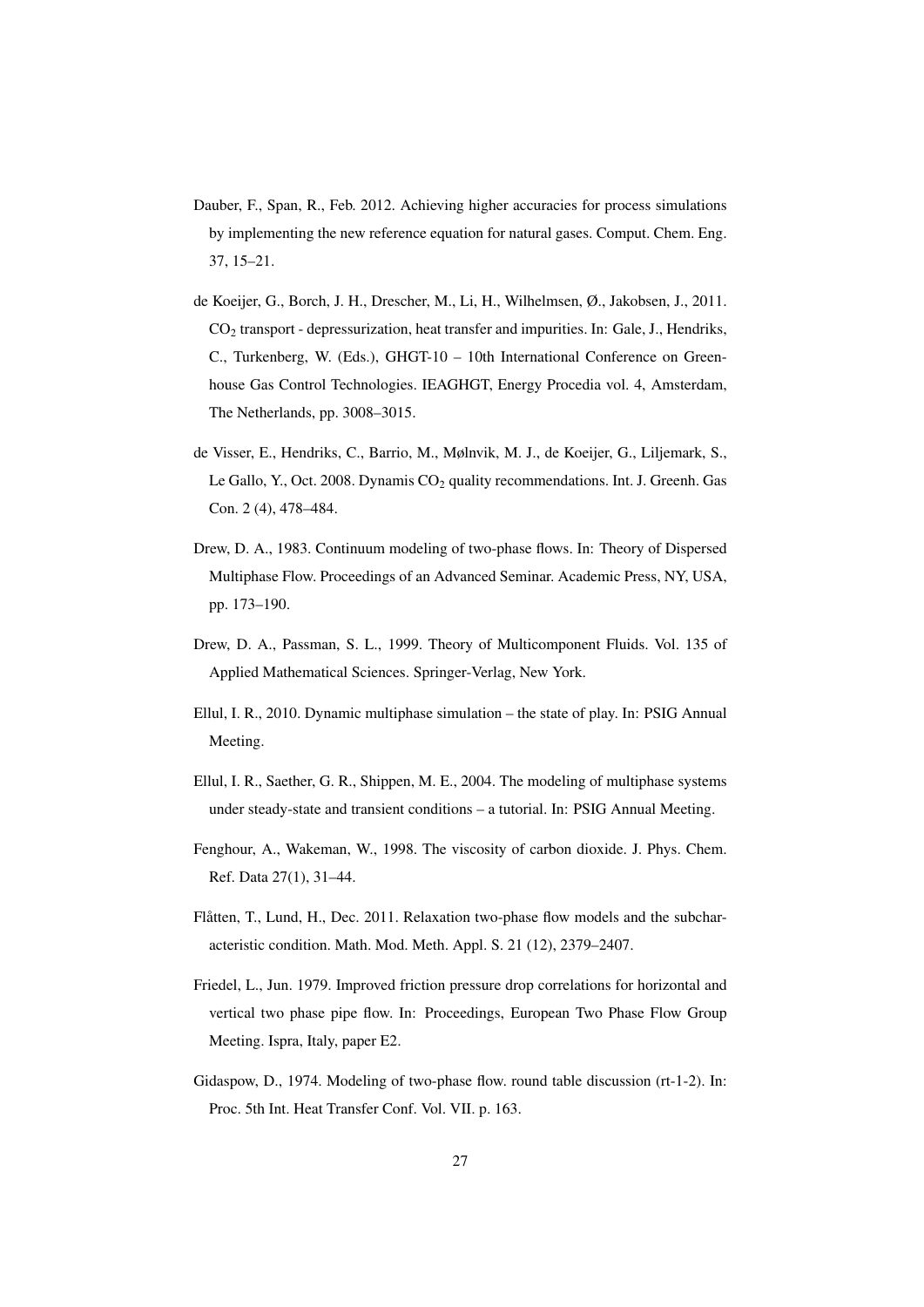- Giljarhus, K. E. T., Munkejord, S. T., Skaugen, G., 2012. Solution of the Span-Wagner equation of state using a density-energy state function for fluid-dynamic simulation of carbon dioxide. Ind. Eng. Chem. Res. 51 (2), 1006–1014.
- Greenshields, C. J., Venizelos, G. P., Ivankovic, A., Feb. 2000. A fluid-structure model for fast brittle fracture in plastic pipes. J. Fluid Struct. 14 (2), 221– 34.
- Hashemi, S. H., Aug. 2009. Correction factors for safe performance of API X65 pipeline steel. Int. J. Pres. Ves. Pip. 86 (8), 533–540.
- Håvelsrud, M., Jul. 2012a. Improved and verified models for flow of  $CO<sub>2</sub>$  in pipelines. In: The Third International Forum on the Transportation of  $CO<sub>2</sub>$  by Pipeline. Clarion Technical Conferences, Newcastle, UK.
- Håvelsrud, M., February 2012b. Personal communication. SPT Group.
- Henderson, L. F., 2000. General laws for propagation of shock waves through matter. In: Ben-Dor, G., Igra, O., Elperin, T. (Eds.), Handbook of Shock Waves. Vol. 1. Academic Press, San Diego, CA, USA, Ch. 2, pp. 144–183.
- Henninges, J., Liebscher, A., Bannach, A., Brandt, W., Hurter, S., Köhler, S., Möller, F., 2011. *P-T-* $\rho$  and two-phase fluid conditions with inverted density profile in observation wells at the  $CO<sub>2</sub>$  storage site at ketzin (germany). In: Gale, J., Hendriks, C., Turkenberg, W. (Eds.), GHGT-10 – 10th International Conference on Greenhouse Gas Control Technologies. IEAGHGT, Energy Procedia vol. 4, Amsterdam, The Netherlands, pp. 6085–6090.
- Henry, R., Fauske, H., 1971. The two-phase critical flow of one-component mixtures in nozzles, orifices, and short tubes. J. Heat Transfer 93, 179.
- Hibiki, T., Ishii, M., May 2002. Development of one-group interfacial area transport equation in bubbly flow systems. Int. J. Heat Mass Tran. 45 (11), 2351–2372.
- Hu, J., Duan, Z., Zhu, C., Chou, I.-M., Mar. 2007. PVTx properties of the  $CO<sub>2</sub>$ -H<sub>2</sub>O and  $CO<sub>2</sub>-H<sub>2</sub>O-NaCl$  systems below 647 K: Assessment of experimental data and thermodynamic models. Chem. Geol. 238 (3–4), 249–267.
- IEA, 2012. Energy Technology Perspectives.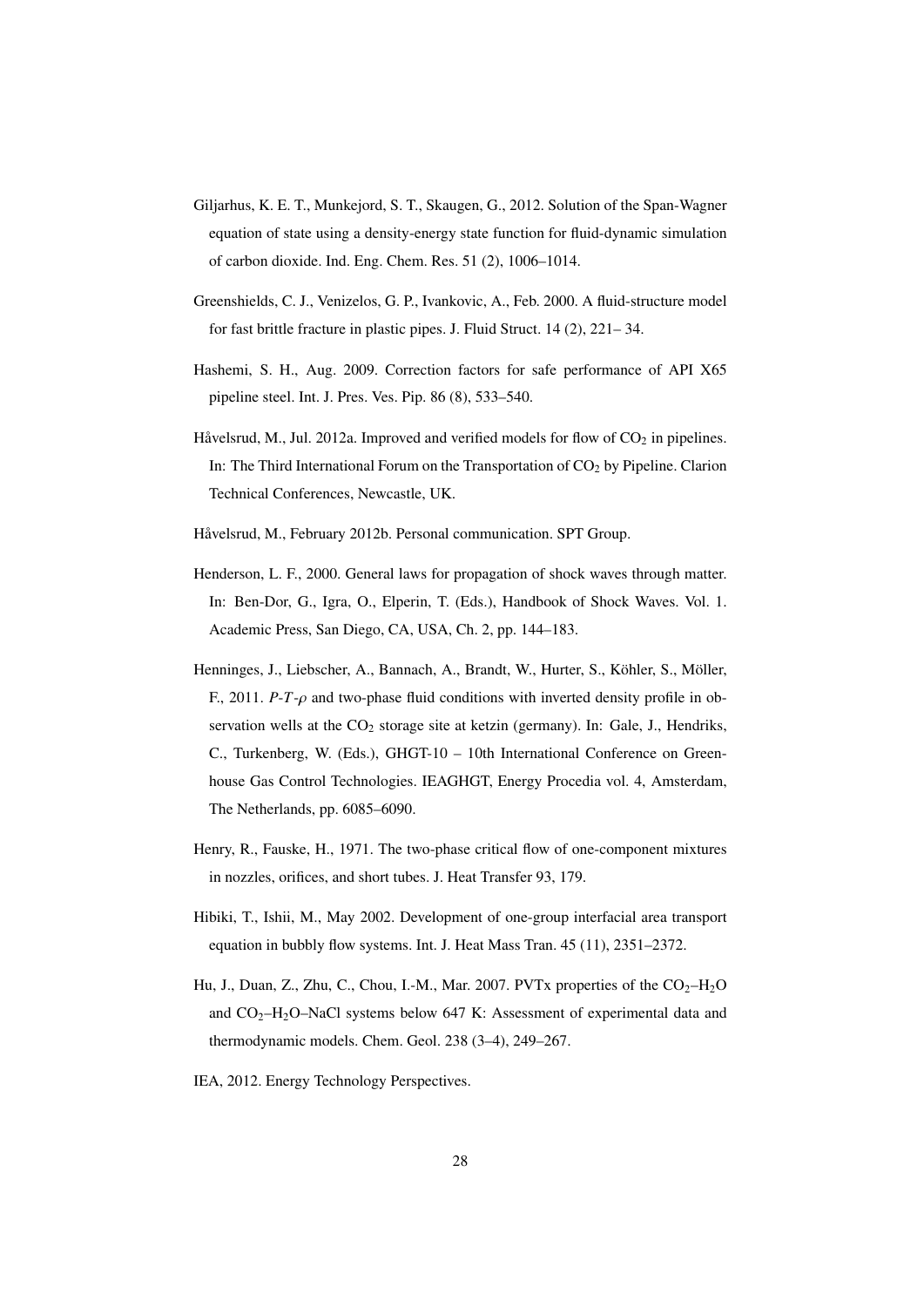- Ishii, M., 1975. Thermo-fluid dynamic theory of two-phase flow. Collection de la Direction des Etudes et Recherches d'Electricité de France. Eyrolles, Paris.
- Ishii, M., Aug. 1977. Drift flux model and derivation of kinematic consitutive laws. In: Kakaç, S., Mayinger, F. (Eds.), Proceedings of NATO Advanced Study Institute. Hemisphere, pp. 187–208.
- Ives, K. D., Shoemaker, A. K., McCartney, R. F., Oct. 1974. Pipe deformation during a running shear fracture in line pipe. J. Eng. Mater. – T. ASME 96 (4), 309–317.
- Jäger, A., Span, R., Jan. 2012. Equation of state for solid carbon dioxide based on the Gibbs free energy. J. Chem. Eng. Data 57 (2), 590–597.
- Jäger, A., Vinš, V., Gernert, J., Span, R., Hrubý, J., 2013. Phase equilibria with hydrate formation in  $H_2O+CO_2$  mixtures modeled with reference equations of state. Fluid Phase Equilib. 338, 100–113.
- Johansen, S. T., March 2012. Personal communication. SINTEF Materials and Chemistry.
- Jørstad, O., Jun. 1993. Equations of state for hydrocarbon mixtures. Dissertation, Norwegian Institute of Technology (NTH).
- Jung, W., Nicot, J.-P., Nov. 2010. Impurities in  $CO_2$ -rich mixtures impact  $CO_2$  pipeline design: Implications for calculating  $CO<sub>2</sub>$  transport capacity. In: SPE International Conference on  $CO<sub>2</sub>$  Capture, Storage, and Utilization. Society of Petroleum Engineers, New Orleans, Louisiana, USA, SPE 139712.
- Kjelstrup, S., Bedeaux, D., 2008. Non-equilibrium thermodynamics of heterogeneous systems. World Scientific.
- Klinkby, L., Nielsen, C. M., Krogh, E., Smith, I. E., Palm, B., Bernstone, C., 2011. Simulating rapidly fluctuating  $CO<sub>2</sub>$  flow into the vedsted  $CO<sub>2</sub>$  pipeline, injection well and reservoir. In: Gale, J., Hendriks, C., Turkenberg, W. (Eds.), GHGT-10 – 10th International Conference on Greenhouse Gas Control Technologies. IEAGHGT, Energy Procedia vol. 4, Amsterdam, The Netherlands, pp. 4291–4298.
- Kunz, O., Klimeck, R., Wagner, W., Jaeschke, M., 2007. The GERG-2004 wide-range equation of state for natural gases and other mixtures. GERG TM15 2007. VDI Verlag GmbH., Düsseldorf, http://www.gerg.info/publications.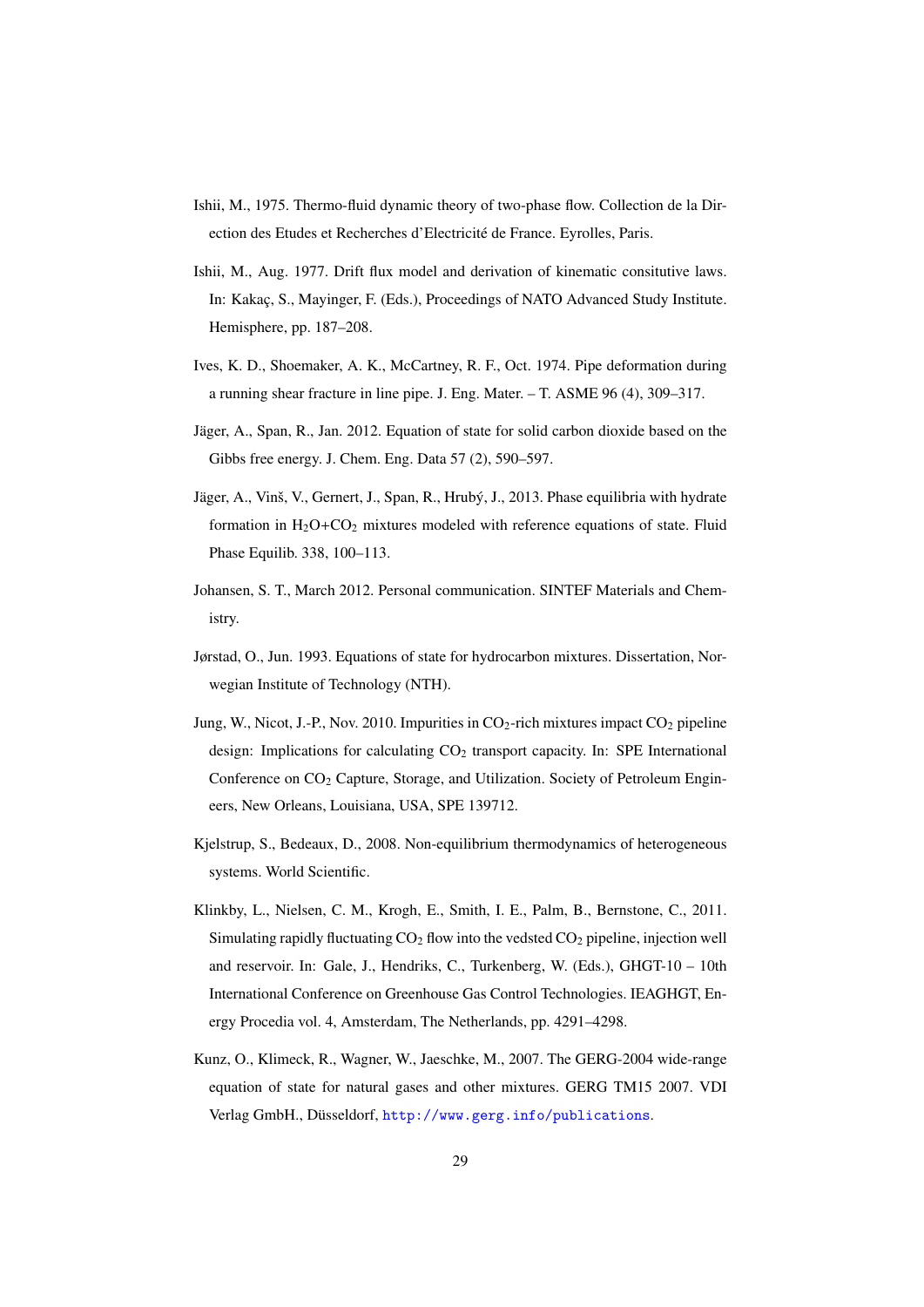- Lachet, V., Creton, B., de Bruin, T., Bourasseau, E., Desbiens, N., Wilhelmsen, Ø., Hammer, M., May 2012. Equilibrium and transport properties of  $CO<sub>2</sub>+N<sub>2</sub>O$  and  $CO<sub>2</sub>+NO$  mixtures. Molecular simulation and equation of state modelling study. Fluid Phase Equilib. 322–323, 66–78.
- Larsen, M., Hustvedt, E., Hedne, P., Straume, T., Oct. 1997. PeTra: A novel computer code for simulation of slug flow. In: Proceedings – 1997 SPE Annual Technical Conference and Exhibition. Society of Petroleum Engineers, San Antonio, Texas, USA, pp. 965–976, SPE 38841.
- Lee, B. I., Kesler, M. G., 1975. A generalized thermodynamic correlation based on three-parameter corresponding states. AIChE J. 21 (3), 510–527.
- Leis, B. N., Eiber, R. J., Dec. 1998. Fracture propagation control in onshore transmission pipelines. In: Onshore Pipeline Technology Conference. Istanbul, Turkey, pp. 2.1–2.35, invited paper.
- Leis, B. N., Zhu, X.-K., Forte, T. P., Clark, E. B., 2005. Modeling running fracture in pipelines – Past, present, and plausible future directions. In: 11th International Conference on Fracture, ICF11. Vol. 8. pp. 5759–5764.
- Li, H., Jakobsen, J. P., Wilhelmsen, Ø., Yan, J., Nov. 2011a. PVTxy properties of  $CO<sub>2</sub>$  mixtures relevant for  $CO<sub>2</sub>$  capture, transport and storage: Review of available experimental data and theoretical models. Appl. Energ. 88 (11), 3567–3579.
- Li, H., Wilhelmsen, Ø., Lv, Y., Wang, W., Yan, J., Sep. 2011b. Viscosity, thermal conductivity and diffusion coefficients of  $CO<sub>2</sub>$  mixtures: review of experimental data and theoretical models. Int. J. Greenh. Gas Con. 5 (5), 1119–1139.
- Li, H., Yan, J., Jun. 2009. Evaluating cubic equations of state for calculation of vapor liquid equilibrium of  $CO_2$  and  $CO_2$ -mixtures for  $CO_2$  capture and storage processes. Appl. Energ. 86 (6), 826–836.
- Lucci, A., Demofonti, G., Spinelli, C. M., Jun. 2011. CO<sub>2</sub> anthropogenic pipeline transportation. In: Twenty-first International Offshore and Polar Engineering Conference. ISOPE, Maui, Hawaii, USA, pp. 243–249.
- Mahgerefteh, H., Atti, O., Mar. 2006. Modeling low-temperature–induced failure of pressurized pipelines. AIChE J. 52 (3), 1248–1256.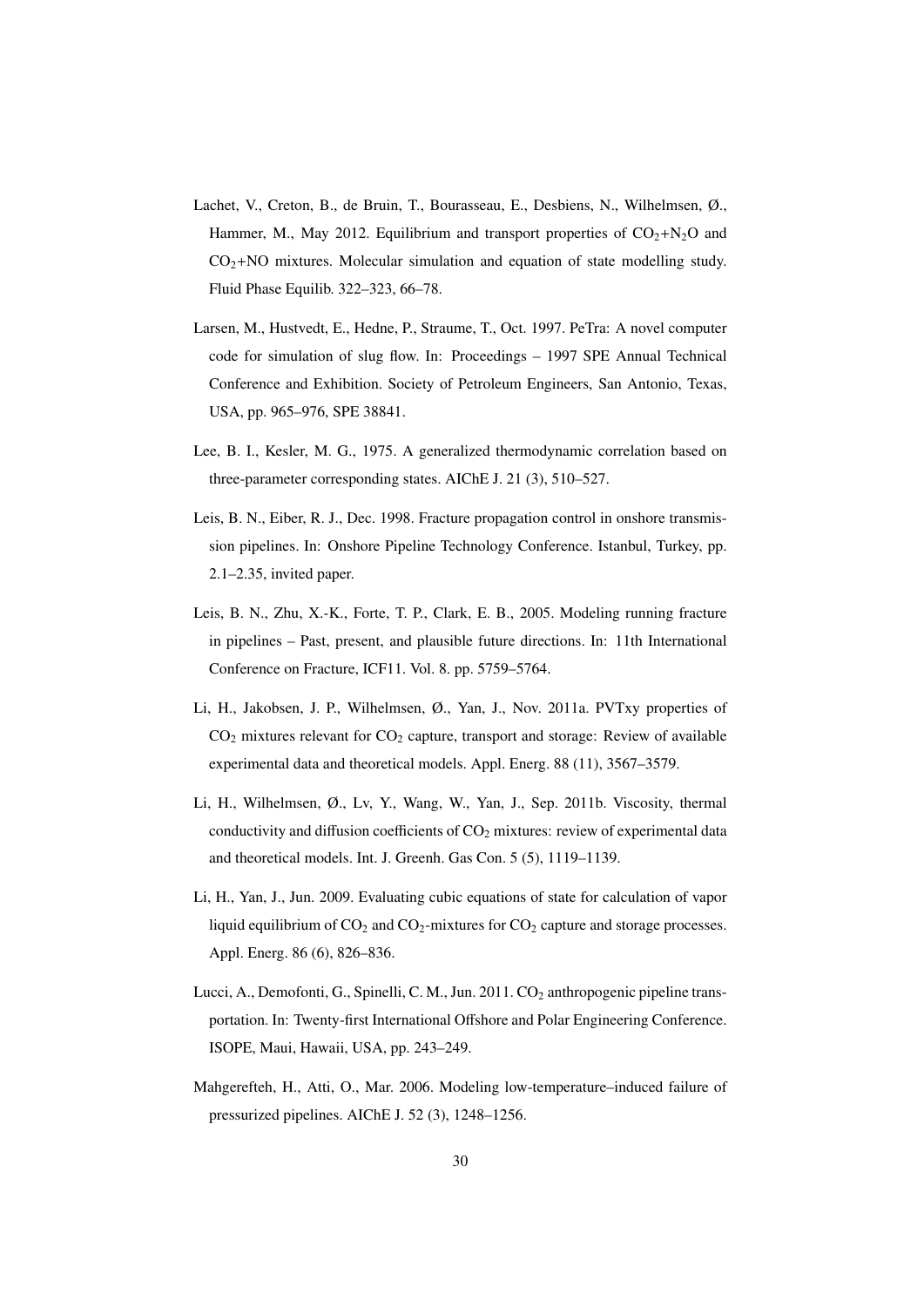- Mahgerefteh, H., Brown, S., Denton, G., May 2012a. Modelling the impact of stream impurities on ductile fractures in  $CO<sub>2</sub>$  pipelines. Chem. Eng. Sci. 74, 200–210.
- Mahgerefteh, H., Brown, S., Martynov, S., Oct. 2012b. A study of the effects of friction, heat transfer, and stream impurities on the decompression behavior in  $CO<sub>2</sub>$  pipelines. Greenh. Gas. Sci. Tech. 2 (5), 369–379.
- Mahgerefteh, H., Jalali, N., Fernandez, M. I., Dec. 2011. When does a vessel become a pipe? AIChE J. 57 (12), 3305–3314.
- Mahgerefteh, H., Oke, A., Atti, O., Mar. 2006. Modelling outflow following rupture in pipeline networks. Chem. Eng. Sci. 61 (6), 1811–1818.
- Makino, H., Kubo, T., Shiwaku, T., Endo, S., Inoue, T., Kawaguchi, Y., Matsumoto, Y., Machida, S., 2001. Prediction for crack propagation and arrest of shear fracture in ultra-high pressure natural gas pipelines. ISIJ Int. 41 (4), 381–388.
- Martínez Ferrer, P. J., Flåtten, T., Munkejord, S. T., Mar. 2012. On the effect of temperature and velocity relaxation in two-phase flow models. ESAIM – Math. Model. Num. 46 (2), 411–442.
- Maxey, W. A., Nov. 1974. Fracture initiation, propagation and arrest. In: Fifth Symposium on Line Pipe Research. American Gas Association, Houston, Texas, USA, pp. J1–J31.
- Maxey, W. A., Aug. 1986. Long shear fractures in  $CO<sub>2</sub>$  lines controlled by regulating saturation, arrest pressures. Oil Gas J. 84 (31), 44–46.
- Michelsen, M. L., Mollerup, J. M., 2007. Thermodynamic models: Fundamentals  $\&$ computational aspects. Tie-Line Publications.
- Misawa, K., Imai, Y., Aihara, S., 2010. A new model for dynamic crack propagation and arrest in gas pipelines. In: Proceedings of IPC2010, 8th International Pipeline Conference. ASME, Calgary, Alberta, Canada.
- Morin, A., Aug. 2012. Mathematical modelling and numerical simulation of two-phase multi-component flows of  $CO<sub>2</sub>$  mixtures in pipes. Doctoral thesis, Norwegian University of Science and Technology, Department of Energy and Process Engineering, Trondheim, ISBN 978-82-471-3907-3.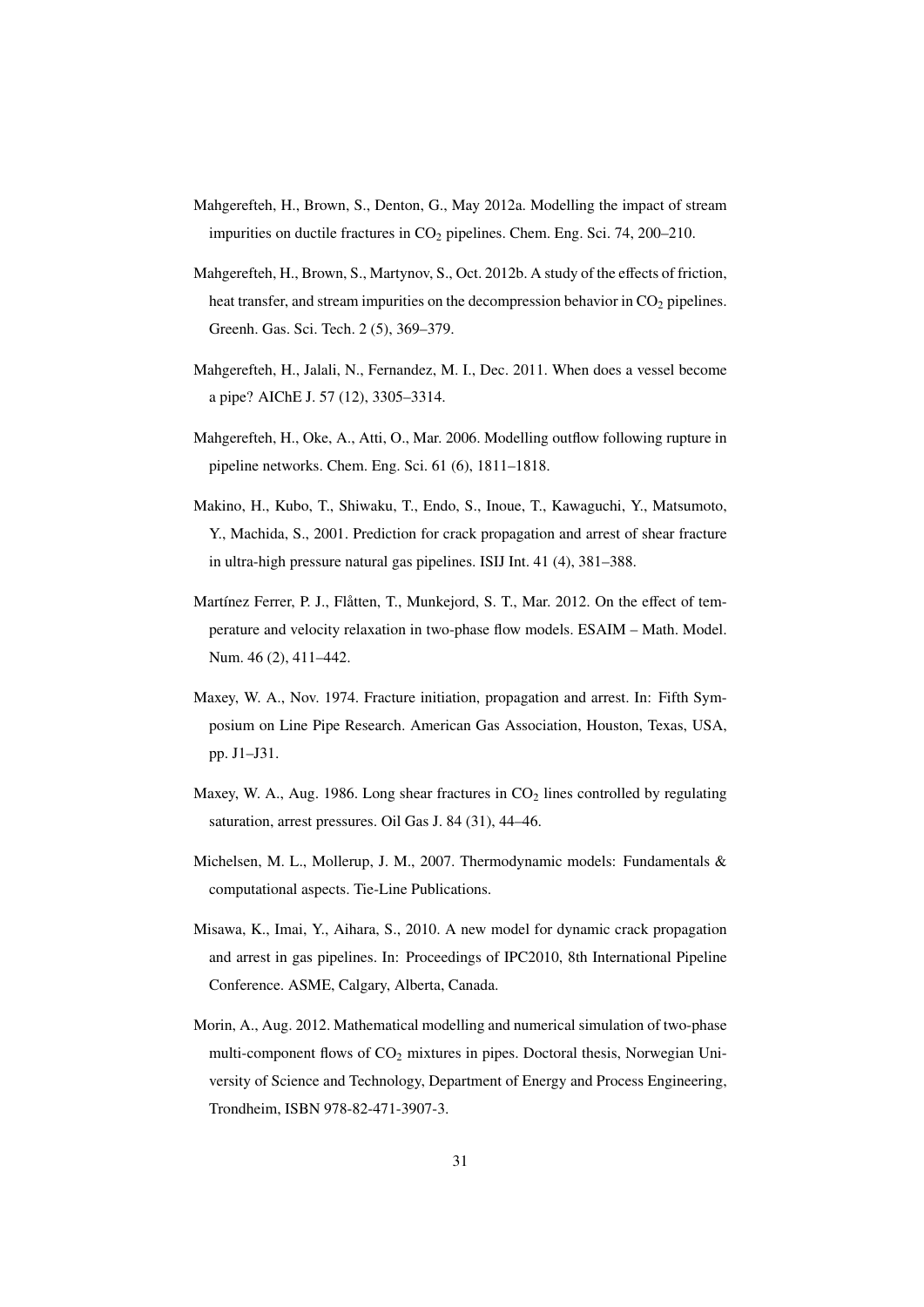- Morin, A., Aursand, P. K., Flåtten, T., Munkejord, S. T., Oct. 2009. Numerical resolution of CO<sub>2</sub> transport dynamics. In: SIAM Conference on Mathematics for Industry: Challenges and Frontiers (MI09). San Francisco, CA, USA.
- Morin, A., Flåtten, T., 2012. A two-fluid four-equation model with instantaneous thermodynamical equilibrium. Submitted.
- Munkejord, S. T., Nov. 2005. Analysis of the two-fluid model and the drift-flux model for numerical calculation of two-phase flow. Doctoral thesis, Norwegian University of Science and Technology, Department of Energy and Process Engineering, Trondheim, ISBN 82-471-7338-7.
- Munkejord, S. T., Bernstone, C., Clausen, S., de Koeijer, G., Mølnvik, M. J., Nov. 2012. Combining thermodynamic and fluid flow modelling for  $CO<sub>2</sub>$  flow assurance. In: GHGT-11 – 11th International Conference on Greenhouse Gas Control Technologies. RITE / IEAGHGT, Kyoto, Japan.
- Munkejord, S. T., Jakobsen, J. P., Austegard, A., Mølnvik, M. J., Jul. 2010. Thermoand fluid-dynamical modelling of two-phase multi-component carbon dioxide mixtures. Int. J. Greenh. Gas Con. 4 (4), 589–596.
- Nordhagen, H. O., Kragset, S., Berstad, T., Morin, A., Dørum, C., Munkejord, S. T., Mar. 2012. A new coupled fluid-structure modelling methodology for running ductile fracture. Comput. Struct. 94–95, 13–21.
- O'Donoghue, P. E., Green, S. T., Kanninen, M. F., Bowles, P. K., 1991. The development of a fluid/structure interaction model for flawed fluid containment boundaries with applications to gas transmission and distribution piping. Comput. Struct. 38 (5– 6), 501–513.
- O'Donoghue, P. E., Kanninen, M. F., Leung, C. P., Demofonti, G., Venzi, S., 1997. The development and validation of a dynamic fracture propagation model for gas transmission pipelines. Int. J. Pres. Ves. Pip. 70 (1), 11–25.
- Parks, D. M., Freund, L. B., Feb. 1978. On the gasdynamics of running ductile fracture in a pressurized line pipe. J. Press. Vess. – T. ASME 100 (1), 13–17.
- Pauchon, C. L., Dhulesia, H., Cirlot, G. B., Fabre, J., Sep. 1994. TACITE: A transient tool for multiphase pipeline and well simulation. In: Proceedings – SPE An-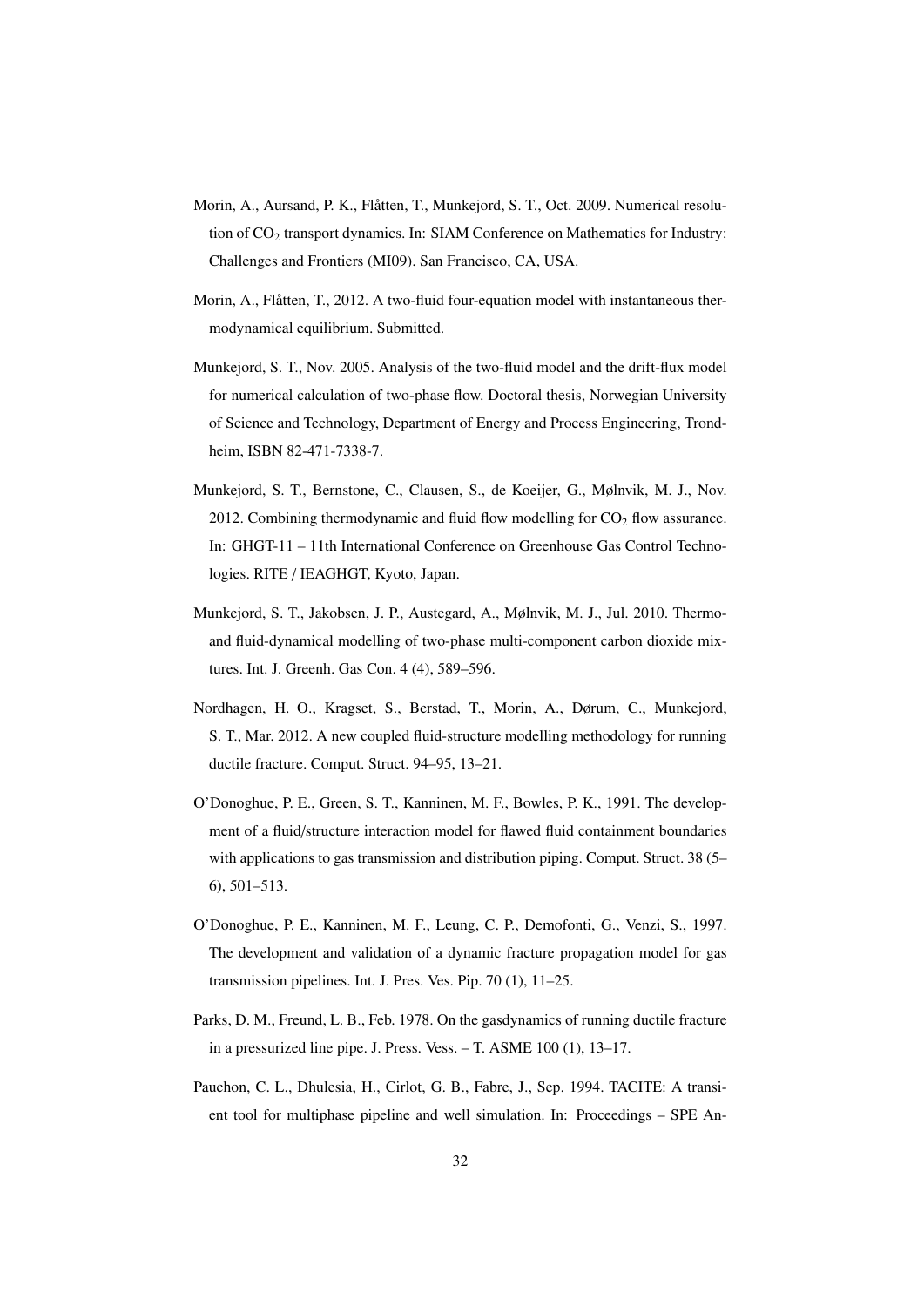nual Technical Conference and Exhibition. Society of Petroleum Engineers, New Orleans, Louisiana, USA, pp. 311–326, SPE 28545.

- Peng, D. Y., Robinson, D. B., Feb. 1976. A new two-constant equation of state. Ind. Eng. Chem. Fund. 15 (1), 59–64.
- Pettersen, J., 2002. Flow vaporization of  $CO<sub>2</sub>$  in microchannel tubes. In: 4th International Conference on Compact Heat Exchangers and Enhancement Technology for the Process Industries. Grenoble, France, pp. 111–121, Exp. Therm. Fluid Sci. 28 (2–3), 2004.
- Picard, D. J., Bishnoi, P. R., 1988. The importance of real-fluid behavior and nonisentropic effects in modeling decompression characteristics of pipeline fluids for application in ductile fracture propagation analysis. Can. J. Chem. Eng. 66 (1), 3–12.
- Rabczuk, T., Gracie, R., Song, J.-H., Belytschko, T., Jan. 2010. Immersed particle method for fluid-structure interaction. Int. J. Numer. Meth. Eng. 81 (1), 48–71.
- Race, J. M., Seevam, P. N., Downie, M. J., Jun. 2007. Challenges for offshore transport of anthropogenic carbon dioxide. In: 26th International Conference on Offshore Mechanics and Arctic Engineering, OMAE2007. Vol. 3. ASME, San Diego, California, USA, pp. 589–602, paper 29720.
- Reid, R. C., Prausnitz, J. M., Poling, B. E., 1987. The properties of gases and liquids. McGraw-Hill.
- Sanchez-Vicente, Y., Drage, T. C., Poliakoff, M., Ke, J., George, M. W., Mar. 2013. Densities of the carbon dioxide + hydrogen, a system of relevance to carbon capture and storage. Int. J. Greenh. Gas Con. 13, 78–86.
- Saurel, R., Petitpas, F., Abgrall, R., Jul. 2008. Modelling phase transition in metastable liquids: application to cavitating and flashing flows. J. Fluid Mech. 607, 313–350.
- Slattery, J. C., Nov. 1967. Flow of viscoelastic fluids through porous media. AIChE J. 13 (6), 1066–1071.
- Sloan, E. D., Koh, C. A., 2008. Clathrate Hydrates of Natural Gases. CRC Press.
- Song, K. Y., Kobayashi, R., Dec. 1987. Water content of  $CO<sub>2</sub>$  in equilibrium with liquid water and/or hydrates. SPE Formation Eval. 2 (4), 500–508.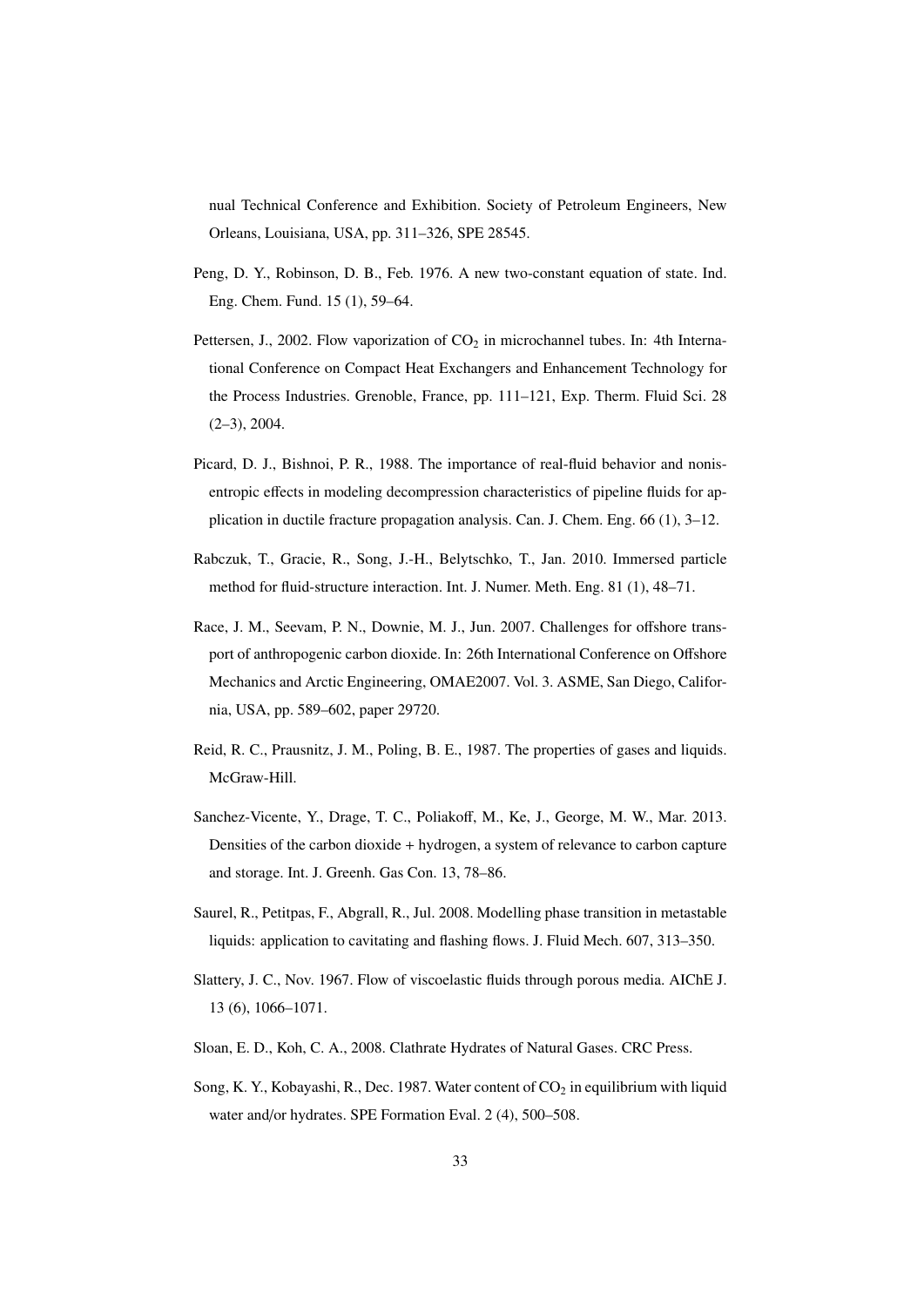- Song, K. Y., Kobayashi, R., Jul. 1990. The water content in a  $CO_2$ -rich gas mixture containing 5.31 mol % methane along the three-phase and supercritical conditions. J. Chem. Eng. Data 35 (3), 320–322.
- Span, R., Wagner, W., Nov.–Dec. 1996. A new equation of state for carbon dioxide covering the fluid region from the triple-point temperature to 1100 K at pressures up to 800 MPa. J. Phys. Chem. Ref. Data 25 (6), 1509–1596.
- SPT Group, 2012. CO<sub>2</sub> VIP homepage. http://www.sptgroup.com/en/ Solutions/Research-and-Development/CO2-VIP/, accessed 2012-08-23.
- Stang, H. G. J., Løvseth, S. W., Størseth, S. Ø., Malvik, B., Rekstad, H., Nov. 2012. Accurate measurements of  $CO<sub>2</sub>$ -rich mixture phase equilibria relevant for CCS transport and conditioning. In: GHGT-11 – 11th International Conference on Greenhouse Gas Control Technologies. RITE / IEAGHGT, Kyoto, Japan.
- Stewart, H. B., Wendroff, B., 1984. Review article: Two-phase flow: Models and methods. J. Comput. Phys. 56 (3), 363–409.
- Stuhmiller, J. H., Dec. 1977. The influence of interfacial pressure forces on the character of two-phase flow model equations. Int. J. Multiphase Flow 3 (6), 551–560.
- Sugie, E., Matsuoka, M., Akiyama, T. Mimura, H., Kawaguchi, Y., 1982. A study of shear crack-propagation in gas-pressurized pipelines. J. Press. Vess. – T. ASME 104 (4), 338–343.
- Terenzi, A., Jul.–Aug. 2005. Influence of real-fluid properties in modeling decompression wave interacting with ductile fracture propagation. Oil Gas Sci. Technol. 60 (4), 711–719.
- Tohidi, B., Yang, J., Salehabadi, M., Anderson, R., Chapoy, A., Feb. 2010. CO<sub>2</sub> hydrates could provide secondary safety factor in subsurface sequestration of  $CO<sub>2</sub>$ . Envir. Sci. Tech. 44 (4), 1509–1514.
- Trusler, J. P. M., Dec. 2011. Equation of state for solid phase I of carbon dioxide valid for temperatures up to 800 K and pressures up to 12 GPa. J. Phys. Chem. Ref. Data 40 (4), article 043105.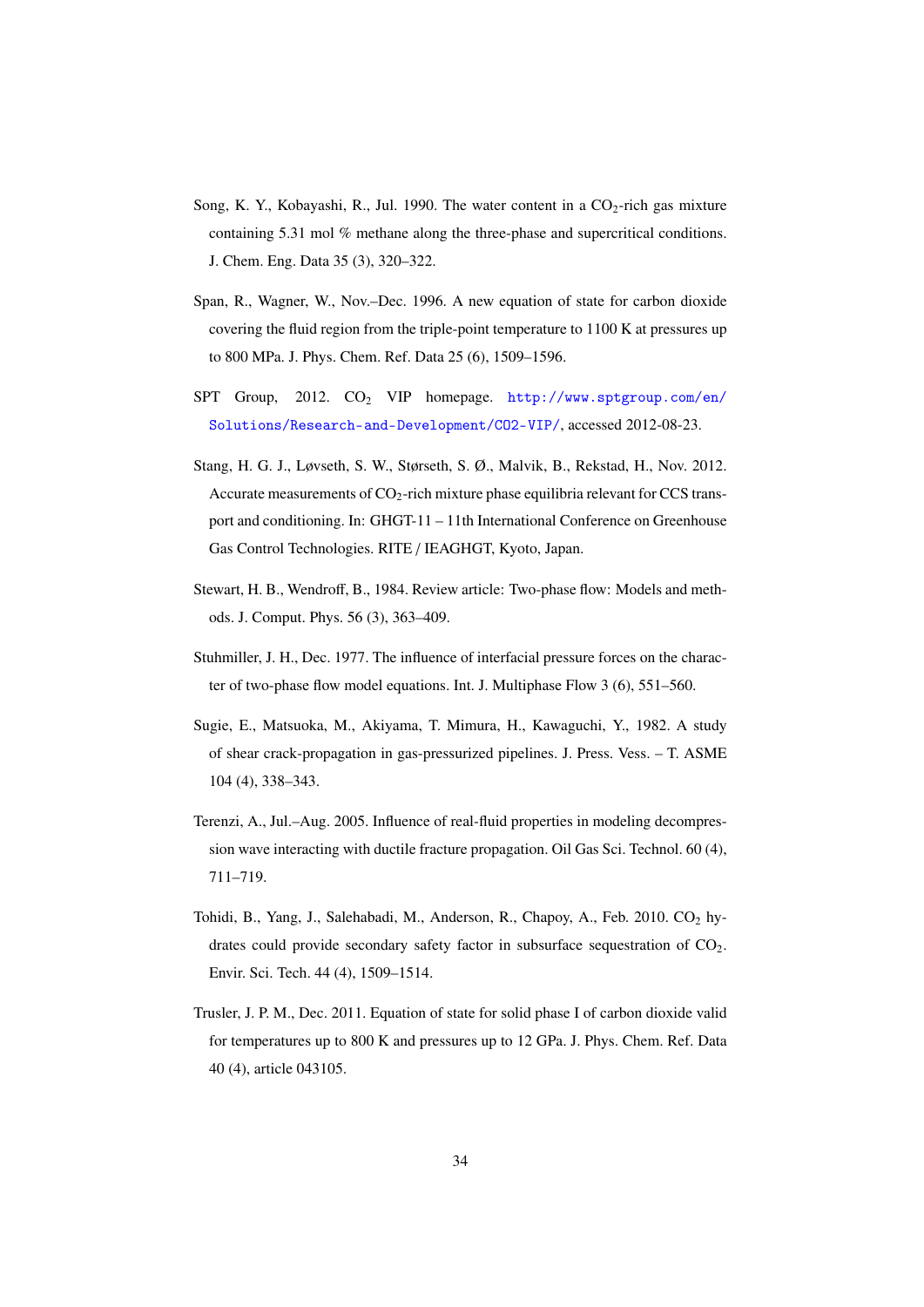- Trusler, J. P. M., Sep. 2012. Erratum: Equation of state for solid phase I of carbon dioxide valid for temperatures up to 800 K and pressures up to 12 GPa [J. Phys. Chem. Ref. Data 40, 043105 (2011)]. J. Phys. Chem. Ref. Data 41 (3), article 039901.
- US DOE, 2010. Interagency Task Force on Carbon Capture and Storage. Washington, DC, USA.
- Vesovic, V., Wakeham, W., Olchowy, G., Sengers, J., Watson, J., Millat, J., 1990. The transport properties of carbon dioxide. J. Phys. Chem. Ref. Data 19, 763.
- Wertheim, M. S., 1984a. Fluids with highly directional attractive forces. I. statistical thermodynamics. J. Stat. Phys. 35 (1), 19–34.
- Wertheim, M. S., 1984b. Fluids with highly directional attractive forces. II. thermodynamic perturbation theory and integral equations. J. Stat. Phys. 35 (1), 35–47.
- Wertheim, M. S., 1986a. Fluids with highly directional attractive forces. III. multiple attraction sites. J. Stat. Phys. 42 (3), 459–476.
- Wertheim, M. S., 1986b. Fluids with highly directional attractive forces. IV. equilibrium polymerization. J. Stat. Phys. 42 (3), 477–492.
- White, F. M., 1994. Fluid Mechanics, 3rd Edition. McGraw-Hill, Inc., New York.
- Wilhelmsen, Ø., Skaugen, G., Hammer, M., Wahl, P. E., Morud, J. C., Feb. 2013. Time efficient solution of phase equilibria in dynamic and distributed systems with differential algebraic equation solvers. Ind. Eng. Chem. Res. 52 (5), 2130–2140.
- Wilhelmsen, Ø., Skaugen, G., Jørstad, O., Li, H., 2012. Evaluation of SPUNG and other equations of state for use in carbon capture and storage modelling. In: Røkke, N. A., Hägg, M.-B., Mazzetti, M. J. (Eds.), 6th Trondheim Conference on CO<sub>2</sub> Capture, Transport and Storage (TCCS-6). BIGCCS / SINTEF / NTNU, Energy Procedia vol. 23, Trondheim, Norway, pp. 236–245.
- Yang, X. B., Zhuang, Z., You, X. C., Feng, Y. R., Huo, C. Y., Zhuang, C. ., Dec. 2008. Dynamic fracture study by an experiment/simulation method for rich gas transmission X80 steel pipelines. Engineering Fracture Mechanics 75 (18), 5018–5028.
- You, X. C., Zhuang, Z., Huo, C. Y., Zhuang, C. J., Feng, Y. R., Sep. 2003. Crack arrest in rupturing steel gas pipelines. Int. J. Fracture 123 (1–2), 1–14.